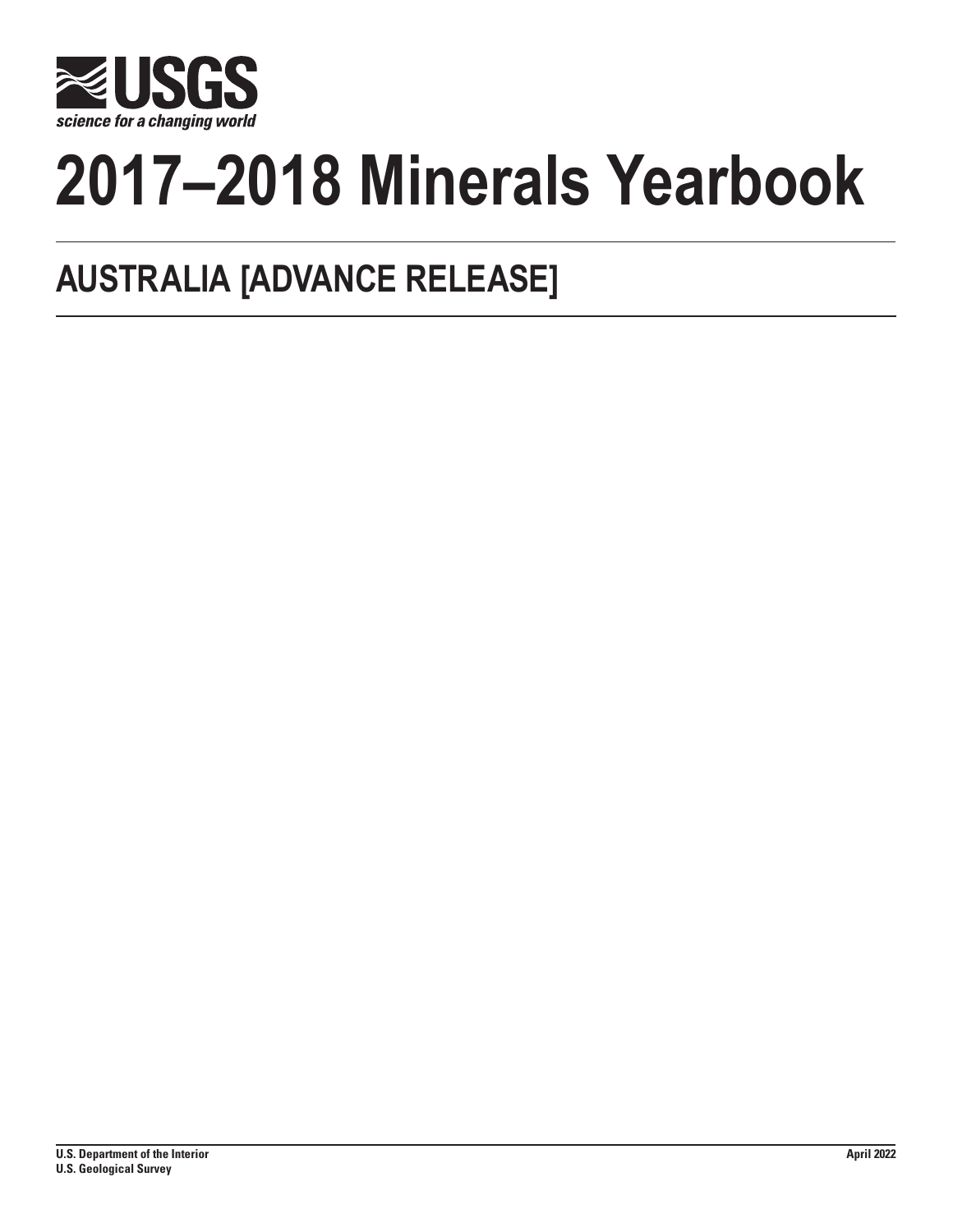## **The Mineral Industry of Australia**

### By Spencer D. Buteyn

#### **Note: In this chapter, information for 2017 is followed by information for 2018.**

Australia's nominal gross domestic product (GDP) was 1.81 trillion Australian dollars (AUD) (\$1.33 trillion<sup>1</sup>) in 2017. Australia's real GDP increased by 2.5% in 2017 compared with that of 2016. Investment increased in nonmetallic mineral mining, by 23%; coal mining, 16%; and metallic mineral mining, 12%; this was the first time since 2012 that investment increased in all these sectors. Investment in exploration and mining support services continued to increase in 2017—by 3% compared with that of 2016. Investment in natural gas and petroleum extraction, however, continued to decrease in 2017, down by 25%. This decrease was owing to the Gorgon and Wheatstone liquefied natural gas (LNG) projects moving from the development phase to the production phase during the past 2 years, which required less capital expenditure. Owing to this decrease, total investment in the mineral industry continued to decrease in 2017, totaling AUD37.3 billion (\$27.5 billion), which was down by 13% compared with that of 2016 and by 60% from the high of AUD94.5 billion (\$94.0 billion) in 2012 (Australian Bureau of Statistics, 2019c–i; Department of Industry, Innovation and Science, 2019a).

Australia continued to be among the world's leading producers of such mineral commodities as bauxite, coal, cobalt, copper, gem and industrial diamond, gold, gypsum, ilmenite, iron ore, lead, lithium, manganese, nickel, phosphate rock, rare earth elements, rutile, salt, silver, tin, uranium, zinc, and zircon. Australia's lithium production accounted for 58% of world production; rutile, 38%; industrial garnet, 37%; iron ore (gross weight and Fe content), 36% each; zircon, 33%; bauxite, 28%; industrial diamond, 27%; alumina and manganese, 16% each; rare earths, 14%; ilmenite, 13%; lead, 10%; gold, 9%; nickel, 8%; zinc, 7%; and cobalt and copper, 4% each.2 Australia was ranked second in global coal production (accounting for 8% of world production) and third in global uranium production (accounting for approximately 10% of world production) (World Nuclear Association, 2018; Bedinger, 2019a, b; BP p.l.c., 2019, p. 44; Bray, 2019a, b; Corathers, 2019; Curry, 2019; Flanagan, 2019; Gambogi, 2019; George, 2019; Jaskula, 2019; Klochko, 2019; McRae, 2019; Olson, 2019; Shedd, 2019; Thomas, 2019; Tuck, 2019).

#### **Minerals in the National Economy**

In 2017, the mineral industry (including exploration and mining support services) accounted for 8.1% of Australia's GDP, the same share as in 2016. The gross value added of the mineral industry increased by 2.3% to AUD147 billion (\$108 billion). Iron ore mining accounted for 30% of the gross output of the mineral industry, followed by coal mining, 29%; natural gas and petroleum extraction, 25%; other mining (which included nonferrous metals, industrial minerals, and uranium), 11%; and exploration and mining services, 5%. The gross output of natural gas and petroleum extraction increased by 12%, followed by iron ore mining, which increased by 3%. On the other hand, exploration and mining support services decreased by 7%, the gross output of other mining decreased by 4%, and the gross output of coal mining decreased by 2% (Australian Bureau of Statistics, 2019c).

The mineral industry employed 156,712 people at the end of June 2017 compared with 163,652 in 2016 and a peak of 194,205 in 2012. Mining accounted for about 1.3% of Australia's total employment at the end of June 2017. Metallic ore mining accounted for 40% of mineral industry employment, followed by coal mining, 22%; exploration and other mining services, 19%; natural gas and petroleum extraction, 11%; and nonmetallic mineral mining and quarrying, 7%. Employment in every mineral industry category decreased in 2017 compared with that of 2016, except for exploration and other mining services, which increased by 0.4%. Employment in natural gas and petroleum extraction decreased by 11%, followed by coal mining and nonmetallic ore mining, 5% each. In 2017, expenditures on exploration totaled AUD2.97 billion (\$2.19 billion) compared with AUD2.80 billion (\$2.00 billion) in 2016. This was the first annual increase in exploration expenditures since the high of AUD7.66 billion (\$7.62 billion) in 2012. Exploration for minerals other than petroleum accounted for 59% of total exploration expenditures in 2017, whereas offshore petroleum exploration accounted for 27% and onshore petroleum exploration accounted for 14%. Exploration expenditures for minerals other than petroleum and for onshore petroleum increased by 23% each compared with that of 2016, whereas exploration expenditures for offshore petroleum decreased by 23% (Australian Bureau of Statistics, 2019a, d; 2020).

In 2017, the net inflow of foreign direct investment (FDI) toward Australia was valued at AUD60.5 billion (\$44.6 billion), which was a 6% decrease from that of 2016. The mineral industry was the second largest FDI recipient (after the financial and insurance services sector), accounting for 17% of the total net inflow of FDI in 2017. The net inflow of FDI towards mining decreased by 66% in 2017. The largest source of FDI was Hong Kong (a Special Administrative Region of China), which accounted for 21% of the net inflow in 2017, followed by the United Kingdom, 14%; Japan, 10%; and the United States, 9%. The stock of inward FDI at the end of 2017

<sup>1</sup> Where necessary, values have been converted from Australian dollars (AUD) to U.S. dollars at an annual average exchange rate of AUD1.005=US\$1.00 for 2012, AUD1.154=US\$1.00 for 2014, AUD1.400=US\$1.00 for 2016, AUD1.358=US\$1.00 for 2017, and AUD1.340=US\$1.00 for 2018.

<sup>2</sup> Word rankings and percentages do not include U.S. production for bauxite, lithium, and rutile.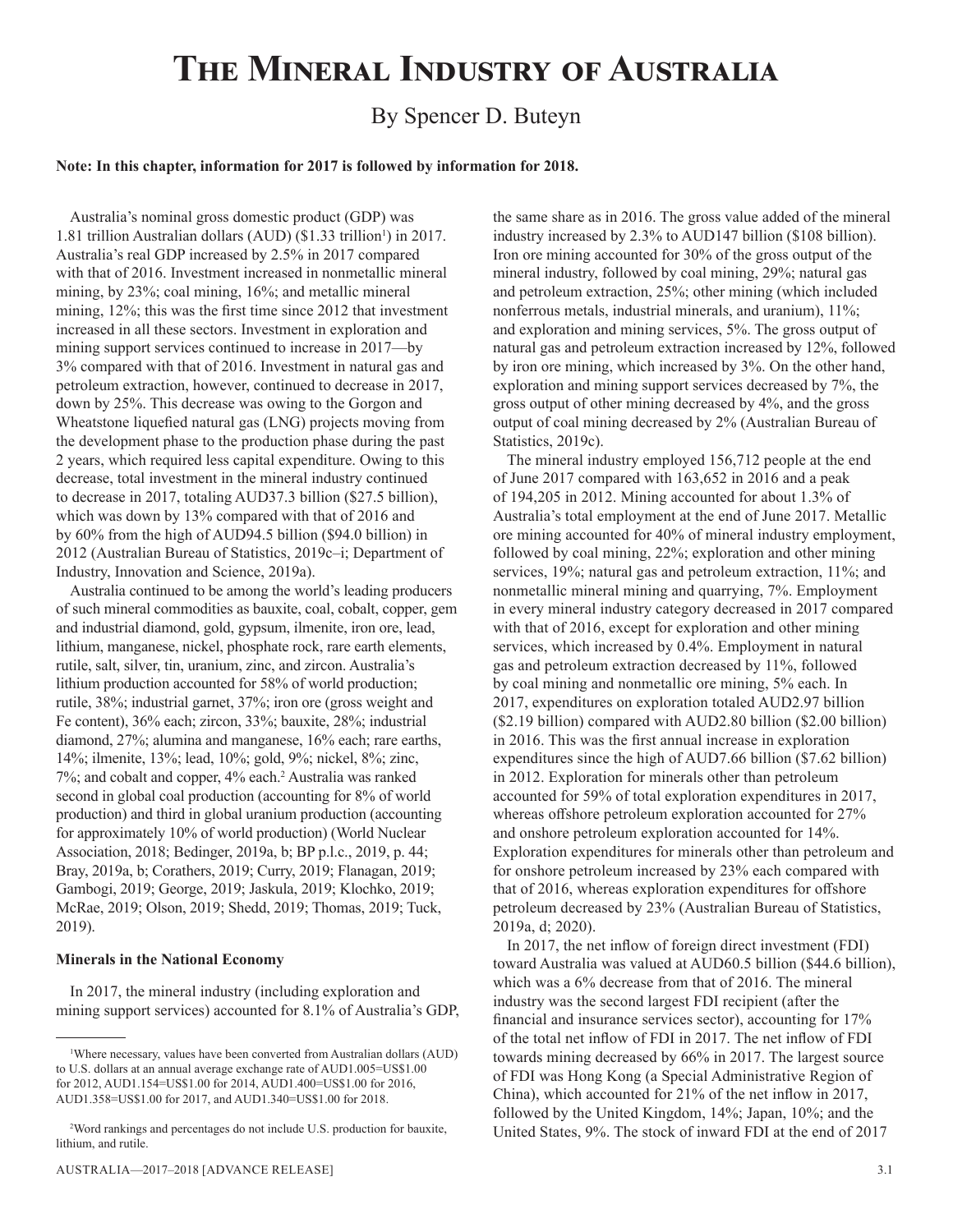was AUD849 billion (\$625 billion), of which the mineral industry accounted for the largest share at 37%, followed by the manufacturing industry at 12%. The United States accounted for 22% of Australia's inward FDI stock at the end of the year. Other countries with large shares of FDI stocks included Japan, which accounted for 11% of Australia's inward FDI stock; the United Kingdom, 10%; the Netherlands, 6%; and China (excluding Hong Kong), 5% (Department of Foreign Affairs and Trade, 2018b, p. 70, 76).

#### **Government Policies and Programs**

Land ownership in Australia is divided into the following two categories: freehold land, which includes land that is held by traditional owner groups such as Aboriginal and Torres Strait Islander land groups; and nonfreehold land or public land, commonly known as Crown land. Mineral resources, irrespective of whether they are located on freehold or Crown land, are owned by the Federal Government of Australia or individual State governments. The right to extract these minerals is under the jurisdiction of the respective State governments (Australian Trade and Investment Commission, 2018).

In Australia's three-tiered Government system—local, State or Territory, and Federal—each State or Territory establishes its own mineral sector legal framework and has the authority to grant mining rights. Mineral resources are considered owned by either the Federal or State governments. States, however, do not engage in commercial exploration or development of minerals; this is carried out solely by the private sector. All States and Territories, apart from the Australian Capital Territory, have identified mineral resources and established mineral industries. Federal and State or Territory governments do invest in the collection and release of geoscientific data. The Federal Government sets national policies regarding the mineral sector, including the regulation of offshore mining operations, FDI guidelines, and taxation policy. The administration of offshore mineral resources is overseen by the National Offshore Petroleum Titles Administrator. Environmental and safety issues are overseen by the National Offshore Petroleum Safety and Environmental Management Authority. States and Territories manage and allocate mineral and petroleum property rights onshore and in coastal waters. Coastal waters are defined as adjacent to a State or Territory's jurisdiction from the lowwater mark out to the outer limit of the first 3 nautical miles [5.6 kilometers (km)] of the Territorial Sea Baseline. They also regulate mining operations and oversee the adherence to environmental, occupational health, and safety laws; collect royalties; and oversee other mineral-related laws and regulations that are not covered by Australia's Constitution (Geoscience Australia, 2017, p. 18–19).

The mining and petroleum industries of New South Wales are regulated under the Mining Act 1992 No. 29 and the Petroleum (Onshore) Act 1991 and are managed by the Division of Resources and Energy, Department of Industry, Skills and Regional Development. The mining and petroleum industries of the Northern Territory are regulated under the Minerals Act 2012 and the Petroleum Act 1984 and are managed by the Department of Primary Industry and Resources. The Queensland mining and petroleum industries are regulated

under the Mineral Resources Act 1989, Petroleum and Gas (Production and Safety) Act 2004, and Petroleum Act 1923 and are managed by the Department of Natural Resources and Mines. South Australia's mining and petroleum industries are regulated under the Mining Act 1971, the Mining Regulations 2011, and the Petroleum and Geothermal Energy Act 2000 and are managed by the Energy Resources Division and the Mineral Resources Division, both part of the Department of State Development. The Tasmania mining and petroleum industries are regulated under the Mineral Resources Development Act 1995 and managed by the Mineral Resources Tasmania, Department of State Growth. Victoria's mining and petroleum industries are regulated under the Mineral Resources (Sustainable Development) Act 1990 and the Petroleum Act 1998 and are managed by the Energy and Earth Resources Division, Department of Economic Development, Jobs, Transport, and Resources. Western Australia's mining and petroleum industries are regulated under the Mining Act 1978, the Petroleum and Geothermal Energy Resources Act 1967, and the Petroleum (Submerged Lands) Act 1982 and managed by the Department of Mines, Industry Regulation, and Safety (Geoscience Australia, 2017, p. 19, 26, 28; Department of the Premier and Cabinet, 2018, p. 6).

Offshore exploration and production of petroleum that is beyond State and Territory coastal waters, known as Commonwealth Waters, are regulated under the Offshore Petroleum and Greenhouse Gas Storage Act 2006 (Commonwealth), Offshore Petroleum and Greenhouse Gas Storage (Safety) Regulations 2009, Offshore Petroleum and Greenhouse Gas Storage (Environment) Regulations 2009, and Offshore Petroleum and Greenhouse Gas Storage (Resource Management and Administration) Regulations 2011. Regulations of petroleum exploration in Commonwealth Waters are administered jointly by the Federal Government and the State and Territory governments. The National Offshore Petroleum Titles Administrator and the National Offshore Petroleum Safety and Environmental Management Authority perform the regulatory activities associated with offshore petroleum exploration and production (Geoscience Australia, 2017, p. 32–33).

The exploration and production of offshore minerals other than petroleum in Commonwealth Waters are regulated under the Commonwealth Offshore Minerals Act 1994. Most States have developed legislation for offshore minerals within their respective coastal waters based on the Commonwealth Offshore Minerals Act 1994. This legislation includes the Offshore Minerals Act 1999 in New South Wales, the Offshore Minerals Act 1998 in Queensland, the Offshore Minerals Act 2000 in South Australia, and the Offshore Minerals Act 2003 in Western Australia. Offshore minerals management in coastal waters is covered by the Mineral Resources Development Act 1995 in the Northern Territory and the Mineral Resources (Sustainable Development) Act 1990 in Victoria. Tasmania has no legislation relating directly to nonpetroleum offshore minerals in its coastal waters (Geoscience Australia, 2017, p. 32, 37).

Foreign investment in Australia is regulated under the Foreign Acquisitions and Takeovers Act 1975. Foreign governmentcontrolled investors must receive approval before acquiring interest in a mineral or petroleum exploration permit. However, nongovernment foreign investors may be issued exploration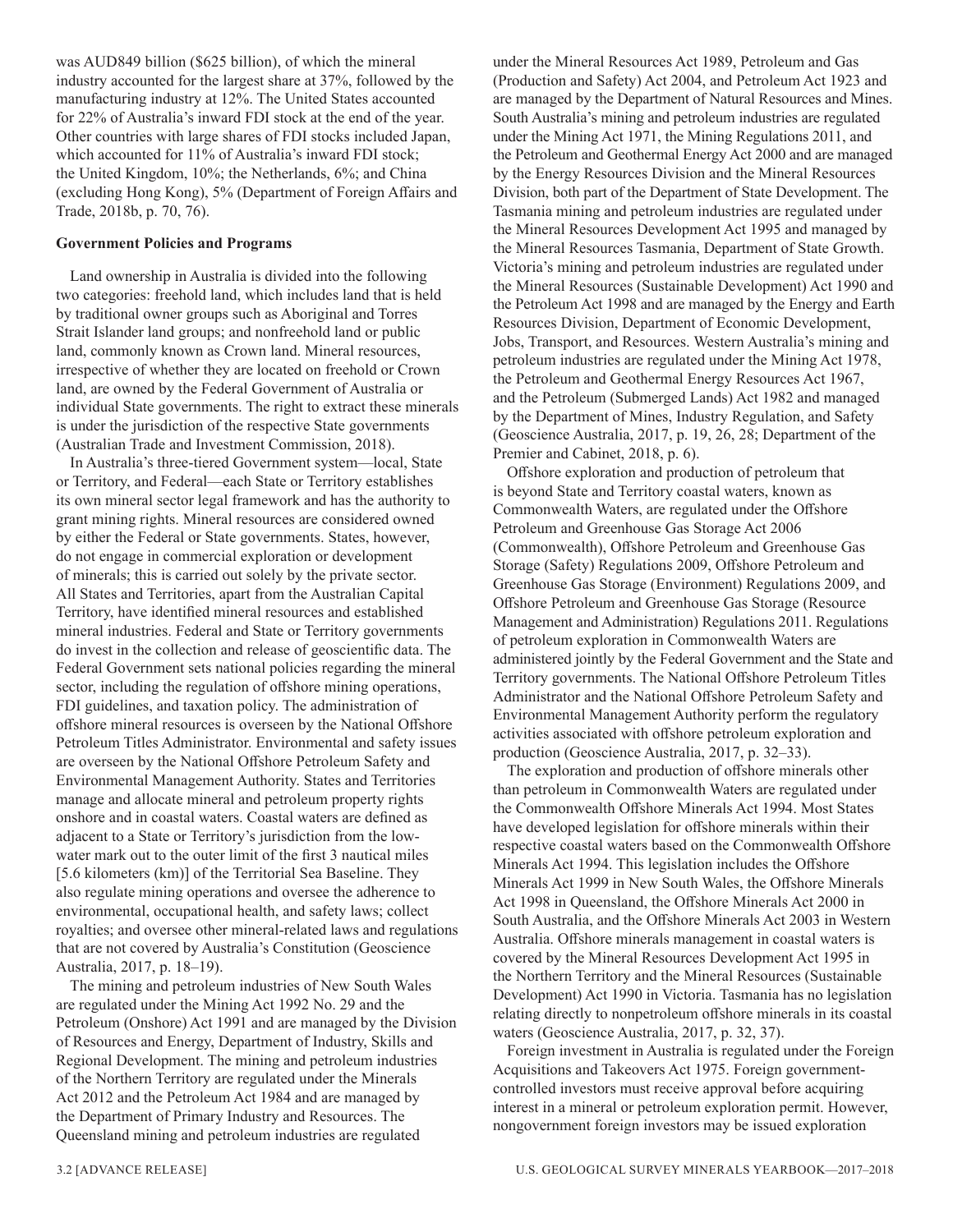permits by a State or Territory government without approval under the Foreign Acquisition and Takeover Act. Acquisitions of an interest of 15% or more in an Australian business valued at more than AUD252 million (\$186 million) (indexed in 2017) by a foreign investor requires approval. Nongovernment investors from Chile, China, Japan, New Zealand, the Republic of Korea, Singapore, and the United States can acquire an interest of 15% in Australian businesses valued at less than AUD1,094 million (\$806 million) (indexed in 2017) without approval, under associated Australian free trade agreement commitments (Foreign Investment Review Board, 2017; Geoscience Australia, 2017, p. 22).

#### **Production**

Output of the following mineral commodities increased by 10% or more in 2017: lithium (spodumene), increased by 287%; tantalum (tantalite concentrate, Ta content), 96%; silicomanganese, 44%; rare earths (mineral concentrate, rare-earth-oxide equivalent), 27%; LNG, 26%; barite, 25%; manganese (mine, gross weight), 25%; gem-grade and industrial-grade diamond, 23% each; manganese (mine, Mn content), 21%; natural gas (marketable), 17%; and salt and tin (mine, Sn content), 12% each. Output decreased by 10% or more for the following mineral commodities: tungsten (concentrate, W content), decreased by 81%; gypsum, 52%; magnesite and perlite, 38% each; garnet (natural, abrasives), 37%; silver (mine, Ag content), 21%; smelted copper (primary), refined copper (primary), and refined lead bullion (primary), 19% each; refined silver and zirconium (mineral concentrates), 16% each; uranium (mine, U content), 14%; antimony (mine, Sb content) and copper (leaching, electrowon), 13% each; and copper (mine, Cu content) and refined cobalt (metal powder and oxide hydroxide), 10% each (table 1).

#### **Structure of the Mineral Industry**

The Australian Government and State and Territory governments did not engage in the exploration for, nor development of, mineral resources. All exploration and mining operations were undertaken by private entities. The mineral industry had the largest share of foreign ownership among all Australia's industries. In 2017, 30.8% of mining businesses had some foreign ownership: 10.2% were less than 10% foreign owned, 4.1% were between 10% and 50% foreign owned, and 16.5% were greater than 50% foreign owned. Table 2 is a list of major mineral industry facilities (Geoscience Australia, 2017, p. 18; Department of Foreign Affairs and Trade, 2018b, p. 52).

#### **Mineral Trade**

In terms of value, iron ore and concentrates, coal (undifferentiated), and natural gas ranked first, second, and fourth, respectively, in Australia's leading goods and service exports in 2017. Australia's nonfuel mineral exports were valued at AUD122.5 billion (\$90.2 billion), which was a 14% increase compared with that of 2016 and followed a 4% increase in 2015. The value of Australia's mineral fuel exports increased by 34% to AUD91.8 billion (\$67.6 billion) in 2017. Exports of iron ore increased by 17% to AUD63.1 billion (\$46.5 billion),

followed by metallurgical coal, which increased by 37% to AUD36.3 billion (\$26.7 billion); LNG, which increased by 43% to AUD25.6 billion (\$18.9 billion); thermal coal, which decreased by 32% to AUD20.8 billion (\$15.3 billion); and gold, which decreased by 5% to AUD16.9 billion (\$12.4 billion) (Department of Foreign Affairs and Trade, 2018a, p. 5; Department of Industry, Innovation and Science, 2019a, p. 17).

Australia's total exports in 2017 were valued at AUD387 billion (\$285 billion), which was an increase of 13% compared with the value of exports in 2016. China (excluding Hong Kong), Japan, and the United States were Australia's leading export markets. Exports to China in 2017 increased by 21.2% to AUD116 billion (\$85.4 billion), accounting for 30% of Australia's total exports. In 2017, Australia's major mineral commodity exports to China included 687 million metric tons (Mt) of iron ore (including pellets), 42.0 Mt of thermal coal, 29.7 Mt of metallurgical coal, 991,000 metric tons (t) of copper ore and concentrates, 576,000 t of zinc concentrates, 174,000 t of refined zinc, 132,000 t of refined copper, 26,500 t of lead concentrate (a substantial increase of 200% from that of 2016), 21,600 kilogram (kg) of gold bullion (refined and unrefined) (a substantial decrease of 57%), and 6 million barrels (Mbbl) of crude petroleum (including other refinery feedstock) (a substantial decrease of 65%) (Department of Foreign Affairs and Trade, 2019a, p. 34; Department of Industry, Innovation and Science, 2019a, p. 24–25, 27–29, 31, 36).

Exports to Japan in 2017 increased by 22.8% to AUD47.2 billion (\$34.8 billion), accounting for 12.2% of Australia's total exports. In 2017, Australia's major mineral commodity exports to Japan included 81.7 Mt of thermal coal, 66.8 Mt of iron ore, 35.8 Mt of metallurgical coal (48% high quality and 52% other), 394,000 t of aluminum, 306,000 t of copper ore and concentrates, 165,000 t of zinc concentrates, 46,000 t of lead concentrate, and 3.9 Mbbl of crude petroleum (including other refinery feedstock).

Exports to the United States in 2017 increased by 1.7% to AUD21.0 billion (\$15.4 billion), accounting for 5.4% of Australia's total exports. Australia exported 21,840 t of refined zinc (a substantial decrease of 58%) and 648,000 barrels of crude petroleum (including other refinery feedstock) (a substantial decrease of 51%) to the United States (Department of Foreign Affairs and Trade, 2019a, p. 34; Department of Industry, Innovation, and Science, 2019a, 23–25, 28–29, 31, 36).

The Republic of Korea was a substantial importer of lead concentrate, zinc concentrate, and aluminum from Australia, accounting for 40%, 36%, and 19% of Australia's total exports, respectively, by volume. India accounted for 24% of Australia's metallurgical coal exports, 17% of its refined lead exports, and 11% of its copper ore and concentrates exports. Malaysia and Taiwan were substantial importers of refined copper from Australia, accounting for 29% and 17% of Australia's exports, respectively. For the first time, Hong Kong accounted for the largest share of Australia's gold bullion (refined and unrefined) exports, accounting for 52%, followed by the United Kingdom, which accounted for 17% (Department of Industry, Innovation and Science, 2019a, p. 23–25, 27–29, 31, 36).

The value of Australia's mineral imports increased by 14% to AUD41.9 billion (\$30.9 billion). Australia's leading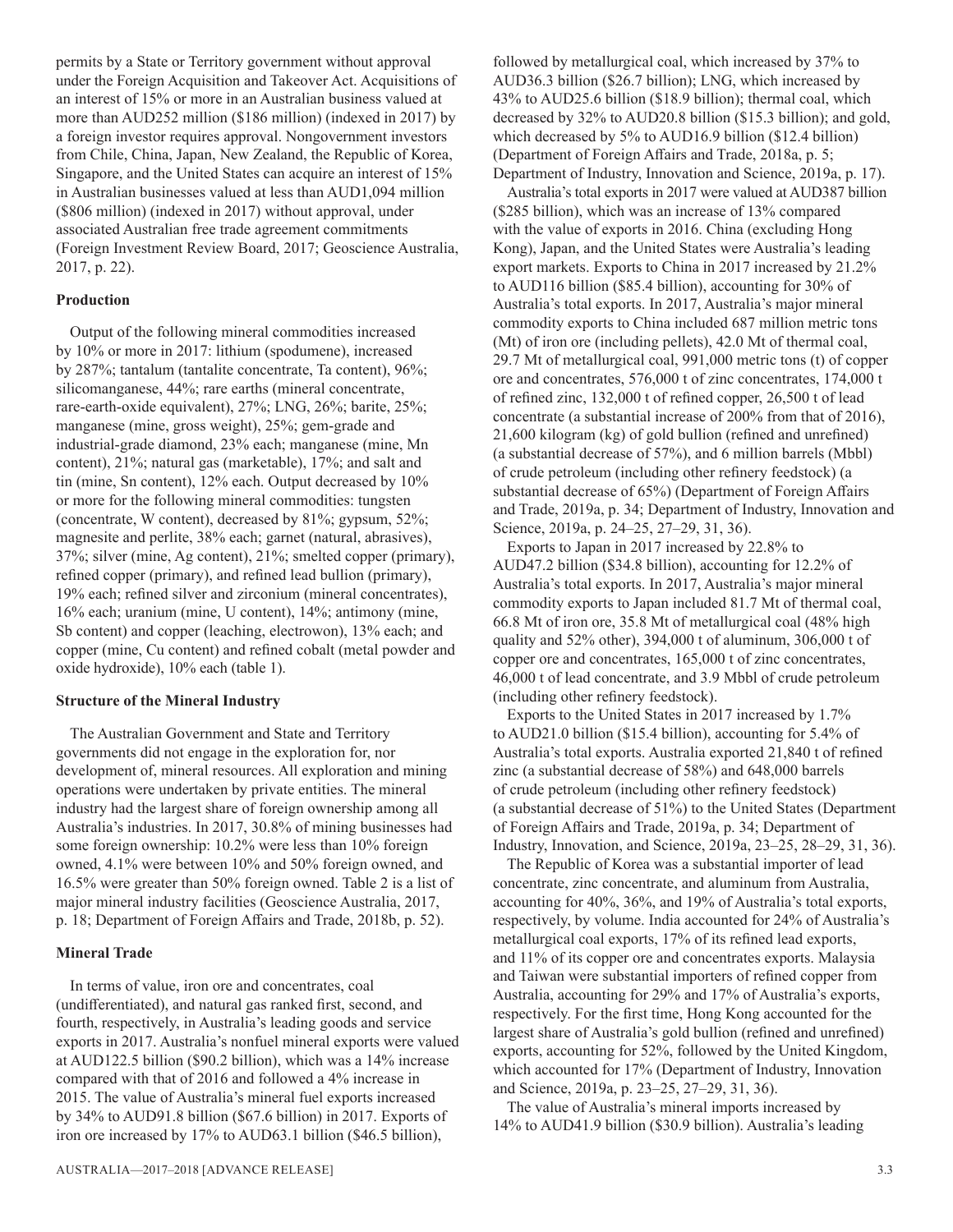mineral import, by value, was petroleum refinery products valued at AUD20.0 billion (\$14.7 billion), followed by crude petroleum (including other refinery feedstock), AUD9.7 billion (\$7.1 billion); and gold bullion (refined and unrefined), AUD5.6 billion (\$4.1 billion). Australia's leading supplier of crude petroleum (including other refinery feedstock) was Malaysia, which supplied 34% of Australia's imports, followed by the United Arab Emirates, 15%; Indonesia, 9%; and New Zealand and Papua New Guinea, 6% each. Nauru supplied 11% of Australia's imports of phosphate rock; Morocco, 7%; and China, 6% (Department of Industry, Innovation and Science, 2019a, p. 19, 31–32).

#### **Commodity Review**

#### *Metals*

**Bauxite and Alumina and Aluminum.**—Western Australia remained Australia's leading bauxite-producing State, accounting for 53% of the country's bauxite production in 2017, followed by Queensland, 35%; and the Northern Territory, 13%. In 2017, seven bauxite mines operated in the country—three in the Darling Range in Western Australia, two near Weipa in Queensland, one at Gove in the Northern Territory, and one at Campbell Town in Tasmania. By capacity, Rio Tinto Ltd. operated the country's leading bauxite mine, the Weipa Mine, in Queensland, followed by the Huntly Mine in Western Australia, which was operated by Alcoa of Australia Ltd. (Alcoa Corp. of the United States, 60%, and Alumina Ltd. 40%), and the Boddington-Worsley Mine in Western Australia, which was operated by Worsley Alumina Pty. Ltd. [South32 Ltd., 86%; Japan Alumina Associates (Australia) Pty. Ltd., 10%; and Sojitz Alumina Pty. Ltd., 4%] (table 2; Department of Industry, Innovation and Science, 2019a, p. 23).

In 2017, six alumina refineries operated in Australia—four in the Darling Range at Kwinana, Pinjarra, Wagerup, and Worsley, and two near Gladstone, Queensland. In October, Rio Tinto announced the closure of its Gove alumina refinery in the Northern Territory, which had been on care-and-maintenance status since 2013. Production at the alumina refineries in Queensland was disrupted by Cyclone Debbie in late March. A total of four aluminum smelters operated in 2017; they were located in Tomogo, New South Wales; Bell Bay, Tasmania; Boyne Island, Queensland; and Portland, Victoria (table 2; Department of Industry, Innovation and Science, 2017c, p. 90; Rio Tinto plc, 2018, p. 40).

Rio Tinto continued to develop its Amrun bauxite project located south of the existing Weipa Mine in Queensland and reported that construction was 62% complete at the end of 2017. The project was expected to have an initial production capacity of 22.8 million metric tons per year  $(Mt/yr)$ . The Amrun project was expected to begin operating in 2019 and had a capital expenditure of \$1.9 billion. Metro Mining Ltd.'s Bauxite Hills project in Queensland was expected to begin operating in mid-2018 and to have a capacity of 5 Mt/yr. Smaller bauxite projects expected to begin producing in the next 5 years included Metallica Minerals Ltd.'s Urquhart project, Metro Mining Ltd.'s Skarndon River project, and Australian Bauxite Ltd.'s Binjour project

(Department of Industry, Innovation and Science, 2017a, p. 110; Geoscience Australia, 2018, p. 19; Rio Tinto plc, 2018, p. 41).

**Copper.**—South Australia remained Australia's leading State in the production of copper ore and concentrate, by copper content, accounting for 31% of the amount produced in the country, followed by Queensland, 26%; New South Wales and Western Australia, 21% each; and Tasmania, 0.2%. By capacity, the Olympic Dam Mine was Australia's leading copper mine; it was owned and operated by BHP Billiton Ltd. through its wholly owned subsidiary BHP Billiton Olympic Dam Corp. Pty Ltd. The Capricorn Copper Mine in Queensland, which was operated by Capricorn Copper Pty Ltd., began producing copper concentrate in November. Production at Newcrest Mining Ltd.'s Cadia Valley mining complex was disrupted for 5 months by a seismic event on April 14. Newcrest reported underground mining was suspended while damage to the underground works was evaluated. The company processed low-grade stockpiled ore during this disruption (Capricorn Copper Pty. Ltd., 2017; Newcrest Mining Ltd., 2017, p. 21; Department of Industry, Innovation and Science, 2018, p. 93; 2019a, p. 25).

**Gold.**—Western Australia remained Australia's leading gold-producing State, accounting for 69% of the country's gold production in 2017, followed by New South Wales, 12%; Queensland, 7%; the Northern Territory, 5%; Victoria, 4%; South Australia, 3%; and Tasmania, 0.4%. Major gold mines in Western Australia included the Boddington Mine, which was operated by Newmont Mining Corp. of the United States, and the Kalgoorlie Mine, which was operated by Kalgoorlie Consolidated Gold Mine Pty Ltd. (Barrick Gold Corp. of Canada, 50%, and Newmont Mining Corp., 50%). The Cadia Valley mining complex was the leading gold-producing operation in New South Wales (table 2; Department of Industry, Innovation and Science, 2019a, p. 27).

Vista Gold Corp. of the United States continued the development of its Mount Todd Mine in the Northern Territory. The Mount Todd Mine was expected to begin production in 2018 with a capacity of 13 metric tons per year  $(t/yr)$  of gold. Dacian Gold Ltd. continued construction of the Mount Morgans gold project and expected gold production to begin in mid-2018. The capacity of the Mount Morgans project was expected to be 5 t/yr (Dacian Gold Ltd., 2017, p. 29; Department of Industry, Innovation and Science, 2017c, p. 79).

**Iron Ore.**—Western Australia remained Australia's leading iron-ore-producing State, accounting for more than 99% of the country's total iron ore production in 2017. South Australia and Tasmania accounted for less than 1% each. The Pilbara Region in northwestern Western Australia was the country's leading iron-ore-producing region. In this region, Rio Tinto owned and operated nine mines through its wholly owned subsidiary Hamersley Iron Pty Ltd. Another two mines were operated by Hope Downs Iron Ore Pty Ltd. (Hancock Prospecting Pty Ltd., 50%, and Rio Tinto, 50%). Other Rio Tinto joint ventures in the Pilbara Region included the Bao-HI Ranges Joint Venture (Hamersley, 54%, and Shanghai Baosteel Group Corp. of China, 46%) which operated the Eastern Range Mine; the Channar Joint Mining Venture (Hamersley, 60%, and China Iron and Steel Industry & Trade Group Corp. of China, 40%), which operated the Channar Mine; and the Robe River Iron Associates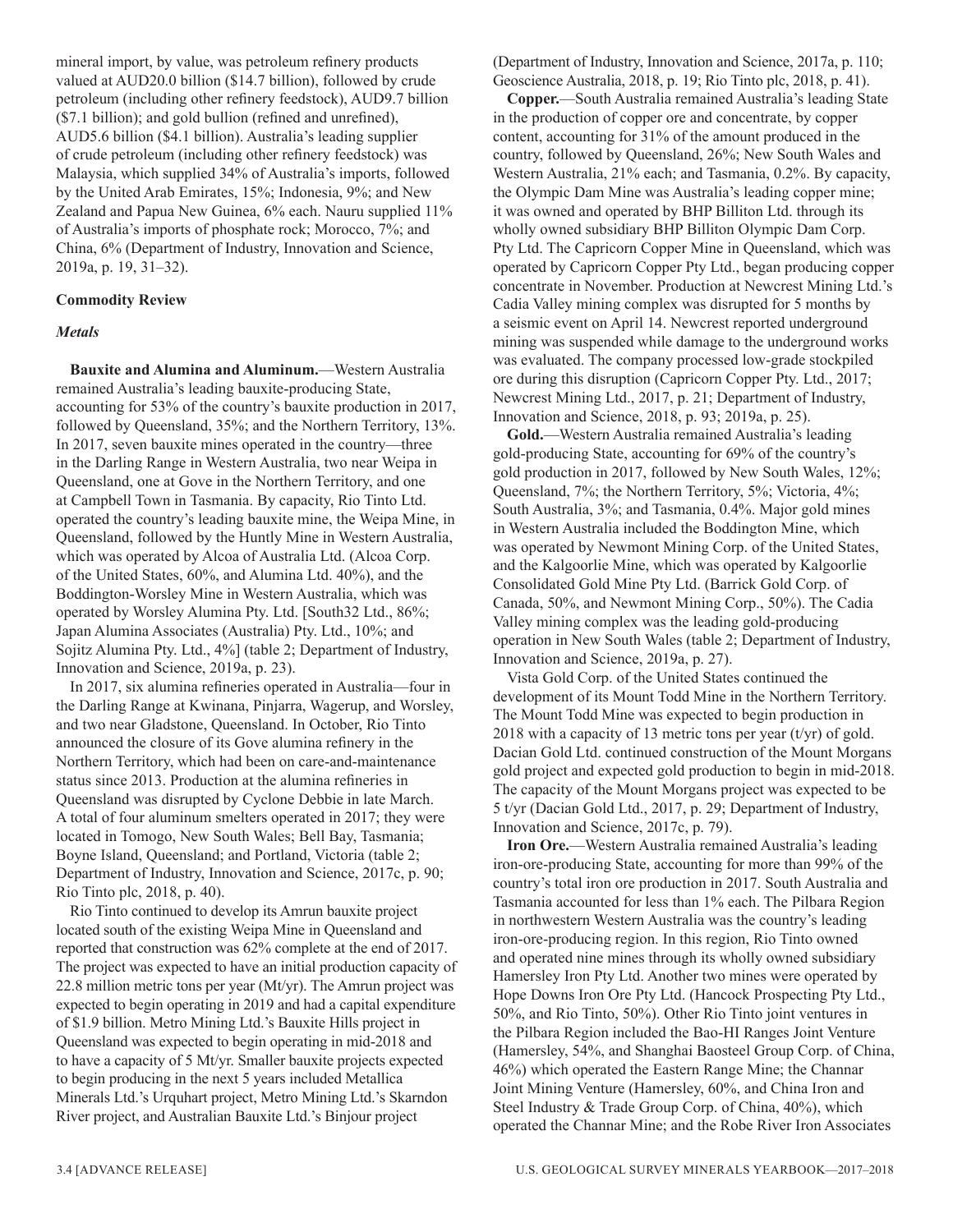Joint Venture (Rio Tinto, 53%; Mitsui & Co. Ltd. of Japan, 33%; and Nippon Steel & Sumitomo Metal Corp. of Japan, 14%), which operated three mines. BHP Billiton owned a majority stake (85%) in four iron ore mines in the Pilbara Region. The remaining shares of these mines are owned by ITOCHU Corp. of Japan and Mitsui through their various subsidiaries (table 2; Department of Industry, Innovation and Science, 2019a, p. 28).

In March, mining commenced at the Iron Hill Mine, which was an expansion of Mount Gibson Iron Ltd.'s Extension Hill Mine. The Iron Hill Mine was expected to produce 5.5 Mt of iron ore before its planned closure in late 2018. In April, Mount Gibson announced that it had begun the reconstruction of the Koolan Island Mine seawall, which failed in 2014. The company expected the mine, which remained on care-and-maintenance status through 2017, to restart operations in early 2019. In August, Rio Tinto commissioned the 10-Mt/yr Silvergrass Mine as part of its Hamersley operations. In September, the Roy Hill Mine in the Pilbara Region reached its nameplate capacity of 55 Mt/yr. The Roy Hill Mine was owned by Hancock Prospecting (70%), Marubeni Corp. of Japan (15%), POSCO of the Republic of Korea (12.5%), and China Steel Corp. of China (2.5%) (Department of Industry, Innovation and Science, 2017c, p. 33; McKinnon, 2017; Mount Gibson Iron Ltd., 2017, p. 17–19).

**Lead, Silver, and Zinc.**—Queensland remained Australia's leading lead-, silver-, and zinc-producing State. Queensland produced 59% of the country's lead ore and concentrate (Pb content), followed by New South Wales, 20%; the Northern Territory, 11%; Tasmania, 8%; and Western Australia, 2%. Queensland produced 60% of the country's silver, followed by New South Wales, 13%; Tasmania, 9%; Western Australia, 8%; and the Northern Territory and South Australia, about 5% each. Queensland produced 38% of the country's zinc ore and concentrate (Zn content), followed by the Northern Territory, 25%; New South Wales, 17%; and Tasmania and Western Australia, 10% each. The leading lead and zinc mines were, in order by capacity, the Cannington Mine in Queensland, operated by South32, and the McArthur River Mine in the Northern Territory, operated by McArthur River Mining Pty Ltd. (Glencore plc of Switzerland, 100%) (table 2; Department of Industry, Innovation and Science, 2019a, p. 29, 33, 36).

After a 6-month rampup period, the Dugald River Mine (owned by MMG Ltd.) in Queensland produced its first shipment of zinc concentrate in November. The company expected the mine to ramp up to its nameplate capacity of 170,000 t/yr of zinc by 2019. In February, EMR Capital acquired the Golden Grove Mine from MMG Ltd. In July, New Century Resources Ltd. acquired the Century Mine in northwestern Queensland from MMG. The Century Mine, which began operating in 1999 before being put on care-and-maintenance status in early 2016, was one of the leading zinc-producing mines in the world. New Century Resources planned to extract zinc ore from existing tailings dams, and production was expected to begin in 2018 (table 2; MMG Ltd., 2018, p. 7, 22).

**Nickel.**—Western Australia remained Australia's sole nickelproducing State. In 2017, major nickel operations included, in order by capacity, the Leinster Mine complex and the Mount Keith Mine, both operated by BHP Billiton; the Murrin Murrin Mine, which was operated by Minara Resources Ltd. (Glencore, 100%); and the Forrestania project (including the Fly Fox and Spotted Quoll Mines), which was operated by Western Areas Ltd. The Ravensthrope Mine, which was operated by First Quantum Minerals Ltd. of Canada, was placed on care-and-maintenance status in October owing to low nickel prices (table 2; First Quantum Minerals Ltd., 2018, p. 11; Department of Industry, Innovation and Science, 2018, p. 98; 2019a, p. 30).

#### *Industrial Minerals*

**Diamond.**—Western Australia remained the sole diamondproducing State in Australia. The Argyle Mine, which was operated by Argyle Diamonds Ltd. (Rio Tinto, 100%) and the Merlin Mine, which was owned and operated by Merlin Diamonds Ltd., were the only operating diamond mines in 2017 (table 2; Department of Industry, Innovation and Science, 2019a).

**Lithium and Tantalum.**—Western Australia was the sole lithium-producing and the sole tantalum-producing State in Australia. Talison Lithium Pty. Ltd. mined a lithium-cesiumtantalum-type pegmatite deposit at the Greenbushes Mine, which was owned by Windfield Holding Pty. Ltd. (jointly owned by Tianqi Lithium Corp. of China, 51%, and Albemarle Corp. of the United States, 49%). Global Advanced Metals Pty Ltd. held the rights to tantalum produced at the Greenbushes Mine, and it produced tantalum pentoxide from tantalum concentrate (produced by Tianqi Lithium) at a facility near the mine. Lithium concentrate produced at Greenbushes was shipped to lithium-carbonate- and lithium-hydroxide-producing facilities in Jiangxi and Sichuan, China, that were operated by Albemarle (Albemarle Corp., 2018, p. 4, 23; Global Advanced Metals Pty. Ltd., 2018; Roskill, 2018).

Galaxy Resources Ltd. completed the rampup of its Mount Cattlin Mine and began full commercial production in April, producing 155,679 t of spodumene concentrate in 2017. Galaxy Resources produced tantalum as a byproduct at the mine. Reed Industrial Minerals Pty. Ltd. (jointly owned by Mineral Resources Ltd., 43.1%; Jiangxi Ganfeng Lithium Co. Ltd. of China, 43.1%; and Neometals Ltd., 13.8%) reached full capacity of 400,000 t/yr of spodumene concentrate at its Mount Marion Mine in February. In March, Mineral Resources began producing a lithium direct-shipping ore (DSO) (unprocessed spodumene ore) at its Wodgina Mine. Mineral Resources exported 2.5 Mt of lithium DSO to Asia in 2017. Global Advanced Metals retained the rights to the Wodgina Mine's tantalum resources (Mineral Resources Ltd., 2017, p. 13; 2018, p. 17; Galaxy Resources Ltd., 2018, p. 12, 14).

Development of the Bald Hill Mine, which was jointly owned by Alliance Mineral Assets Ltd., 50% and Tawana Resources NL, 50%, continued through 2017, and spodumene concentrate production was expected to begin in early 2018. The companies also expected the recommissioning of the mine's existing tantalum circuit to take place in 2018. Pilbara Minerals continued development of its Pilgangoora lithium-tantalum project, with mining operations scheduled to commence in December 2017. The initial ore produced at the mine was sold as DSO to Atlas Iron Ltd. The mine's 2-Mt/yr ore-processing plant was expected to be commissioned in early 2018 (Pilbara Minerals Ltd., 2018, p. 18; Tawana Resources NL, 2018, p. 12).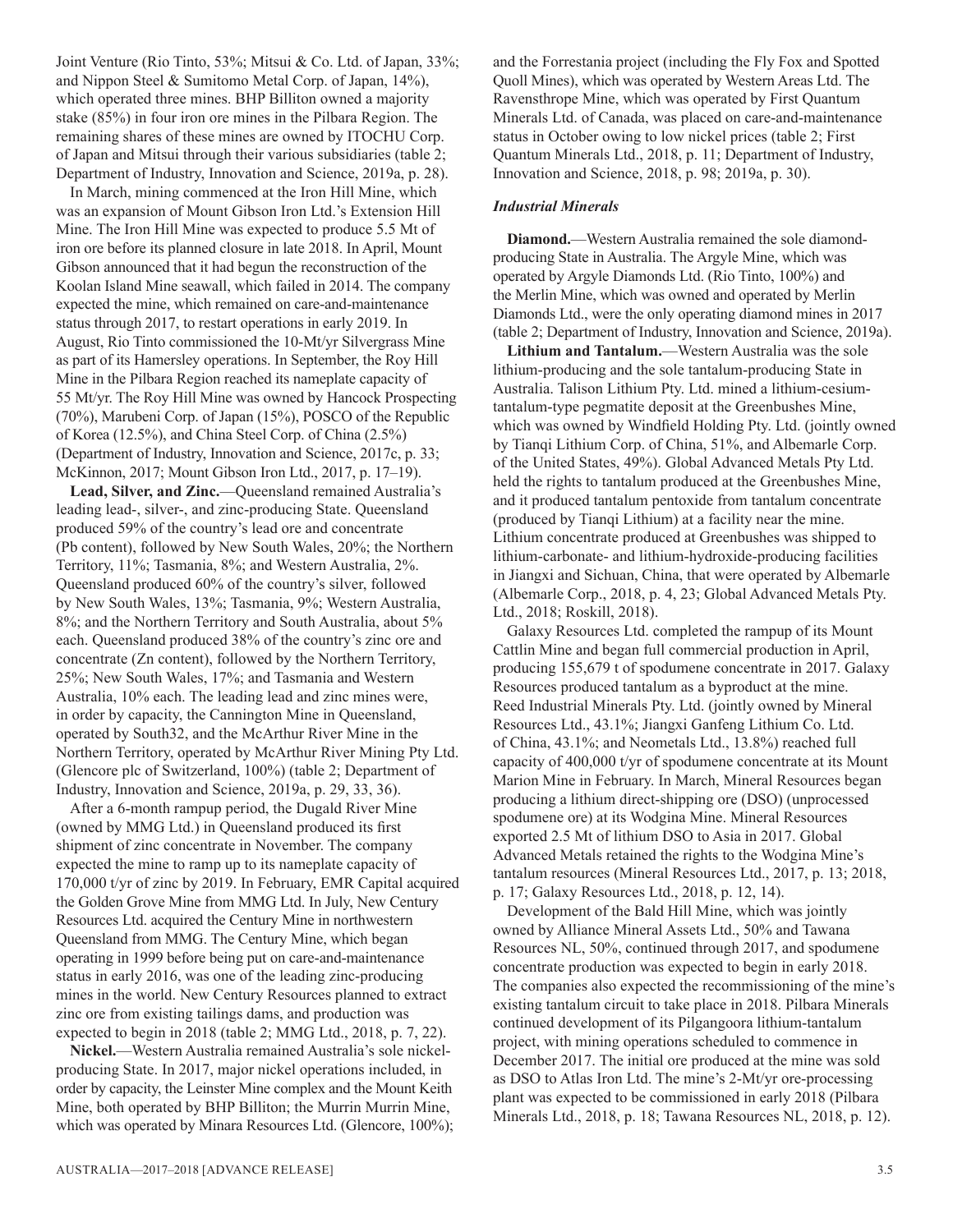#### *Mineral Fuels and Related Materials*

**Coal.**—Queensland remained Australia's leading producer of anthracite and bituminous coal (reported as black coal by Geoscience Australia), accounting for 54% of the country's production in 2017, followed by New South Wales, 44%; Western Australia, 1%; and Tasmania, 0.1%. The BHP Billiton Mitsubishi Alliance (BMA) (owned by BHP Billiton, 50%, and Mitsubishi Corp. of Japan, 50%) was the leading producer of anthracite and bituminous coal in Australia. BMA operated seven mines in Queensland. In March, Cyclone Debbie affected coal operations at multiple mines in the Bowen basin in northern Queensland and caused coal export delays, which led to an increase in global coal prices. The affected mines stockpiled coal while repairs to rail and port infrastructure were completed. The majority of lignite was produced in Victoria and used for domestic energy generation. Loy Yang Power Ltd. operated the Loy Yang Mine, which was Australia's leading lignite mine by capacity. The Hazelwood Mine, which was owned by ENGIE SA of France, and the associated Hazelwood coal-fired powerplant closed in March owing to the powerplant no longer being commercially viable (table 2; Department of Industry, Innovation and Science, 2017b, 8, 11, 30; 2017c, p. 40; 2019a, p. 24; ENGIE SA, 2018, p. 153; Geoscience Australia, 2018, p. 43).

**Natural Gas.**—Australia's export of LNG continued to increase in 2017, up by 26% compared with that of 2016. In March, the Gorgon LNG project commissioned its third of three production trains and ramped up production at trains 1 and 2, which were commissioned in 2016. The reported capacity for the Gorgon project was 15.6 Mt/yr of LNG. In October, production began at the Wheatstone LNG project, which was expected to reach its design capacity of 8.9 Mt/yr with the commissioning of its second production train in mid-2018 (Chevron Corp., 2018a, p. 3, 4, 16; 2018b; 2018c; Department of Industry, Innovation and Science, 2019a, p. 31).

**Uranium.**—South Australia produced the majority of uranium in Australia, accounting for 64% of the country's production in 2017, followed by the Northern Territory, which accounted for the remaining 36%. Australia had three operating uranium mines in 2017—the Four Mile Mine, which was owned by Quasar Resources Pty Ltd. (a subsidiary of Heathgate Resources Pty Ltd.); the Olympic Dam Mine, which was owned by BHP Billiton; and the Ranger Mine, which was owned by Energy Resources of Australia Ltd. (Rio Tinto, 68.4%, and publicly held, 31.6%) in the Northern Territory (table 2; Department of Industry, Innovation, and Science, 2019a, p. 35).

#### **Reserves and Resources**

Under Australia's National Classification System for Identified Mineral Resources, "economic demonstrated resources" (EDR) is a collective term for mineral resources the Australian Government has determined are economical. The EDR of the following minerals increased in 2017 compared with those of 2016: graphite, increased by 636%; platinum-group elements, 370%; vanadium, 88%; phosphate, 9%; zinc, 6%; and cobalt and manganese ore, 5% each. The EDR for diamond decreased by 66%, and this was the largest decrease in EDR in 2017. Other decreases in EDR included those of tantalum,

by 27%; molybdenum and niobium, 24% each; tin, 15%; and rare-earth elements, 5%. Accessible economic demonstrated resources<sup>3</sup> for select minerals at the end of 2017 are shown in table 5 (Geoscience Australia, 2019, p.17–18).

For the exploration of minerals other than petroleum, identified deposits accounted for 68% of exploration expenditures, and new deposits accounted for the remaining 32%. In 2017, 8,360 km was drilled for exploration of minerals other than petroleum, which was a 24% increase compared with the amount drilled in 2016. Gold deposits accounted for the largest share of exploration expenditures among minerals other than petroleum in 2017, accounting for 43% of the total, followed by iron ore deposits, 17%; copper deposits, 9%; nickel-cobalt deposits, 8%; coal (undifferentiated), 7%; silver-lead-zinc deposits, 5%; mineral sands [composed of titanium ore minerals (ilmenite, leucoxene, and rutile), and zircon] and uranium, 1% each; and diamond, 0.3%. Other minerals, which included construction sand and gravel, crushed stone, garnet, staurolite tin, and tungsten (scheelite and wolframite), accounted for the remaining 9% of the exploration expenditures. Exploration expenditures on diamond increased by 189% in 2017 compared with that of 2016; nickel-cobalt, by 170%; silver-lead-zinc, 85%; other minerals, 37%; gold, 21%; copper, 15%; mineral sands, 7%; and iron ore, 1%. Exploration expenditures decreased only for uranium and coal in 2017, by 15% and 0.2%, respectively (Australian Bureau of Statistics, 2019d–g).

The total expenditure on petroleum exploration was valued at AUD1.22 billion (\$898 million) in 2017, which was a 13% decrease compared with that of 2016. and a 74% decrease from a peak of AUD4.74 billion (\$4.11 billion) in 2014. Offshore exploration accounted for 65% of the total expenditure on petroleum exportation. Drilling accounted for 57% of the total onshore exploration expenditure, whereas it accounted for 53% of the total offshore expenditure (Australian Bureau of Statistics, 2019d, h).

#### **MINERAL INDUSTRY HIGHLIGHTS IN 2018**

#### **Minerals in the National Economy**

In 2018, Australia's nominal GDP was AUD1.90 trillion (\$1.42 trillion). Australia's real GDP increased by 2.7% in 2018. The mineral industry accounted for 8.2% of Australia's GDP. The gross output of the mineral sector increased by 6.4% to AUD156 billion (\$117 billion) in 2018. Iron ore mining accounted for 29% of the gross output of the mineral industry, followed by coal mining, 28%; natural gas and petroleum extraction, 27%; other mining (which includes nonferrous metals, industrial minerals, and uranium), 11%; and exploration and mining services, 5%. The gross value added of natural gas and petroleum extraction increased by 14%, followed by exploration and mining support services, 11%;

<sup>3</sup> Accessible economic demonstated resources (AEDR) as defined by Geoscience Australia refers to the portion of total economic demonstrated resources, which include Joint Ore Reserves Committee-compliant reserves, and measured and indicated resources, that is accessible for mining. It excludes resources that are inaccessible for mining because of environmental restrictions or government policies, or because they are on military lands.

<sup>3.6 [</sup>ADVANCE RELEASE] U.S. GEOLOGICAL SURVEY MINERALS YEARBOOK—2017–2018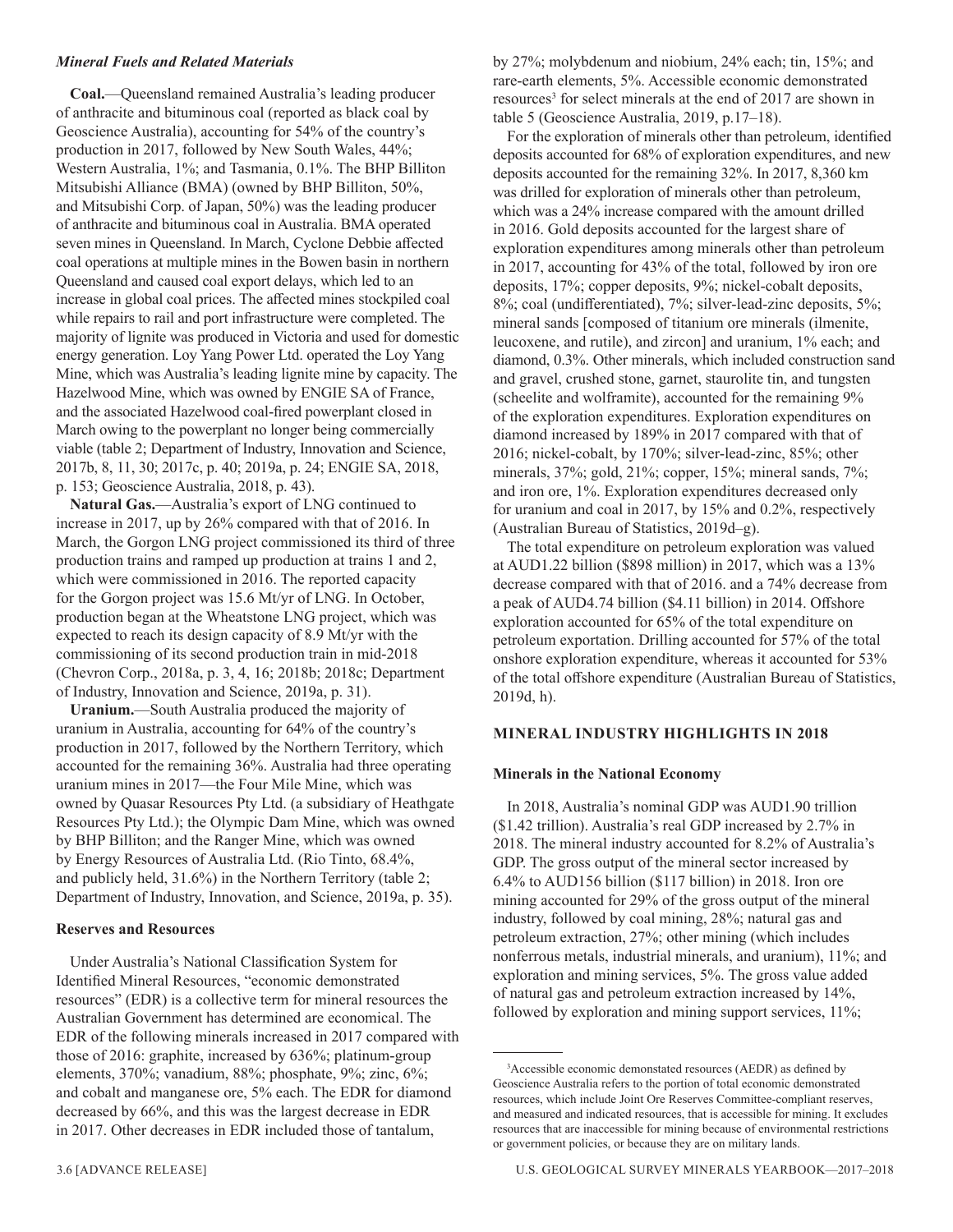other mining, 8%; coal mining, 3%; and iron ore mining, 2% (Australian Bureau of Statistics, 2019b, c).

Investment towards the mineral industry totaled AUD34.6 billion (\$25.8 billion) in 2018, which was down by 7% compared with that of 2017, driven by a 31% decrease in investment in the natural gas and petroleum sector, which totaled AUD15.4 billion (\$11.5 billion). Investment in all other sectors of the mineral industry increased, however. Investment in exploration and mining support services increased by 108%, followed by nonmetallic mining and quarrying, 102%; coal mining, 25%; and metal mining, 18% (Australian Bureau of Statistics, 2019i).

The mineral industry employed 168,487 people at the end of June 2018, which was a 7.5% increase compared with that of 2017. Metallic ore mining accounted for 39% of mineral industry employment, followed by exploration and other mining services, 22%; coal mining, 21%; natural gas and petroleum extraction, 10%; and nonmetallic mineral mining and quarrying, 8%. Employment in every mineral industry category increased compared with employment in 2017. Employment in exploration and other mining services increased by 20%, followed by nonmetallic ore mining, 10%; metallic ore mining, 6%; coal mining, 2%; and petroleum and natural gas extraction, 1% (Australian Bureau of Statistics, 2019a).

In 2018, expenditures on exploration increased by 12% to AUD3.33 billion (\$2.49 billion). Exploration for minerals other than petroleum accounted for 65% of the total exploration expenditure in 2018, whereas offshore petroleum exploration accounted for 23%, and onshore petroleum exploration, 12%. Exploration expenditures for minerals other than petroleum increased by 24% compared with those in 2017, whereas exploration expenditures for onshore petroleum decreased by 6%, and that for offshore petroleum, by 4% (Australian Bureau of Statistics, 2019d).

In 2018, for exploration of minerals other than petroleum, identified deposits accounted for 63% of the exploration expenditures and new deposits accounted for the remaining 37%. A total of 9,833 km was drilled for exploration of minerals other than petroleum; this was an 18% increase compared with the total drilled in 2017. Gold deposits accounted for the largest share of exploration expenditures among minerals other than petroleum in 2018, accounting for 41% of the total, followed by iron ore deposits, 14%; copper deposits, 12%; nickel-cobalt deposits, 10%; other minerals, 9%; coal (undifferentiated), 8%; silver-lead-zinc deposits, 5%; mineral sands, 2%; uranium, 1%; and diamond, 0.4%. Exploration expenditures on diamond increased by 71% in 2018, followed by copper, 67%; mineral sands, 66%; nickel-cobalt, 50%; coal (undifferentiated), 40%; other minerals, 22%; gold, 19%; silver-lead-zinc, 14%; and iron ore, 4%. Exploration expenditures decreased only for uranium in 2018, by 38% (Australian Bureau of Statistics, 2019d–g).

In 2018, the total expenditure on petroleum exploration decreased by 6% to AUD1.15 billion (\$857 million). Offshore exploration continued to account for 65% of the total expenditure on petroleum exploration. Drilling accounted for 71% of the total onshore exploration expenditure in 2018, whereas it accounted for 51% of the total offshore expenditure (Australian Bureau of Statistics, 2019d, h).

In terms of value, Australia's three leading goods and services exports were iron ore, coal (undifferentiated), and natural gas, in 2018. Australia's nonfuel mineral exports were valued at AUD134.7 billion (\$100 billion), which was a 10% increase compared with the value in 2017. Iron ore and concentrate exports were valued at AUD63.3 billion (\$47.3 billion), followed by LNG, AUD43.3 billion (\$32.3 billion); metallurgical coal, AUD41.2 billion (\$30.8 billion); and thermal coal, AUD25.6 billion (\$19.1 billion) (Department of Foreign Affairs and Trade, 2019a, p. 5; Department of Industry, Innovation, and Science, 2019a, p. 17).

In 2018, Australia's major mineral commodity exports to China (excluding Hong Kong) included 678 Mt of iron ore, 49.8 Mt of thermal coal, 31.0 Mt of metallurgical coal, 1.24 Mt of copper concentrates (a substantial increase of 25%), 849,000 t of zinc concentrate (a substantial increase of 47%), 168,000 t of refined zinc, 133,000 t of refined copper, 119,000 t of lead concentrate (a substantial increase of 350%), 106 t of gold bullion (refined and unrefined) (a substantial increase of 390%), and 8 Mbbl of crude petroleum (including other refinery feedstock) (an increase of 29%). Australia's major mineral commodity exports to Japan included 81.0 Mt of thermal coal, 65.4 Mt of iron ore, 35.8 Mt of metallurgical coal (48% high quality and 52% other), 521,000 t of aluminum, 386,000 t of copper ore and concentrates, 156,000 t of zinc concentrates, 43,200 t of lead concentrate, and 3.8 Mbbl of crude petroleum (including other refinery feedstock). Australia's exports of crude petroleum and refined zinc to the United States decreased to zero in 2018 (Department of Industry, Innovation and Science, 2019a, p. 24–25, 27–29, 31, 36).

In terms of amount received, Hong Kong continued to account for the largest share of Australia's gold bullion exports, accounting for 37%. Australia exported 127 t of gold bullion to Hong Kong, which was a decrease of 23%. The Republic of Korea was a substantial importer of zinc concentrate, lead concentrate, and aluminum from Australia, accounting for 35%, 28%, and 20% of the total exports, respectively,. India received 25% of Australia's metallurgical coal exports, 23% of its refined lead exports, and 10% of its copper ore and concentrates exports. Malaysia and Taiwan were substantial importers of refined copper from Australia, accounting for 27% and 17% of Australia's exports, respectively (Department of Industry, Innovation and Science, 2019a, p. 23–25, 27–29, 31, 36).

#### **Production**

Output of the following mineral commodities increased by 10% or more in 2018: zinc (mine, Zn content), increased by 31%; manganese (mine, gross weight), 27%; magnesite, 26%; manganese (mine, Mn content), 23%; LNG, 22%; lithium (spodumene), 20%; ferromanganese, 19%; natural gas (marketable), 15%; raw steel and tantalum (tantalite concentrate, Ta content), 13% each; silver (mine, Ag content), 12%; rare earths (mineral concentrate, rare-earth-oxide equivalent), 11%; and liquefied petroleum gas, salt, and uranium, 10% each. Output decreased by 10% or more for the following mineral commodities: nickel matte, decreased by 70%; titanium (mine, rutile), 33%; antimony (mine, Sb content) and palladium (mine, Pd content), 30% each; platinum (mine, Pt content), 29%; barite, 27%; lead (refined, secondary), 23%;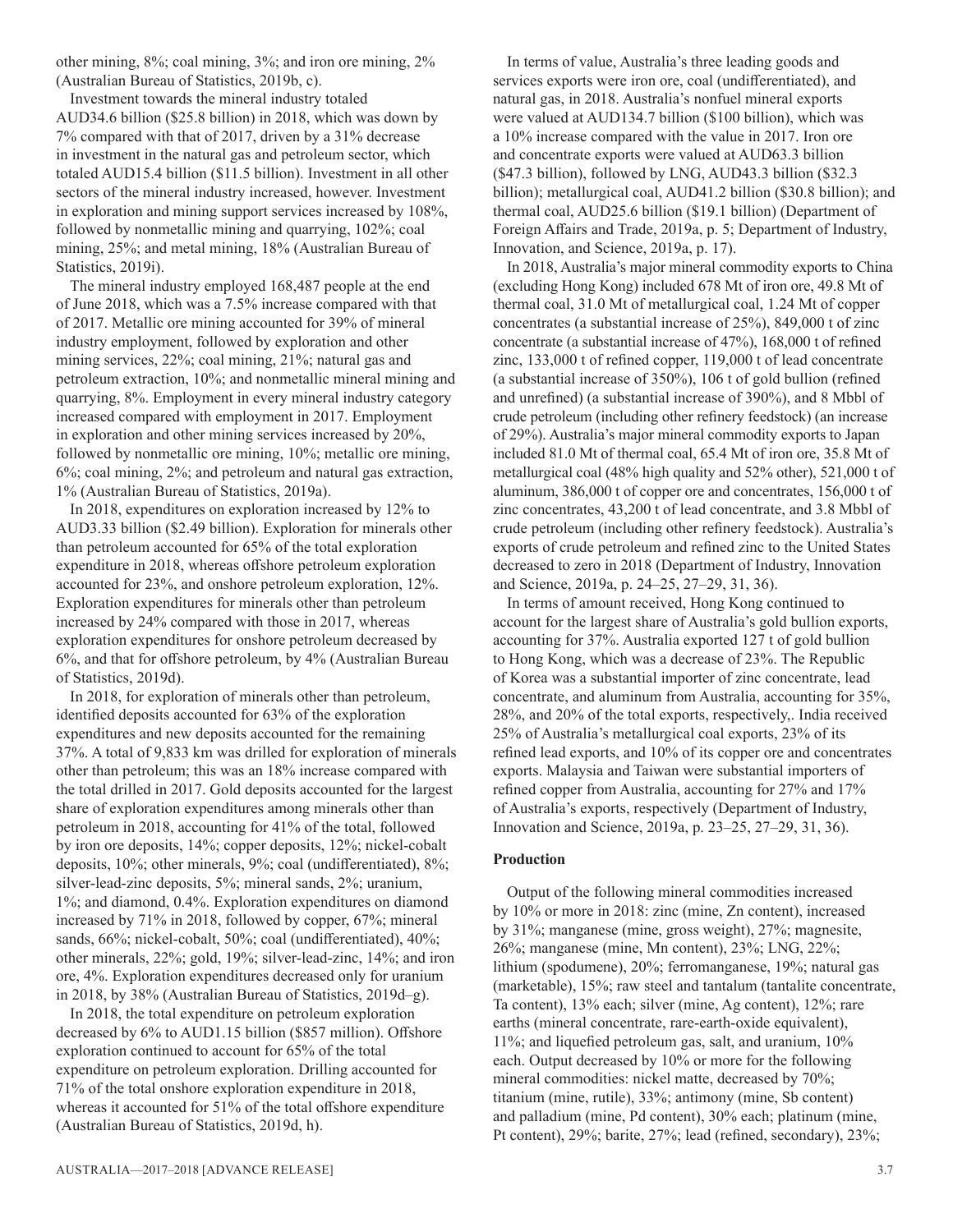silicon (metal) and titanium (mine, ilmenite and leucoxene), 20% each; gem-grade and industrial-grade diamond, 18% each; silver (refined, Ag content), 15%; nickel (mine, Ni content), 13%; copper (leaching, electrowon), 12%; and lead bullion, 11% (table 1).

#### **Structure of the Mineral Industry**

In 2018, the percent of mining businesses that had some foreign ownership increased to 38.7%. Of foreign-owned mining businesses, 11.1% were less than 10% foreign owned, 5.7% were between 10% and 50% foreign owned, and 21.9% were greater than 50% foreign owned (Department of Foreign Affairs and Trade, 2018b, p. 52; 2019b, p. 50).

In 2018, nongovernment foreign investors required approval to acquire 15% or more in Australian businesses valued at AUD261 million (\$195 million). Nongovernment investors from Chile, China, Japan, New Zealand, the Republic of Korea, Singapore, and the United States could acquire an interest of 15% or more in Australian businesses valued under AUD1,134 million (\$846 million) (indexed in 2018) without approval, under associated Australian free trade agreement commitments (Foreign Investment Review Board, 2018).

#### **Commodity Review**

#### *Metals*

**Bauxite and Alumina.**—In 2018, Rio Tinto began operations at the Amrun bauxite project and dispatched its first shipment of bauxite in December. The project was expected to achieve its nameplate capacity of 22.8 Mt/yr of bauxite in 2019. Metro Mining began operating its Bauxite Hills Mine in April and produced 2 Mt of bauxite. Metro Mining expected the mine to reach a production rate of 3.5 Mt/yr in 2019 (Metro Mining Ltd. 2019, p. 7; Rio Tinto plc 2019, p. 41).

**Gold.**—Dacian Gold began operations at its Morgans Gold project in the June quarter of 2018. The project produced 3,150 kg of gold in 2018 (Dacian Gold Ltd., 2019, p. 3).

**Nickel.**—The continued decrease in nickel concentrate production was owing to the closing of the Independence Group NL's Long Mine in June. BHP continued efforts to upgrade its Kwinana nickel refinery to a capacity of 100,000 t/yr of refined nickel. The company expected this upgrade to be completed by mid-2019 (Department of Industry, Innovation and Science, 2019b, p. 88; Independence Group NL, 2019, p. 42).

#### *Industrial Minerals*

**Lithium and Tantalum.**—Bald Hill Mine, operated jointly by Alliance Mineral Assets Ltd. and Tawana Resources NL, began production of lithium concentrate in March and tantalum concentrate in April. In December, Alliance Mineral Assets acquired Tawana Resources. Pilbara Minerals completed the construction of its 2-Mt/yr processing plant at the Pilgangoora lithium-tantalum project and began producing spodumene concentrate and tantalite concentrate in June (Alliance Mineral Assets Ltd., 2018, p. 20; 2019, p. 7; Pilbara Minerals Ltd., 2018, p. 18).

#### *Mineral Fuels*

**Natural Gas.**—Australia's LNG exports continued to increase in 2018, up by 23% compared with exports in 2017. The Ichthys project in the Northern Territory dispatched its first LNG shipment in October. The project was operated by INPEX Corp. of Japan and owned by INPEX and other parties. INPEX expected to commission the second train of production in early 2019. The Ichthys project's nameplate capacity was 8.9 Mt/yr of LNG, 1.6 Mt/yr of liquefied petroleum gas, and 36.5 million barrels per year of petroleum condensate. In 2018, Chevron's Wheatstone project achieved its full capacity of 8.9 Mt/yr of LNG with the commissioning of its second production train (BP p.l.c., 2019, p. 40; Chevron Corp., 2019, p. 31; Department of Industry, Innovation and Science, 2019b, p. 110; Department of Jobs, Tourism, Science and Innovation, 2019; INPEX Corp., 2020).

#### **Outlook**

Overall investment in mining is expected to continue to decrease, driven mainly by decreases in gas and petroleum investment as large LNG projects (such as the Gorgon, Ichthys, and Wheatstone projects) complete development and begin production. Investment in metallic minerals is expected to remain steady, whereas investment in coal mining is expected to continue to increase slowly. With the full rampup of the Gorgon project and the commissioning of the Wheatstone project, Australia's LNG exports will continue to increase to record levels as the country becomes a major global source for LNG. Although expenditures on petroleum exploration are expected to continue to decrease, expenditures on nonfuel mineral exploration are expected to increase. This expected increase is attributed to increased gold exploration related to high gold prices and increased cobalt and nickel exploration related to increased demand from the electric vehicle industry. Expenditures on iron ore exploration are not expected to increase along with other nonfuel minerals owing to slowing steel production in China (Australia's major iron ore trading partner) and increased iron ore production in Brazil. Australia's lithium production is expected to continue to increase rapidly in the near future as major lithium projects ramp up to their nameplate capacities (Department of Industry, Innovation and Science, 2019b, p.101–102, 106–7).

#### **References Cited**

- Albemarle Corp., 2018, Form 10–K—2017: U.S. Securities and Exchange Commission, 124 p. (Accessed December 12, 2018, at https://investors. albemarle.com/static-files/394b59cc-de30-4b3b-8ac5-f7aca0509895.)
- Alliance Mineral Assets Ltd., 2018, Unaudited financial statement and dividend announcement for the financial year ended 30 June 2018: Osborne Park, Western Australia, Australia, Alliance Mineral Assets Ltd., August, 22 p. (Accessed January 22, 2019, at https://www.allianceminerals.com.au/wpcontent/uploads/wpallimport/files/36%20Full%20Yearly%20Results.pdf.)
- Alliance Mineral Assets Ltd., 2019, Quarterly activities report for the quarter ended 31 December 2018: Osborne Park, Western Australia, Australia, Alliance Mineral Assets Ltd., January, 9 p. (Accessed January 22, 2019, at https://www.allianceminerals.com.au/wp-content/uploads/2019/01/02071692.pdf.)

Australian Bureau of Statistics, 2019a, Australian industry, 2017– 18—Mining operations: Canberra, Australian Capital Territory, Australia, Australian Bureau of Statistics, May 31. (Accessed December 13, 2019, at https://www.abs.gov.au/ausstats/subscriber.nsf/ log?openagent&81550do005\_201718.xls&8155.0&Data%20Cubes&1012CF E24E3C2EA4CA25840A00181171&0&2017-18&31.05.2019&Latest.l.)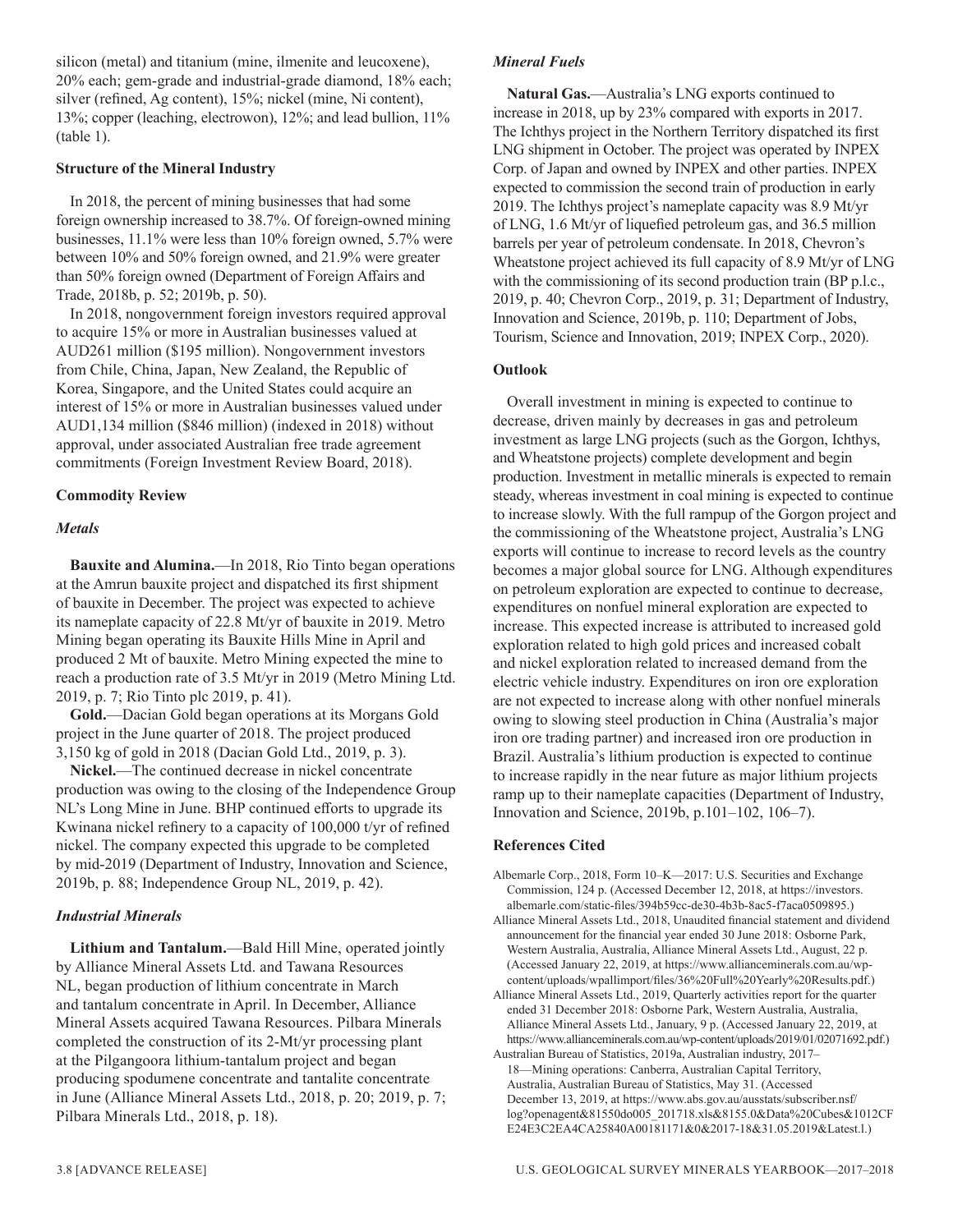- Australian Bureau of Statistics, 2019b, Australian national accounts—National income, expenditure and product, Sep 2019—Table 1—Key national accounts aggregates: Canberra, Australian Capital Territory, Australia, Australian Bureau of Statistics, December. (Accessed December 13, 2019, at https://www.abs.gov.au/ausstats/meisubs.nsf/log?openagent&5206001\_key\_ aggregates.xls&5206.0&Time%20Series%20Spreadsheet&7DD25765623AB F60CA2584C5000E57A6&0&Sep%202019&04.12.2019&Latest.)
- Australian Bureau of Statistics, 2019c, Australian national accounts—National income, expenditure and product, Sep 2019—Table 6—Gross value added by industry, chain volume measures: Canberra, Australian Capital Territory, Australia, Australian Bureau of Statistics, December. (Accessed December 13, 2019, at https://www.abs.gov.au/ausstats/meisubs.nsf/ log?openagent&5206006\_Industry\_GVA.xls&5206.0&Time%20Series%20 Spreadsheet&392ED12ACEEBCD11CA2584C5000E5C7C&0&Sep%20 2019&04.12.2019&Latest.)
- Australian Bureau of Statistics, 2019d, Mineral and petroleum exploration, Australia, Sep 2019—Table 1—Private exploration, actual and expected expenditure: Canberra, Australian Capital Territory, Australia, Australian Bureau of Statistics, December. (Accessed January 13, 2020, at https://www.abs.gov.au/AUSSTATS/ABS@Archive. nsf/log?openagent&8412001.xls&8412.0&Time%20Series%20Spr eadsheet&00A43B19C3F2D694CA2584C10013FA18&0&Sep%20 2019&02.12.2019&Latest.)
- Australian Bureau of Statistics, 2019e, Mineral and petroleum exploration, Australia, Sep 2019—Table 2—Mineral exploration (other than for petroleum)—Expenditure and meters drilled, December: Canberra, Australian Capital Territory, Australia, Australian Bureau of Statistics. (Accessed January 13, 2020, at https://www.abs.gov.au/AUSSTATS/ABS@ Archive.nsf/log?openagent&8412002.xls&8412.0&Time%20Series%20 Spreadsheet&6E145E0D34D894FECA2584C10013FAAB&0&Sep%20 2019&02.12.2019&Latest.)
- Australian Bureau of Statistics, 2019f, Mineral and petroleum exploration, Australia, Sep 2019—Table 3b—Mineral exploration (other than for petroleum)—Expenditure by type of deposit, December: Canberra, Australian Capital Territory, Australia, Australian Bureau of Statistics. (Accessed January 13, 20202, at, https://www.abs.gov.au/AUSSTATS/ABS@ Archive.nsf/log?openagent&8412003b.xls&8412.0&Time%20Series%20 Spreadsheet&2482164C5A73F7D2CA2584C10013FAE0&0&Sep%20 2019&02.12.2019&Latest.)
- Australian Bureau of Statistics, 2019g, Mineral and petroleum exploration, Australia, Sep 2019—Table 5—Mineral exploration (other than for petroleum)—Expenditure by mineral sought, December: Canberra, Australian Capital Territory, Australia, Australian Bureau of Statistics. (Accessed January 13, 2020, at https://www.abs.gov.au/AUSSTATS/ABS@ Archive.nsf/log?openagent&8412005.xls&8412.0&Time%20Series%20 Spreadsheet&E81148D4E94A0426CA2584C10013FB3E&0&Sep%20 2019&02.12.2019&Latest.)
- Australian Bureau of Statistics, 2019h, Mineral and petroleum exploration, Australia, Sep 2019—Table 6a—Petroleum exploration, expenditure by onshore and offshore, December: Canberra, Australian Capital Territory, Australia, Australian Bureau of Statistics. (Accessed January 13, 2020, at https://www.abs.gov.au/AUSSTATS/ABS@Archive. nsf/log?openagent&8412006a.xls&8412.0&Time%20Series%20Spr eadsheet&8A05BF3357856BF0CA2584C10013FB80&0&Sep%20 2019&02.12.2019&Latest.)
- Australian Bureau of Statistics, 2019i, Private new capital expenditure and expenditure, Sep 2019—Table 2A—Actual expenditure, detailed industries— Current prices \$m, December: Canberra, Australian Capital Territory, Australia, Australian Bureau of Statistics. (Accessed January 13, 2020, at https://www.abs.gov.au/ausstats/meisubs.nsf/log?openagent&5625002a. xls&5625.0&Time%20Series%20Spreadsheet&99559365371A9D47CA2584 BF000E2426&0&Sep%202019&28.11.2019&Latest.)
- Australian Bureau of Statistics, 2020, Labour force, Australia, Dec 2019— Table 1—Labour force status by sex, Australia—Trend, seasonally adjusted, and original: Canberra, Australian Capital Territory, Australia, Australian Bureau of Statistics. (Accessed July 18, 2020, https://www.abs.gov.au/ ausstats/meisubs.nsf/log?openagent&6202001.xls&6202.0&Time%20 Series%20Spreadsheet&134191CF9BA1B0EECA2584F70017CF15&0&D ec%202019&23.01.2020&Latest.)
- Australian Trade and Investment Commission, 2018, Land tenure: Canberra, Australian Capital Territory, Australia, Australian Trade and Investment Commission. (Accessed September 31, 2018, at http://www.austrade.gov.au/ land-tenure/land-tenure/about-land-tenure/about-land-tenure.)
- Bedinger, G.M., 2019a, Titanium mineral concentrates: U.S. Geological Survey Mineral Commodity Summaries 2019, p. 176–177.
- Bedinger, G.M., 2019b, Zirconium and hafnium: U.S. Geological Survey Mineral Commodity Summaries 2019, p. 192–193.

BP p.l.c., 2019, BP statistical review of world energy 2019: London, United Kingdom, BP p.l.c., 61 p. (Accessed November 12, 2019, at https://www.bp.com/content/dam/bp/business-sites/en/global/corporate/pdfs/ energy-economics/statistical-review/bp-stats-review-2019-full-report.pdf.)

- Bray, E.L., 2019a, Aluminum: U.S. Geological Survey Mineral Commodity Summaries 2019, p. 22–23.
- Bray, E.L., 2019b, Bauxite and alumina: U.S. Geological Survey Mineral Commodity Summaries 2019, p. 30–31.
- Capricorn Copper Pty. Ltd., 2017, First concentrate production: Brisbane, Queensland, Australia, Capricorn Copper Pty. Ltd., November 18, 1 p. (Accessed December 12, 2018, at http://www.capricorncopper.com/images/Reports/ CCM%20RRP%20Milestone%20-%20First%20Concentrate%20Production.pdf.)
- Chevron Corp., 2018a, Annual report 2017: San Ramon, California, Chevron Corp., 90 p. (Accessed December 20, 2018, at https://www.chevron.com/-/ media/chevron/annual-report/2017/2017-Annual-Report.pdf.)
- Chevron Corp., 2018b, Gorgon: San Ramon, California, Chevron Corp. (Accessed December 20, 2018, at https://www.chevron.com/projects/gorgon.)
- Chevron Corp., 2018c, Wheatstone: San Ramon, California, Chevron Corp. (Accessed December 20, 2018, at https://www.chevron.com/projects/wheatstone.)
- Chevron Corp., 2019, Annual report 2018: San Ramon, California, Chevron Corp., 104 p. (Accessed January 13, 2020, at https://www.chevron.com/-/ media/chevron/annual-report/2018/documents/2018-Annual-Report.pdf.)
- Corathers, L.A., 2019, Manganese: U.S. Geological Survey Mineral Commodity Summaries 2019, p. 104–105.
- Curry, K.C., 2019, Garnet (industrial): U.S. Geological Survey Mineral Commodity Summaries 2019, p. 64–65.
- Dacian Gold Ltd., 2017, Annual report: Como, Western Australia, Australia, Dacian Gold Ltd., September 14, 77 p. (Accessed December 19, 2018, at https://www.daciangold.com.au/site/PDF/1173\_0/2017AnnualReport.)
- Dacian Gold Ltd., 2019, Quarterly activities report to 31 December 2018: Como, Western Australia, Australia, Dacian Gold Ltd., January 30. (Accessed July 20, 2020, at https://www.daciangold.com.au/site/PDF/8923bc0d-86fc-4b21- 8132-30bc90240a66/QuarterlyActivitiesReportandAppendix5BDecember2018.)
- Department of Foreign Affairs and Trade, 2018a, Composition of trade Australia 2017: Canberra, Australian Capital Territory, Australia, Department of Foreign Affairs and Trade, July, 172 p. (Accessed October 13, 2018, at https://web.archive.org/web/20190418031939/https://dfat.gov.au/about-us/ publications/Documents/international-investment-australia-2017.pdf.)
- Department of Foreign Affairs and Trade, 2018b, International investment Australia 2017: Canberra, Australian Capital Territory, Australia, Department of Foreign Affairs and Trade, August, 90 p. (Accessed October 22, 2018, at https://web.archive.org/web/20190418031939/https://dfat.gov.au/about-us/ publications/Documents/international-investment-australia-2017.pdf.)
- Department of Foreign Affairs and Trade, 2019a, Composition of trade Australia 2018: Canberra, Australian Capital Territory, Australia, Department of Foreign Affairs and Trade, July, 156 p. (Accessed January 22, 2019, at https://www.dfat.gov.au/sites/default/files/cot-2018.pdf.)
- Department of Foreign Affairs and Trade, 2019b, International investment Australia 2018: Canberra, Australian Capital Territory, Australia, Department of Foreign Affairs and Trade, August, 88 p. (Accessed January 22, 2019, at https://www.dfat.gov.au/sites/default/files/international-investmentaustralia-2018.pdf.)
- Department of Industry, Innovation and Science, 2017a, Resources and energy quarterly: Canberra, Australian Capital Territory, Australia, Department of Industry, Innovation and Science, March, 143 p. (Accessed September 14, 2018, at https://www.industry.gov.au/sites/g/files/net3906/f/May%202018/ document/pdf/resources\_and\_energy\_quarterly\_-\_march\_2017.pdf.)
- Department of Industry, Innovation and Science, 2017b, Resources and energy quarterly—June 2017: Canberra, Australian Capital Territory, Australia, Department of Industry, Innovation and Science, July, 125 p. (Accessed June 23, 2020, at https://publications.industry.gov.au/publications/ resourcesandenergyquarterlyjune2017/documents/Resources-and-Energy-Quarterly-June-2017.pdf.)
- Department of Industry, Innovation and Science, 2017c, Resources and energy quarterly—September 2017: Canberra, Australian Capital Territory, Australia, Department of Industry, Innovation and Science, October, 140 p. (Accessed October 11, 2018, at https://publications.industry.gov.au/publications/ resourcesandenergyquarterlyseptember2017/documents/Resources-and-Energy-Quarterly-September-2017.pdf.)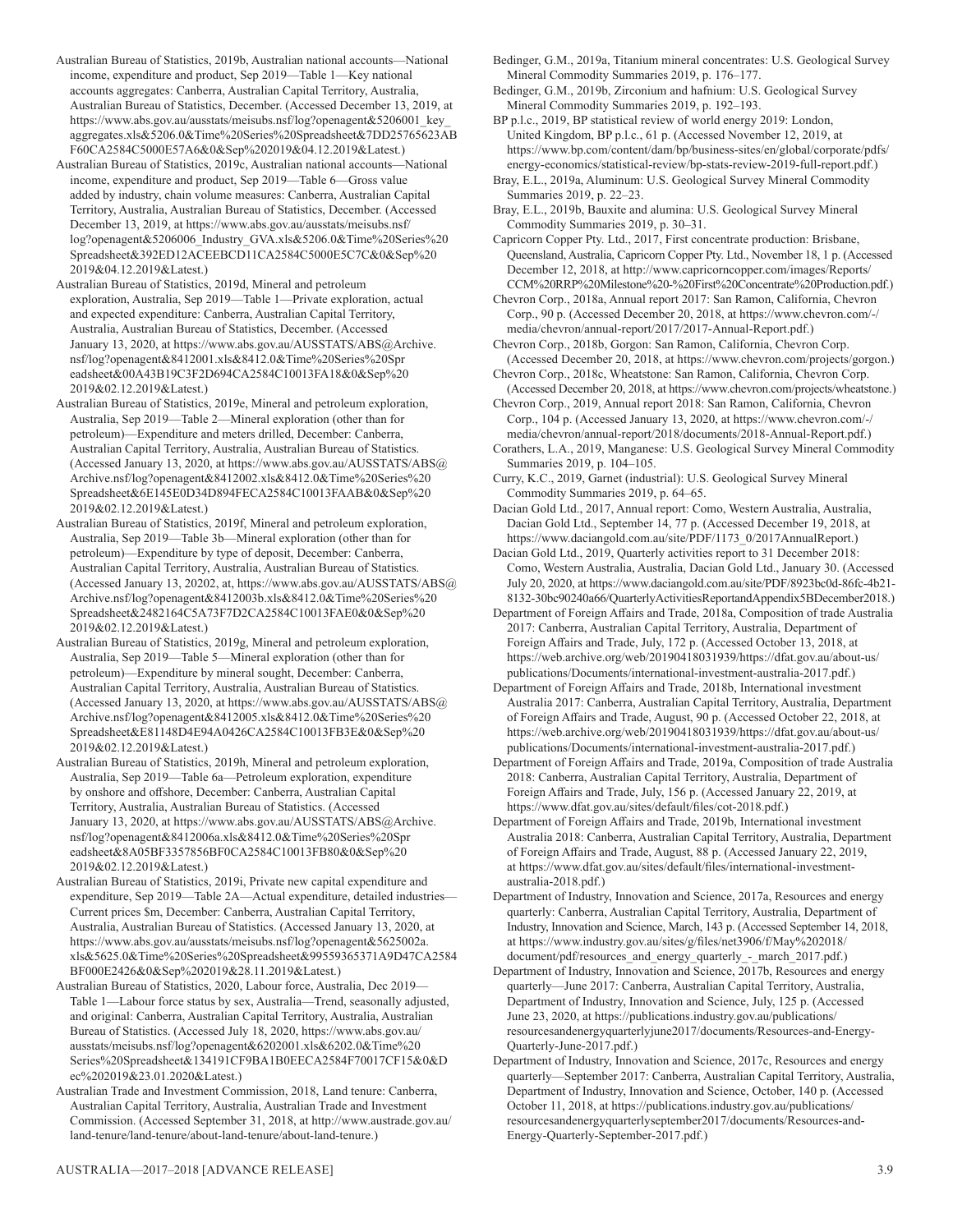- Department of Industry, Innovation and Science, 2018, Resources and energy quarterly—December 2017: Canberra, Australian Capital Territory, Australia, Department of Industry, Innovation and Science, 140 p. (Accessed October 11, 2018, at https://publications.industry.gov.au/publications/ resourcesandenergyquarterlydecember2017/documents/Resources-and-Energy-Quarterly-December-2017.pdf.)
- Department of Industry, Innovation and Science, 2019a, December 2019—Resource and energy quarterly historical data: Canberra, Australian Capital Territory, Australia, Department of Industry, Innovation and Science, December, 40 p. (Accessed January 13, 2020, at https://publications.industry.gov.au/publications/ resourcesandenergyquarterlydecember2019/documents/REQ-December-2019-Historical-Data.xlsx.)
- Department of Industry, Innovation and Science, 2019b, Resources and energy quarterly—December 2018: Canberra, Australian Capital Territory, Australia, Department of Industry, Innovation and Science, December, 128 p. (Accessed January 12, 2019, at https://publications.industry.gov.au/publications/ resourcesandenergyquarterlydecember2018/documents/Resources-and-Energy-Quarterly-December-2018.pdf.)
- Department of Jobs, Tourism, Science and Innovation, 2019, Western Australia liquefied natural gas profile: Perth, Western Australia, Australia, Department of Jobs, Tourism, Science and Innovation, July, 5 p. (Accessed June 26, 2020, at https://www.jtsi.wa.gov.au/docs/default-source/default-document-library/ wa-lng-profile-0719.pdf?sfvrsn=afe7701c.)
- Department of the Premier and Cabinet, 2018, Mineral exploration reporting guidelines for South Australia: Adelaide, South Australia, Australia, Department of the Premier and Cabinet, 29 p.
- ENGIE SA, 2018, Management report and annual consolidated financial statements 2017: La Défense, France, ENGIE SA, 184 p. (Accessed December 20, 2018, at https://www.worldreginfo.com/wdoc.aspx?file= ENGIE/2/74BC5A15-EBB5-49E9-B34F-C2F1ED6F4B38/389113\_ ENGIE\_2017\_Management\_report\_and\_annual\_consol.pdf.)
- First Quantum Minerals Ltd., 2018, Annual report 2017: Vancouver, British Columbia, Canada, First Quantum Minerals Ltd., 100 p. (Accessed September 25, 2018, https://s24.q4cdn.com/617706469/files/doc\_financial/ annual/2017-Annual-Report.pdf.)
- Flanagan, D.M., 2019, Copper: U.S. Geological Survey Mineral Commodity Summaries 2019, p. 52–53.
- Foreign Investment Review Board, 2017, Monetary thresholds: Foreign Investment Review Board, December. (Accessed October 23, 2018, at https://web.archive.org/web/20171209230300/http://firb.gov.au/exemptionthresholds/monetary-thresholds.)
- Foreign Investment Review Board, 2018, Monetary thresholds: Foreign Investment Review Board, December. (Accessed January 15, 2020, at https://web.archive.org/web/20181029091343/http://firb.gov.au/exemptionthresholds/monetary-thresholds/.)
- Galaxy Resources Ltd., 2018, Annual report year ended 31 December 2017: Applecross, Western Australia, Australia, Galaxy Resources Ltd., 110 p. (Accessed November 15, 2018, https://www.gxy.com/Investor/Annual%20 Report%2031%20Dec%202017.pdf.)
- Gambogi, Joseph., 2019, Rare earths: U.S. Geological Survey Mineral Commodity Summaries 2019, p. 132–133.
- George, M.W., 2019, Gold: U.S. Geological Survey Mineral Commodity Summaries 2019, p. 70–71.
- Geoscience Australia, 2017, Minerals and petroleum in Australia—A guide for investors: Canberra, Australian Capital Territory, Australia, Geoscience Australia, 86 p. (Accessed March 30, 2018, at https://d28rz98at9flks.cloudfront.net/84578/Investors\_Guide\_v2.pdf.)
- Geoscience Australia, 2018, Australia's identified mineral resources 2017: Canberra, Australian Capital Territory, Australia, Geoscience Australia, 47 p. (Accessed March 30, 2018, at https://d28rz98at9flks.cloudfront.net/ 116001/116001\_AIMR.pdf.)
- Geoscience Australia, 2019, Australia's identified mineral resources 2018: Canberra, Australian Capital Territory, Australia, Geoscience Australia, 70 p. (Accessed March 30, 2019, at https://d28rz98at9flks.cloudfront.net/ 124309/124309\_AIMR.pdf.)
- Global Advanced Metals Pty. Ltd., 2018, Global advanced metals to mine tantalum at Greenbushes: Wellesley Hills, Massachusetts, Global Advanced Metals Pty. Ltd. press release, February 5, 2 p. (Accessed December 20, 2018, at https://www.businesswire.com/news/home/20180205005042/en/Global-Advanced-Metals-Tantalum-Greenbushes.)
- Independence Group NL, 2019, Annual report 2019: Perth, Western Australia, Australia, Independence Group NL, September, 132 p. (Accessed January 18, 2020, at https://www.igo.com.au/site/PDF/2903\_2/annualreport.)
- INPEX Corp., 2020, Ichthys LNG overview: Tokyo, Japan, INPEX Corp. (Accessed January 14, 2020, at https://www.inpex.com.au/projects/ichthys-lng/.)
- Jaskula, B.W., 2019, Lithium: U.S. Geological Survey Mineral Commodity Summaries 2019, p. 98–99.
- Klochko, Kateryna, 2019, Lead: U.S. Geological Survey Mineral Commodity Summaries 2019, p. 94–95.
- Metro Mining Ltd., 2019, Annual report for the six-month period ended 31 December 2018: Brisbane, Queensland, Australia, Metro Mining Ltd., February 27, 55 p. (Accessed July 3, 2020, at https://www.metromining.com.au/ media/33183/20190423-mmi-annual-report-period-ended-31-dec-2018.pdf.)
- McKinnon, Stuart, 2017, Roy Hill delivers for Rinehart in first full year: The West Australian [Perth, Western Australia, Australia], November 1. (Accessed November 3, 2018, at https://thewest.com.au/business/mining/roy-hill-deliversfor-rinehart-in-first-full-year-ng-b88647611z.)
- McRae, M.E., 2019, Nickel: U.S. Geological Survey Mineral Commodity Summaries 2019, p. 112–113.
- Mineral Resources Ltd., 2017, Annual report 2017: Applecross, Western Australia, Australia, Mineral Resources Ltd., October 10, 127 p. (Accessed May 3, 2018, at https://s3-ap-southeast-2.amazonaws.com/assets.mineralresources.com.au/ app/uploads/2018/11/05045654/2017\_Annual\_Report1.pdf.)
- Mineral Resources Ltd., 2018, Annual report 2018: Applecross, Western Australia, Australia, Mineral Resources Ltd., October 10, 95 p. (Accessed May 3, 2018, at https://s3-ap-southeast-2.amazonaws.com/ assets.mineralresources.com.au/app/uploads/2018/11/05045815/MR\_1401\_ Annual Report 2018 INTERACTIVE.pdf.)
- MMG Ltd., 2018, Annual report 2017: Melbourne, Victoria, Australia, MMG Ltd., April 10, 156 p. (Accessed December 13, 2018, at https://www.mmg.com/ wp-content/uploads/attachments/MMG\_Annual%20Report%202017.pdf.)
- Mount Gibson Iron Ltd., 2017, Annual report 2017: West Perth, Western Australia, Australia, Mount Gibson Iron Ltd., October 6, 99 p. (Accessed December 13, 2018, at https://www.mtgibsoniron.com.au/wp-content/uploads/ Mt-Gibson-2017-Annual-Report-final.pdf.)
- Newcrest Mining Ltd., 2017, Annual report: Melbourne, Victoria, Australia, Newcrest Mining Ltd., October 9, 153 p. (Accessed December 4, 2018, at http://www.newcrest.com.au/media/annual\_reports/Newcrest\_Annual\_ Report\_2017.pdf.)
- Olson, D.W., 2019, Diamond (industrial): U.S. Geological Survey Mineral Commodity Summaries 2019, p. 54–55.
- Pilbara Minerals Ltd., 2018, 2018 annual report: West Perth, Western Australia, Australia, Pilbara Minerals Ltd., October, 98 p. (Accessed December 12, 2018, at http://www.pilbaraminerals.com.au/site/PDF/2245\_0/2018AnnualReport.)
- Rio Tinto plc, 2018, Annual report 2017: London, United Kingdom, Rio Tinto plc, March 1, 258 p. (Accessed October 12, 2018, at https://mc-56397411-4872- 452d-b48e-428890-cdn-endpoint.azureedge.net/-/media/Content/Documents/ Invest/Reports/Annual-reports/RT-Annual-report-2017.pdf?rev=7d4a7289cc1b 4d788f4fba8923a4793d.)
- Rio Tinto plc, 2019, Annual report 2018: London, United Kingdom, Rio Tinto plc, March 1, 300 p. (Accessed January 28, 2018, at https://mc-56397411-4872- 452d-b48e-428890-cdn-endpoint.azureedge.net/-/media/Content/Documents/ Invest/Reports/Annual-reports/RT-Annual-report-2018.pdf?rev=efac091c28c64 b7181669e21ffaa5f5c.)
- Roskill, 2018, Tantalum—Production of tantalum from Greenbushes to be revitalised: London, United Kingdom, Roskill Information Services, February 12. (Accessed December 12, 2018, at https://roskill.com/news/ tantalum-production-tantalum-greenbushes-revitalised/.)
- Shedd, K.B., 2019, Cobalt: U.S. Geological Survey Mineral Commodity Summaries 2019, p. 50–51.
- Tawana Resources NL, 2018, Annual report for the year ended 31 December 2017: Subiaco, Western Australia, Australia, Tawana Resources NL, March, 94 p. (Accessed November 26, 2018, https://www.asx.com.au/asxpdf/20181204/ pdf/440ykbdcpcl20k.pdf.)
- Thomas, C.L., 2019, Zinc: U.S. Geological Survey Mineral Commodity Summaries 2019, p. 190–191.
- Tuck, C.A., 2019, Iron ore: U.S. Geological Survey Mineral Commodity Summaries 2019, p. 88–89.
- World Nuclear Association, 2018, World uranium mining production: London, United Kingdom, World Nuclear Association, July. (Accessed November 20, 2018, at http://www.world-nuclear.org/information-library/ nuclear-fuel-cycle/mining-of-uranium/world-uranium-mining-production.aspx.)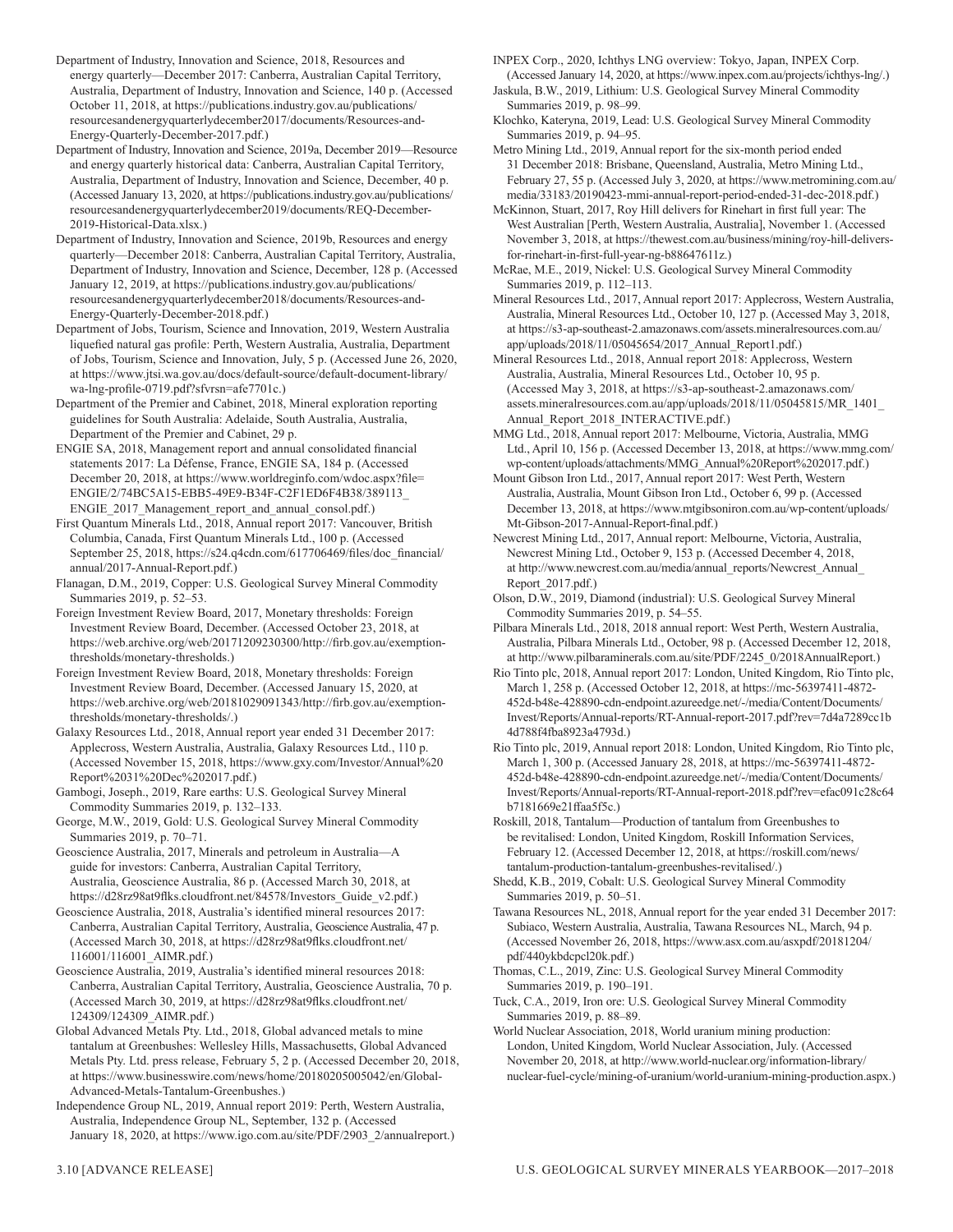#### TABLE 1 AUSTRALIA: PRODUCTION OF MINERAL COMMODITIES $^{1,\,2}$

#### (Metric tons, gross weight, unless otherwise specified)

| Commodity                                                                  |                      | 2014                      | 2015                   | 2016                      | 2017    | 2018    |
|----------------------------------------------------------------------------|----------------------|---------------------------|------------------------|---------------------------|---------|---------|
| <b>METALS</b>                                                              |                      |                           |                        |                           |         |         |
| Aluminum:                                                                  |                      |                           |                        |                           |         |         |
| Bauxite                                                                    | thousand metric tons | 78,631 <sup>r</sup>       | $80,909$ <sup>r</sup>  | 83,517                    | 89,421  | 95,948  |
| Alumina                                                                    | do.                  | 20,476 r                  | 20,097                 | 20,681                    | 20,486  | 20,062  |
| Aluminum, metal, primary                                                   | do.                  | $1,704$ <sup>r</sup>      | 1,646                  | 1,635                     | 1,487   | 1,574   |
| Antimony, mine, concentrate, Sb content <sup>3</sup>                       |                      | 3,639                     | 3,712                  | $3,598$ <sup>r</sup>      | 3,115   | 2,173   |
| Cadmium, refinery, primary <sup>e</sup>                                    |                      | 350                       | 380                    | 400                       | 400     | 400     |
| Chromium, mine, chromite, 41.6% Cr <sub>2</sub> O <sub>3</sub>             |                      | 10,519                    | --                     | --                        | --      |         |
| Cobalt, Co content:                                                        |                      |                           |                        |                           |         |         |
| Mine, laterite ore, Ni concentrate, and Zn concentrate <sup>4</sup>        |                      | 6,201                     | 5,721                  | 5,140                     | 5,034   | 4,878   |
| Refinery, metal powder and oxide-hydroxide                                 |                      | 5,419                     | 5,150                  | $3,350$ e, r              | 3,000   | 3,200   |
| Copper:                                                                    |                      |                           |                        |                           |         |         |
| Mine:                                                                      |                      |                           |                        |                           |         |         |
| Concentrates, Cu content                                                   | thousand metric tons | $936$ <sup>r</sup>        | 956 $r$                | 918                       | 830     | 890     |
| Solvent extraction <sup>5</sup>                                            | do.                  | 43                        | 40 <sup>r</sup>        | 30                        | 26      | 23      |
| Smelter, primary                                                           | do.                  | 468 $r$                   | 433                    | 445                       | 360     | 378     |
| Refinery, primary:                                                         |                      |                           |                        |                           |         |         |
| Electrowon, only <sup>5</sup>                                              | do.                  | 43                        | 40 <sup>r</sup>        | 30                        | 26      | 23      |
| Other                                                                      | do.                  | 468 $r$                   | 435                    | 445                       | 360     | 385     |
| Ferroalloys:                                                               |                      |                           |                        |                           |         |         |
| Ferromanganese <sup>6</sup>                                                |                      | $161,900$ <sup>r</sup>    | $150,000$ <sup>r</sup> | $116,900$ <sup>r</sup>    | 125,100 | 148,300 |
| Silicomanganese <sup>6</sup>                                               |                      | $119,400$ <sup>r</sup>    | 130,700 r              | 83,700 r                  | 120,200 | 112,900 |
| Gold:                                                                      |                      |                           |                        |                           |         |         |
| Mine, Au content                                                           | kilograms            | 269,138 r                 | $275,160$ <sup>r</sup> | $290,800$ <sup>r</sup>    | 294,171 | 313,028 |
| Refinery, primary and secondary                                            | do.                  | 303,500                   | 302,271                | 344,253                   | 327,609 | 342,706 |
| Iron ore, mine:                                                            |                      |                           |                        |                           |         |         |
| Gross weight                                                               | thousand metric tons | 739,682                   | 809,882                | 858,026                   | 885,357 | 907,819 |
| Fe content                                                                 | do.                  | 457,409                   | 500,994                | 531,075                   | 548,297 | 562,137 |
| Iron and steel:                                                            |                      |                           |                        |                           |         |         |
| Pig iron                                                                   | do.                  | 3,282                     | 3,594                  | 3,642                     | 3,758   | 3,882   |
| Raw steel                                                                  | do.                  | 4,582                     | 4,935                  | $5,160$ <sup>r</sup>      | 5,335   | 6,035   |
| Lead:                                                                      |                      |                           |                        |                           |         |         |
| Mine, Pb content                                                           |                      | 727,954                   | 653,488                | $441,338$ <sup>r</sup>    | 459,487 | 431,552 |
| Refinery:                                                                  |                      |                           |                        |                           |         |         |
| Primary:                                                                   |                      |                           |                        |                           |         |         |
| Bullion <sup>e, 7</sup>                                                    |                      | 109,000                   | $161,000$ <sup>r</sup> | $155,000$ <sup>r</sup>    | 125,000 | 111,000 |
| Other                                                                      |                      | 175,842                   | 182,258                | 182,830                   | 168,300 | 155,482 |
| Secondary, excluding remelt <sup>e</sup>                                   |                      | $50,000$ r                | 45,000 $r$             | 41,000 $r$                | 43,000  | 33,000  |
| Manganese, mine:                                                           |                      |                           |                        |                           |         |         |
| Gross weight                                                               | thousand metric tons | 7,505 <sup>r</sup>        | $7,400$ <sup>r</sup>   | $5,164$ <sup>r</sup>      | 6,473   | 8,193   |
| Mn content                                                                 | do.                  | $3{,}255$ $^{\mathrm{r}}$ | $3,247$ $\degree$      | $2{,}325$ $^{\mathrm{r}}$ | 2,821   | 3,475   |
| Nickel:                                                                    |                      |                           |                        |                           |         |         |
| Mine, Ni content                                                           | do.                  | 266                       | 225                    | 203                       | 185     | 161     |
| Smelter, matte <sup>8</sup>                                                | do.                  | 62                        | 44                     | 38                        | 37      | 11      |
| Refinery:                                                                  |                      |                           |                        |                           |         |         |
| Metal, electrolytic <sup>9</sup>                                           |                      | 129,862                   | 132,074                | 117,920                   | 108,500 | 113,500 |
| Unspecified $10$                                                           |                      | 7,901                     | 20,904                 | 2,600                     |         |         |
| Platinum-group metals, mine, elemental content: <sup>e, 11</sup>           |                      |                           |                        |                           |         |         |
| Palladium, Pd content                                                      | kilograms            | 600                       | 420                    | 590 <sup>r</sup>          | 600     | 420     |
| Platinum, Pt content                                                       | do.                  | 170                       | 120 r                  | $170$ <sup>r</sup>        | 170     | 120     |
| Total                                                                      | do.                  | 770                       | 540 r                  | 760                       | 770     | 540     |
| Rare earths, mineral concentrate, rare-earth-oxide equivalent <sup>e</sup> |                      | 8,000                     | 12,000                 | 15,000                    | 19,000  | 21,000  |
|                                                                            |                      | 48,000                    | 48,000                 | 48,000 r                  | 50,000  | 40,000  |
| Silicon, metal <sup>e</sup>                                                |                      |                           |                        |                           |         |         |
| Silver:<br>Mine, Ag content                                                |                      |                           |                        |                           |         |         |
| Refinery                                                                   |                      | 1,847<br>944              | 1,430                  | 1,418                     | 1,120   | 1,254   |
|                                                                            |                      |                           | 1,064                  | 1,209                     | 1,019   | 865     |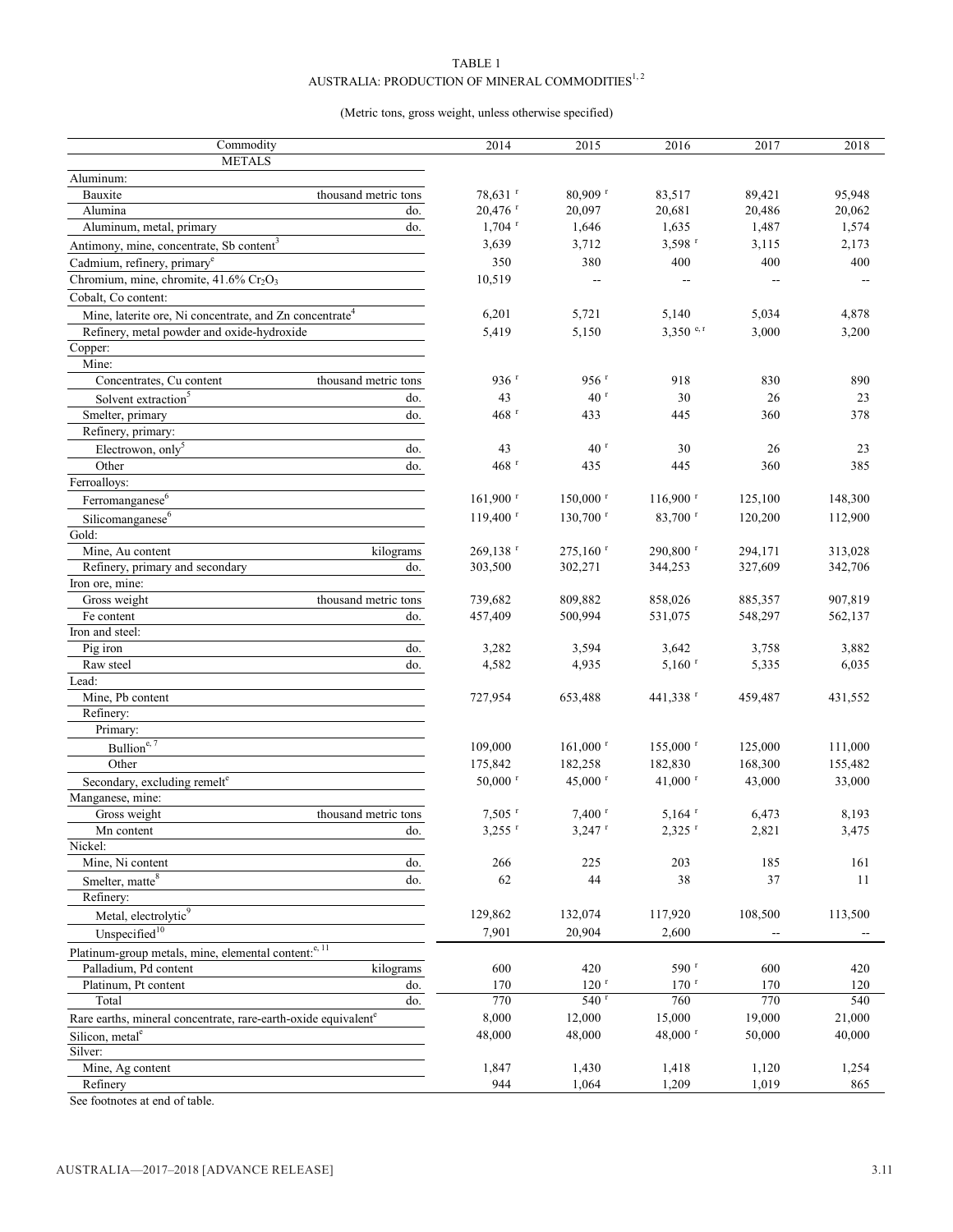#### TABLE 1—Continued AUSTRALIA: PRODUCTION OF MINERAL COMMODITIES $^{1,2}$

#### (Metric tons, gross weight, unless otherwise specified)

| Commodity                                                                       | 2014                   | 2015                   | 2016                          | 2017               | 2018               |
|---------------------------------------------------------------------------------|------------------------|------------------------|-------------------------------|--------------------|--------------------|
| METALS-Continued                                                                |                        |                        |                               |                    |                    |
| Tantalum, mine, tantalite concentrate, Ta content<br>kilograms                  | $17,000$ $\degree$     | 68,200                 | 10,300                        | 20,200             | 22,900             |
| Tin, mine, Sn content                                                           | 6,898                  | 7,158                  | 6,635                         | 7,402              | 6,871              |
| Titanium, mineral concentrates:                                                 |                        |                        |                               |                    |                    |
| thousand metric tons<br>Ilmenite and leucoxene                                  | 1,250                  | $1,156$ <sup>r</sup>   | $1,400$ <sup>r</sup>          | 1,500              | $1,200$ $\degree$  |
| Rutile<br>do.                                                                   | 212                    | 320                    | 300                           | 300                | 200 e              |
| Tungsten, mine, concentrate, W content                                          | 477                    | 348                    | 108                           | 20 <sup>e</sup>    | 20 <sup>e</sup>    |
| Zinc:                                                                           |                        |                        |                               |                    |                    |
| Mine, Zn content<br>thousand metric tons                                        | 1,506                  | 1,610                  | 885 r                         | 852                | 1,112              |
| Smelter, primary<br>do.                                                         | 482                    | 489                    | 464                           | 462                | 490                |
| Zirconium, mineral concentrate<br>do.<br><b>INDUSTRIAL MINERALS</b>             | 798                    | 601                    | 600                           | 505                | 530                |
|                                                                                 |                        |                        |                               |                    |                    |
| Abrasives, garnet, natural                                                      | 274,662                | 283,108                | 574,660                       | 363,573            | 360,133            |
| Barite                                                                          | 14,676                 | $6,017$ <sup>r</sup>   | 7,139<br>$9,600$ <sup>r</sup> | 8,958              | 6,534              |
| thousand metric tons<br>Cement, hydraulic <sup>e</sup>                          | 9,000                  | $9,500$ <sup>r</sup>   |                               | 9,700              | 10,200             |
| Clay:                                                                           |                        |                        |                               |                    |                    |
| Bentonite <sup>e</sup>                                                          | 66,000                 | $76,000$ r             | 92,000                        | 90,000             | 90,000             |
| Fuller's earth, attapulgite                                                     | 10,176                 | 16,216                 | $12,200$ $\degree$            | $12,000$ $\degree$ | $12,000$ $\degree$ |
| Kaolin <sup>e</sup>                                                             | $188,000$ <sup>r</sup> | $209,000$ <sup>r</sup> | $205,000$ <sup>r</sup>        | 200,000            | 200,000            |
| Diamond: <sup>e</sup>                                                           |                        |                        |                               |                    |                    |
| Gem, natural<br>thousand carats                                                 | $186$ <sup>r</sup>     | $271$ <sup>r</sup>     | 279r                          | 343                | 281                |
| Industrial, natural<br>do.                                                      | $9,100$ <sup>r</sup>   | $13,300$ <sup>r</sup>  | $13,700$ <sup>r</sup>         | 16,800             | 13,800             |
| Total<br>do.                                                                    | $9,290$ <sup>r</sup>   | $13,600$ <sup>r</sup>  | $14,000$ <sup>r</sup>         | 17,100             | 14,100             |
| Diatomite <sup>e</sup>                                                          | 15,000                 | 14,000                 | 12,000                        | 12,000             | 12,000             |
| Feldspar, mine, includes nepheline syenite <sup>e</sup>                         | 45,000                 | 45,000                 | $10,000$ <sup>r</sup>         | 10,000             | 10,000             |
| Graphite, crystalline flake                                                     |                        | 500                    | --                            |                    |                    |
| thousand metric tons<br>Gypsum, mine                                            | $2,573$ <sup>r</sup>   | 2,542                  | 2,889 r                       | 1,397              | $1,400$ $\degree$  |
| $\mathrm{Lime}^\mathrm{e}$                                                      | 1,950,000              | 1,990,000              | 2,000,000                     | 2,000,000          | 2,000,000          |
| Lithium, spodumene, concentrates                                                | 444,546 r              | 445,990 <sup>r</sup>   | 440,525 r                     | 1,706,618          | 2,051,327          |
| Magnesite <sup>e, 12</sup>                                                      | 630,000 $^{\rm r}$     | $570,000$ <sup>r</sup> | 340,000 $^{\rm r}$            | 210,000            | 265,000            |
| Nitrogen, ammonia, N content <sup>e</sup>                                       | 1,250,000              | 1,300,000              | 1,300,000                     | 1,300,000          | 1,300,000          |
| Perlite <sup>e</sup>                                                            | $1,000$ <sup>r</sup>   | $1,000$ <sup>r</sup>   | $800$ <sup>r</sup>            | 500                | 500                |
| Phosphate rock: <sup>e</sup>                                                    |                        |                        |                               |                    |                    |
| Gross weight <sup>13</sup>                                                      | 2,900,000              | 3,300,000              | 3,000,000                     | 3,000,000          | 2,800,000          |
| $P_2O_5$ content <sup>13</sup>                                                  | $750,000$ <sup>r</sup> | 860,000 <sup>r</sup>   | 750,000 r                     | 750,000            | 680,000            |
| Salt<br>thousand metric tons                                                    | 12,998                 | 11,390                 | 10,410                        | 11,675             | 12,894             |
| Stone, sand and gravel, construction:                                           |                        |                        |                               |                    |                    |
| Sand and gravel<br>do.                                                          | 30,300                 | 29,500                 | 29,300                        | $29,000$ $\degree$ | $29,000$ e         |
| Stone, crushed <sup>e</sup><br>do.                                              | 27,000                 | 24,700                 | 24,900                        | 25,000             | 25,000             |
| Talc and related materials, chlorite, pyrophillite, steatite, talc <sup>e</sup> | 115,000                | 80,000                 | 111,000                       | 110,000            | 100,000            |
| MINERAL FUELS AND RELATED MATERIALS                                             |                        |                        |                               |                    |                    |
| $Coal:$ <sup>e</sup>                                                            |                        |                        |                               |                    |                    |
| Anthracite<br>thousand metric tons                                              | 16 <sup>r</sup>        | 179r                   | $800$ <sup>r</sup>            | 790                | 818                |
| Bituminous<br>do.                                                               | 264,000 r              | 259,000 r              | $256,000$ r                   | 253,000            | 262,000            |
| Lignite<br>do.                                                                  | $71,300$ <sup>r</sup>  | $71,900$ <sup>r</sup>  | $71,600$ <sup>r</sup>         | 70,600             | 73,300             |
| Metallurgical<br>do.                                                            | $210,000$ <sup>r</sup> | $215,000$ <sup>r</sup> | $213,000$ <sup>r</sup>        | 210,000            | 218,000            |
| Subbituminous<br>do.                                                            | $24,800$ <sup>r</sup>  | $25,400$ <sup>r</sup>  | $25,100$ <sup>r</sup>         | 24,700             | 25,700             |
| do.<br>Coke, metallurgical <sup>e</sup>                                         | 2,820                  | 2,920                  | $2,500$ <sup>r</sup>          | 2,500              | 2,500              |
| do.<br>Liquefied natural gas <sup>e</sup>                                       | 24,900                 | 32,400 r               | 45,000 r                      | 56,900             | 69,517             |
| Natural gas, marketable<br>million cubic meters                                 |                        |                        |                               | 113,805            |                    |
| Petroleum:                                                                      | 67,335                 | 76,791                 | 97,328                        |                    | 130,987            |
| Crude, including condensate<br>thousand 42-gallon barrels                       | 128,954                | 117,619                | $106,800$ <sup>r</sup>        | 103,706            | 107,539            |
| Refinery products:                                                              |                        |                        |                               |                    |                    |
| do.<br>Liquefied petroleum gas                                                  | 24,925                 | 17,883                 | 19,970                        | 18,209             | 19,971             |
| Other <sup>14</sup><br>do.                                                      | $219,817$ <sup>r</sup> | $174,652$ <sup>r</sup> | 172,245 r                     | 168,039            | 175,394            |
| Uranium, mine, U content                                                        |                        | 5,655                  | 6,234                         | 5,344              |                    |
|                                                                                 | 5,100                  |                        |                               |                    | 5,872              |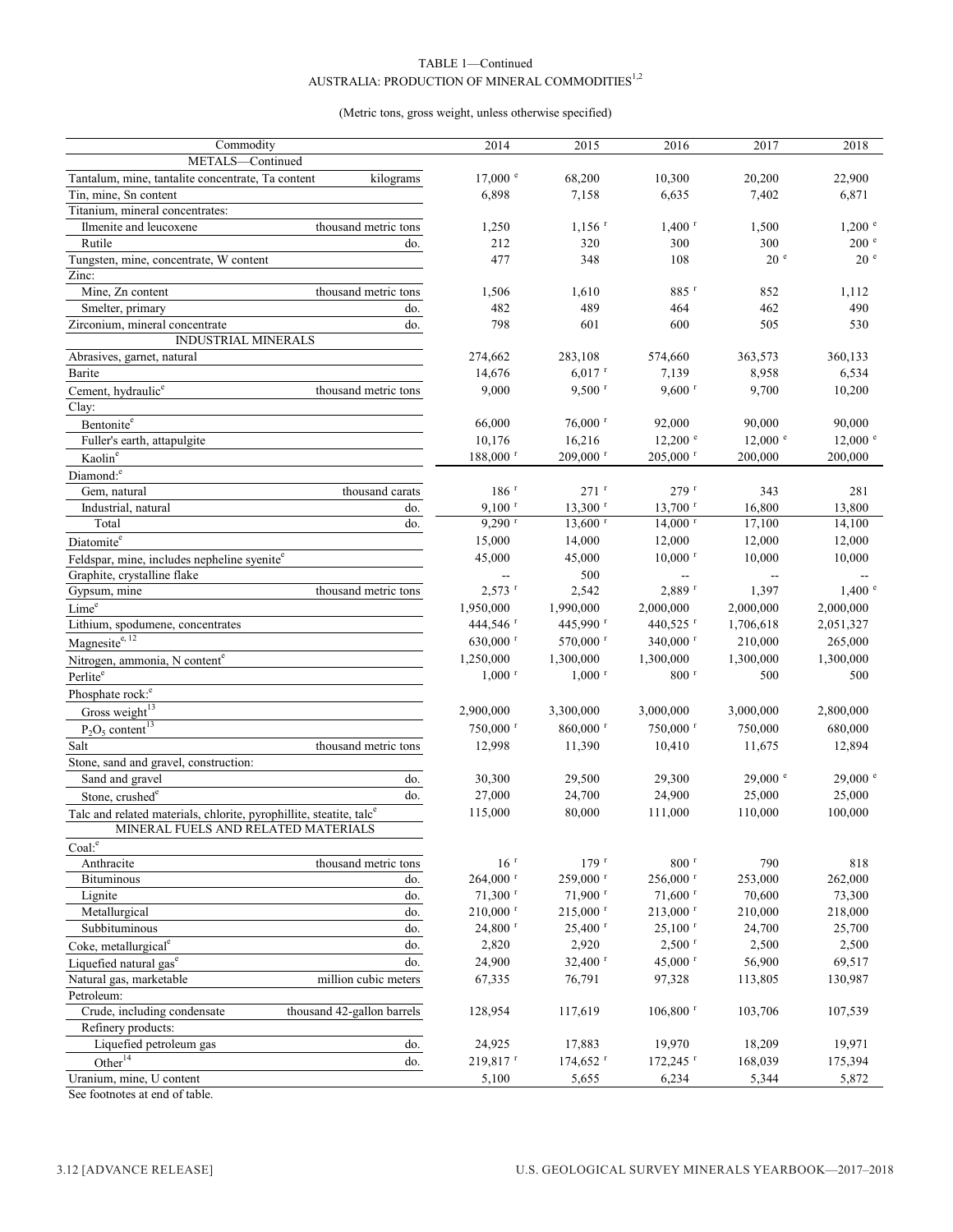TABLE 1—Continued AUSTRALIA: PRODUCTION OF MINERAL COMMODITIES<sup>1,2</sup>

<sup>e</sup>Estimated. <sup>r</sup>Revised. do. Ditto. -- Zero.

<sup>1</sup>Table includes data available through January 31, 2020. All data are reported unless otherwise noted. Totals and estimated data are rounded to no more than three significant digits; may not add to totals shown.

<sup>2</sup>In addition to the commodities listed, Australia produced dimension stone, jade, kyanite, opal, sapphire, sulfuric acid, and secondary tin metal, but available information was inadequate to make reliable estimates of output.

<sup>3</sup>Antimony content of antimony ore and concentrate, lead concentrates, and lead-zinc concentrates.

<sup>4</sup>Cobalt content of lateritic nickel ore and nickel concentrate reported by the government of Western Australia.

<sup>5</sup>The copper content of solvent extraction output at the mine level is the same as electrowon refinery output because copper produced in the solvent extraction and electrowinning process is typically reported only at the refinery level.

<sup>6</sup>Reported by the International Manganese Institute.

 $\sigma$ Includes a substantial precious metal content, mainly silver.

<sup>8</sup>Figures exclude toll-refined material.

<sup>9</sup> Products with a nickel content of 99% or more. Includes electrolytic nickel, pellets, briquettes, and powder.

<sup>10</sup>Products with a nickel content of less than 99%. Includes ferronickel, nickel oxides, and oxide sinter and excludes intermediate nickel-cobalt sulfide matte, regulus, and speiss for further refining.

 $11$ PGM recovered from nickel ore that is processed domestically. PGM in exported nickel ore are extracted in the importing countries, such as Japan, and are thought to be included in the production figures for those countries.

 $12$ Estimates are based on reported data for the calendar year by the Dept. of State Development, South Australia, and for the fiscal year, ending June 30, by the Queensland Department of Natural Resources and Mines.

<sup>13</sup>Data include production from Christmas Island.

<sup>14</sup>Includes automotive gasoline, aviation gasoline, diesel fuel, and fuel oil and was listed as "Unspecified" in the Australia chapter of USGS Minerals Yearbook 2016.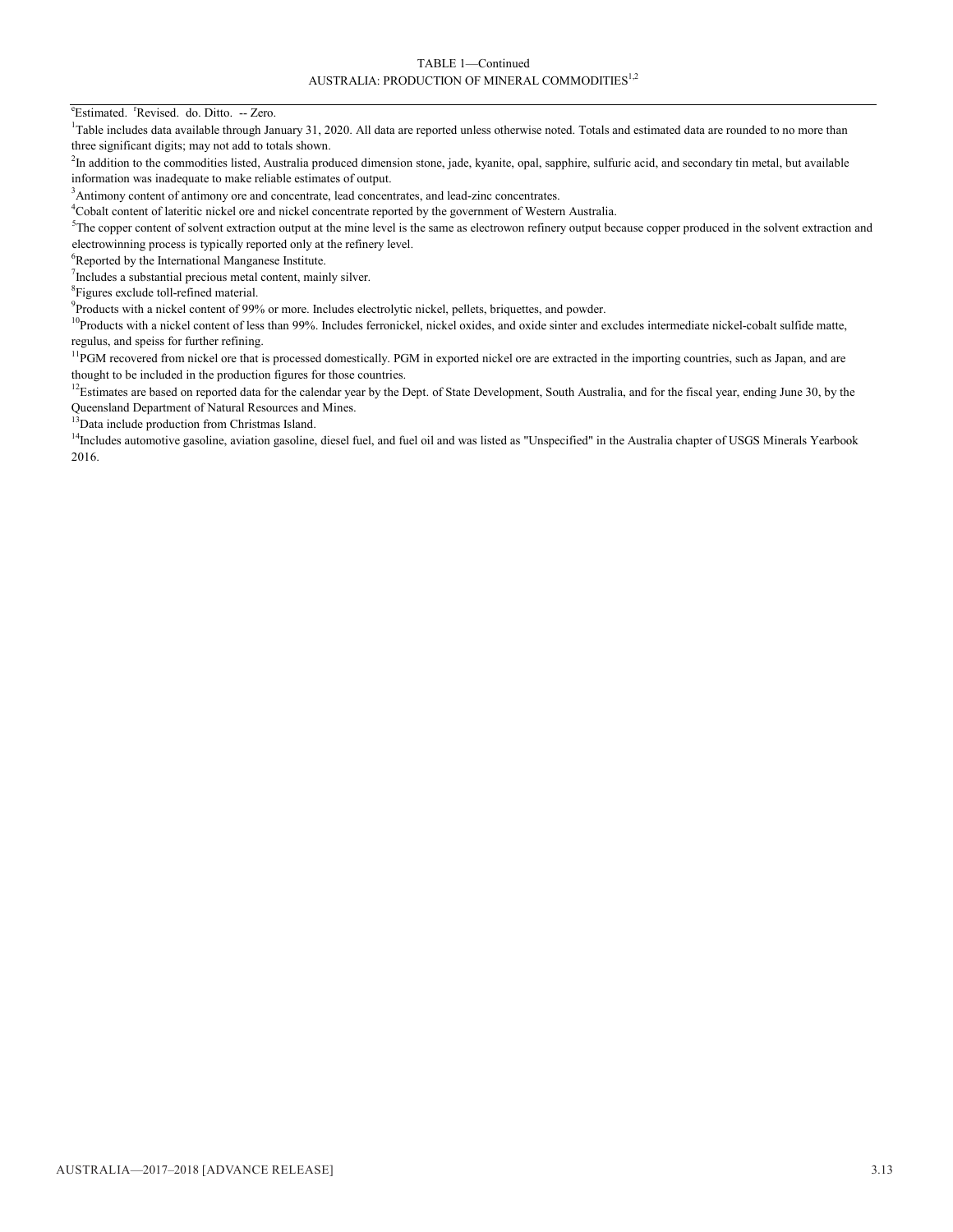#### (Thousand metric tons unless otherwise specified)

|                   |                                                                                                                                                                                                                                                                             |                                             | Annual                |
|-------------------|-----------------------------------------------------------------------------------------------------------------------------------------------------------------------------------------------------------------------------------------------------------------------------|---------------------------------------------|-----------------------|
| Commodity         | Facilities, major operating companies, and major equity owners                                                                                                                                                                                                              | Location of main facilities $1, 2$          | capacity <sup>e</sup> |
| Aluminum:         |                                                                                                                                                                                                                                                                             |                                             |                       |
| Bauxite           | Amrun bauxite project (Rio Tinto Ltd., 100%)                                                                                                                                                                                                                                | South of Weipa, QLD                         | 22,800                |
| Do.               | Bald Hill Mine (Australian Bauxite Ltd., 100%)                                                                                                                                                                                                                              | Campbell Town, TAS                          | 40                    |
| Do.               | Bauxite Hills Mine (Metro Mining Ltd., 100%)                                                                                                                                                                                                                                | 95 km north of Weipa, QLD                   | 3,500                 |
| Do.               | Boddington-Worsley open pit bauxite mine {Worsley Alumina Pty.<br>Ltd., manager [South32 Ltd., 86%; Japan Alumina Associates                                                                                                                                                | 14 km south of Boddington, WA               | 19,000                |
|                   | (Australia) Pty. Ltd., 10%; Sojitz Alumina Pty. Ltd., 4%]}                                                                                                                                                                                                                  |                                             |                       |
| Do.               | Gove open pit bauxite mine [Pacific Aluminium (Rio Tinto Ltd.,<br>$100\%)$ ]                                                                                                                                                                                                | 15 km southeast of Nhulunbuy,<br>NT         | 11,200                |
| Do.               | Hey Point Mine (Green Coast Resources Pty Ltd., 100%)                                                                                                                                                                                                                       | Near Weipa, QLD                             | 1,500                 |
| Do.               | Huntly open pit bauxite mine [Alcoa of Australia Ltd. (Alcoa Corp.,<br>60%, and Alumina Ltd., 40%)]                                                                                                                                                                         | 80 km south of Perth, WA                    | 26,000                |
| Do.               | Weipa-Ely open pit bauxite mine [Rio Tinto Aluminium Ltd.,<br>operator (Rio Tinto Ltd., 40%)]                                                                                                                                                                               | Weipa, QLD                                  | 30,900                |
| Do.               | Willowdale open pit bauxite mine [Alcoa of Australia Ltd. (Alcoa<br>Corp., 60%, and World Alumina and Chemicals, 100%)]                                                                                                                                                     | 130 km south of Perth, WA                   | 10,000                |
| Alumina, refinery | Gove alumina refinery <sup>3</sup> (Rio Tinto Ltd., 100%)                                                                                                                                                                                                                   | Nhulunbuy, Gove, NT                         | 2,650                 |
| Do.               | Kwinana alumina refinery [Alcoa of Australia Ltd. (Alcoa World<br>Alumina and Chemicals, 100%)]                                                                                                                                                                             | Kwinana, WA                                 | 2,200                 |
| Do.               | Pinjarra alumina refinery [Alcoa of Australia Ltd. (Alcoa World<br>Alumina and Chemicals, 100%)]                                                                                                                                                                            | Pinjarra, WA                                | 4,200                 |
| Do.               | Queensland Alumina alumina refinery [Queensland Alumina Ltd.,<br>operator (Rio Tinto Ltd., 80%, and United Company RUSAL plc,<br>$20\%)$ ]                                                                                                                                  | Gladstone Region, QLD                       | 3,950                 |
| Do.               | Wagerup alumina refinery [Alcoa of Australia Ltd. (Alcoa World<br>Alumina and Chemicals, 100%)]                                                                                                                                                                             | Wagerup, WA                                 | 2,850                 |
| Do.               | Worsley alumina refinery {Worsley Alumina Pty. Ltd., manager<br>[South32 Ltd., 86%; Japan Alumina Associates (Australia) Pty.<br>Ltd., 10%; Sojitz Alumina Pty. Ltd., 4%]}                                                                                                  | Worsley, 20 km northwest of Collie, WA      | 4,600                 |
| Do.               | Yarwun alumina refinery (Rio Tinto Ltd., 100%)                                                                                                                                                                                                                              | Gladstone Region, QLD                       | 3,400                 |
| Metal, smelter    | Bell Bay aluminum smelter [Pacific Aluminium (Rio Tinto Ltd.,<br>$100\%)$                                                                                                                                                                                                   | Bell Bay, TAS                               | 192                   |
| Do.               | Boyne Island aluminum smelter [Boyne Smelters Ltd., operator<br>(Rio Tinto Alcan, 59.39%; YKK Aluminium, 9.5%; UACJ Australia,<br>9.43%; Southern Cross Aluminium, 7.57%; Ryowa Development,<br>5.27%; Ryowa Development II, 6.34%; Sumitomo Chemical Co. Ltd.,<br>$2.5%$ ] | Boyne Island, QLD                           | 584                   |
| Do.               | Portland aluminum smelter [Alcoa of Australia, 55%, manager;<br>China International Trust Investment Co. (China state-owned<br>company), 22.5%; Marubeni Australia Pty. Ltd., 22.5%]                                                                                        | Portland, VIC                               | 358                   |
| Do.               | Tomago aluminum smelter {Tomago Aluminium Co. Pty. Ltd.,<br>operator [Pacific Aluminium, 51.55% (Rio Tinto Ltd., 100%);<br>Gove Aluminium Finance Ltd., 36.05%; Hydro Aluminium,<br>$12.40\%$ ]}                                                                            | Tomago, NSW                                 | 590                   |
| Antimony          | Costerfield underground antimony-gold mine [AGD Mining, operator<br>(Mandalay Resources Ltd., 100%)]                                                                                                                                                                        | 50 km east and southeast of<br>Bendigo, VIC | $\overline{4}$        |
| Do.               | Hillgrove Mine <sup>4</sup> (Bracken Resources Pty Ltd., 100%)                                                                                                                                                                                                              | 25 km east of Armidale, NSW                 | 10                    |
| Cement            | Adelaide Brighton Cement Pty Ltd., 100%                                                                                                                                                                                                                                     | Angaston, SA                                | 250                   |
| Do.               | do.                                                                                                                                                                                                                                                                         | Birkenhead, SA                              | 1,200                 |
| Do.               | do.                                                                                                                                                                                                                                                                         | Geelong, VIC                                | 800                   |
| Do.               | do.                                                                                                                                                                                                                                                                         | Munster, SA                                 | 590                   |
| Do.               | Blue Circle Southern Cement Ltd. (Boral Ltd., 100%)                                                                                                                                                                                                                         | Berrima, NSW                                | 1,200                 |
| Do.               | do.                                                                                                                                                                                                                                                                         | Maldon, NSW                                 | 700                   |
| Do.               | do.                                                                                                                                                                                                                                                                         | Waurn Ponds, VIC                            | 250                   |
| Do.               | Cement Australia Pty Ltd. (Hanson Ltd. and Holcim Australia<br>Pty Ltd.)                                                                                                                                                                                                    | Brisbane, QLD                               | 1,200                 |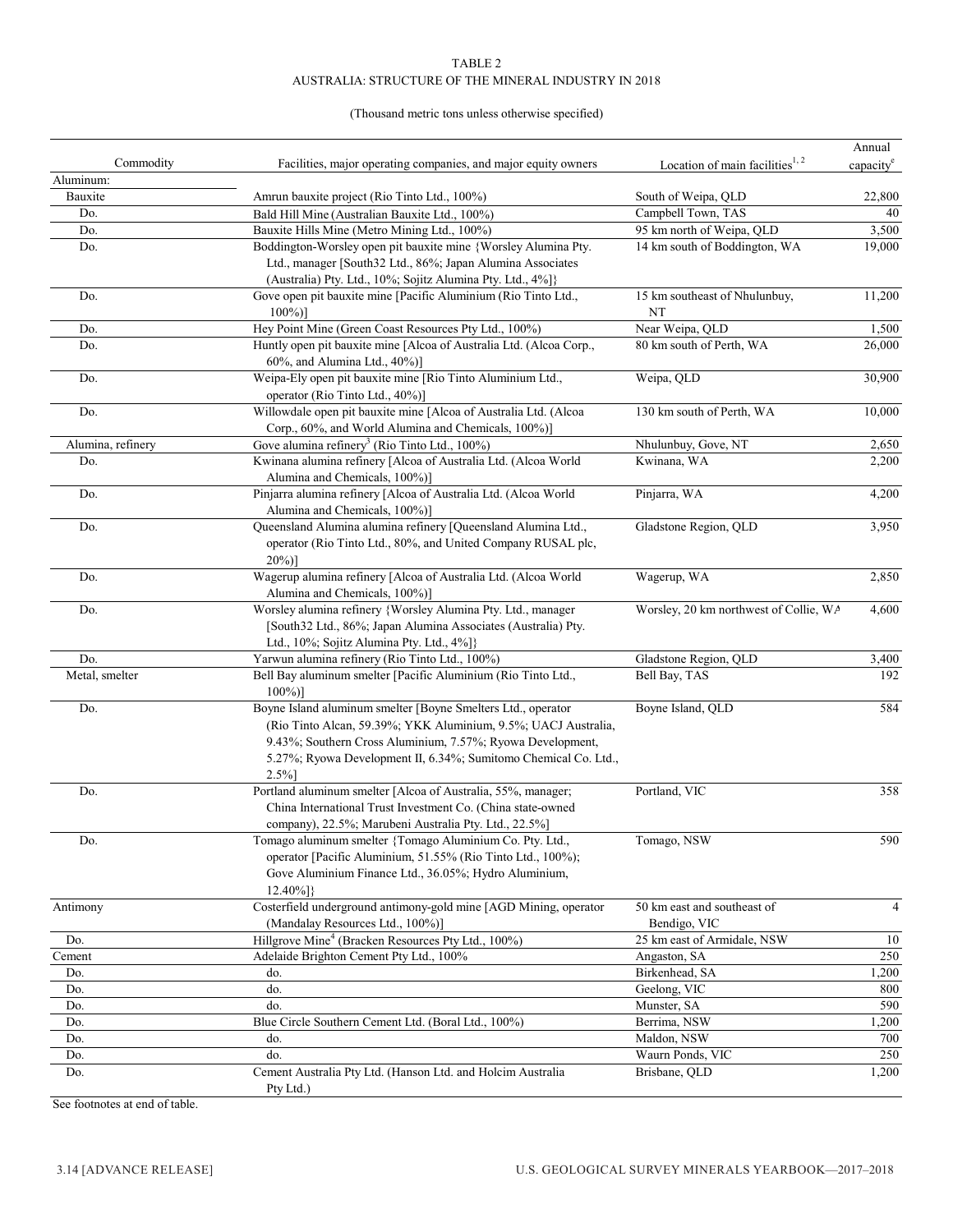#### (Thousand metric tons unless otherwise specified)

| Commodity              |                                                                                                                                                                                                |                                                   | Annual                |
|------------------------|------------------------------------------------------------------------------------------------------------------------------------------------------------------------------------------------|---------------------------------------------------|-----------------------|
| -Continued<br>Cement:- | Facilities, major operating companies, and major equity owners                                                                                                                                 | Location of main facilities <sup>1, 2</sup>       | capacity <sup>e</sup> |
| Do.                    | Cement Australia Pty Ltd. (Hanson Ltd. and Holcim Australia<br>Pty Ltd.)                                                                                                                       | Gladstone, QLD                                    | 1,700                 |
| Do.                    | do.                                                                                                                                                                                            | Railton, TAS                                      | 1,000                 |
| Do.                    | Cockburn Cement Ltd., 100%                                                                                                                                                                     | Munster, 30 km south of Perth,<br>WA              | 700                   |
| Clay:                  |                                                                                                                                                                                                |                                                   |                       |
| Bentonite              | Arumpo open pit bentonite mine (Arumpo Bentonite Pty.<br>Ltd., $100\%$ )                                                                                                                       | 95 km northeast of Mildura,<br><b>NSW</b>         | 30                    |
| Do.                    | Cedars open pit bentonite mine (PCP Douglass Pty. Ltd., 100%)                                                                                                                                  | 10 km southwest of Yarraman, QLD                  | 20                    |
| Do.                    | Cressfield open pit bentonite mine (Sibelco Group through Sibelco<br>Australia Ltd., 100%)                                                                                                     | 15 km north of Scone, NSW                         | 12                    |
| Do.                    | Mantuan Downs (Pacific Enviromin Ltd., 100%)                                                                                                                                                   | West of Springsure, QLD                           | 100                   |
| Do.                    | Miles open pit bentonite mine (Unimin Australia Ltd., 100%)                                                                                                                                    | 350 km west of Brisbane, QLD                      | 100                   |
| Kaolin                 | Axedale Clays open pit kaolin mine (E Clay Pty Ltd., 100%)                                                                                                                                     | 18 km east of Bendigo, VIC                        | 50                    |
| Do.                    | Pittong open pit kaolin mine (Imerys Minerals Australia Pty<br>Ltd., $100\%$ )                                                                                                                 | 35 km southwest of Ballarat, VIC                  | 110                   |
| Do.                    | Skardon River open pit kaolin mine (Queensland Kaolin Pty. Ltd.,<br>96.6%, and private, 3.4%)                                                                                                  | 85 km north of Weipa, QLD                         | 150                   |
| Coal                   | Airly coal mine [Centennial Coal Co. Ltd. (Banpu Public Co. Ltd.,<br>$100\%)$                                                                                                                  | 42 km northwest of Lithgow,<br><b>NSW</b>         | 1,900                 |
| Do.                    | Angus Place longwall coal mine <sup>4</sup> (Centennial Coal Co. Ltd., 50%,<br>and SK Kores Australia Pty Ltd., 50%)                                                                           | 16 km northwest of Lithgow,<br><b>NSW</b>         | 4,000                 |
| Do.                    | Appin longwall coal mine [Illawarra Coal Holdings Pty Ltd.,<br>operator (South32 Ltd., 100%)]                                                                                                  | 40 northwest of Wollongong,<br><b>NSW</b>         | 8,800                 |
| Do.                    | Ashton open pit and underground coal mine (Yancoal Australia<br>Ltd., 90%, and Itochu Corp., 10%)                                                                                              | 14 km northwest of Singleton,<br><b>NSW</b>       | 4,000                 |
| Do.                    | Austar underground coal mine [Yancoal Australia Ltd., 100%<br>(Centennial Coal Co. Ltd., 100%)]                                                                                                | 65 km west of Newcastle, NSW                      | 2,000                 |
| Do.                    | Baal Bone coal mine [Oakbridge Pty. Ltd. (Glencore plc, 100%),<br>74.1%; Sumitomo Corp., 5%; Toyota Tsusho<br>Mining (Australia) Pty Ltd. 4.75%; private, 14.44%]                              | 24 km northwest of Lithgow,<br><b>NSW</b>         | 2,500                 |
| Do.                    | Bengalla open pit coal mine (New Hope Corp. Ltd., 40%;<br>Wesfarmers Ltd., 40%; Mitsui & Co., Ltd., 10%; Taiwan Power<br>Co., $10\%$ )                                                         | 5 km west of Muswellbrook, NSW                    | 8,600                 |
| Do.                    | Blackwater open pit coal mine (includes South Blackwater) [BHP<br>Billiton Mitsubishi Alliance, manager (BHP Billiton Ltd., 50%,<br>and Mitsubishi Corp., 50%)]                                | 195 km west of Rockhampton,<br>QLD                | 14,000                |
| Do.                    | Broadmeadow open pit and underground coal mine [BHP Billiton<br>Mitsubishi Alliance, manager (BHP Billiton Ltd., 50%, and<br>Mitsubishi Corp., 50%)]                                           | 30 km north of Moranbah, QLD                      | 3,000                 |
| Do.                    | Bulga open pit coal mine [Oakbridge Pty Ltd., manager (Glencore<br>plc, 68.25%; Nippon Steel Australia Pty. Ltd., 12.5%; Toyota<br>Tsusho Mining (Australia) Pty Ltd., 4.38%; private, 13.3%)] | 16 km southwest of Singleton,<br><b>NSW</b>       | 10,000                |
| Do.                    | Burton open pit coal mine (Peabody Energy Corp., 95%,<br>and Thiess Pty. Ltd., 5%)                                                                                                             | 150 km southwest of Mackay,<br>QLD                | 5,800                 |
| Do.                    | Callide coal mine (Anglo Coal Pty Ltd., 100%)                                                                                                                                                  | 120 km southwest of the Port of<br>Gladstone, QLD | 10,700                |
| Do.                    | Caval Ridge open pit coal mine [BHP Billiton Mitsubishi Alliance,<br>manager (BHP Billiton Ltd., 50%, and Mitsubishi Corp., 50%)]                                                              | 160 km west of Mackay, QLD                        | 5,500                 |
| Do.                    | Carborough Downs underground coal mine (Vale S.A., 80%; Nippon<br>Steel & Sumitomo Metal Corp. 5%; POSCO, 5%; Tata Steel<br>Ltd., 5%; JFE Shoji, 2.5%; JFE Steel, 2.5%)                        | Bowen basin, QLD                                  | 2,500                 |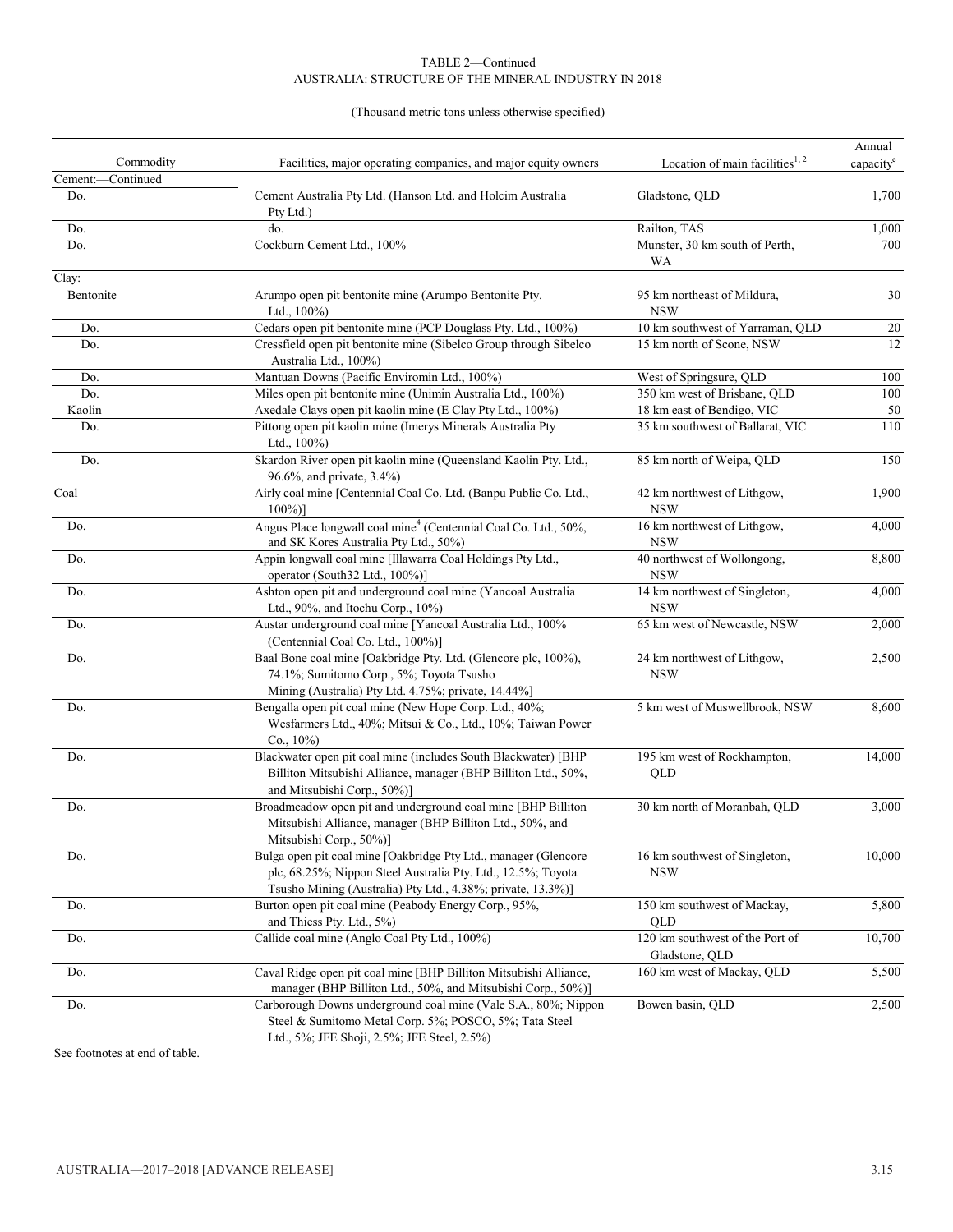#### (Thousand metric tons unless otherwise specified)

|                |                                                                                                                                                                                               |                                                 | Annual                |
|----------------|-----------------------------------------------------------------------------------------------------------------------------------------------------------------------------------------------|-------------------------------------------------|-----------------------|
| Commodity      | Facilities, major operating companies, and major equity owners                                                                                                                                | Location of main facilities $1, 2$              | capacity <sup>e</sup> |
| Coal-Continued |                                                                                                                                                                                               |                                                 |                       |
| Do.            | Charbon open pit and underground coal mine <sup>4</sup> [Centennial Coal Co.<br>Ltd. (Banpu Public Co. Ltd., 100%), 95%, and SK Energy Australia<br>Pty Ltd., 5%]                             | Western coalfields near Kandos,<br><b>NSW</b>   | 1,300                 |
| Do.            | Clarence underground coal mine [Centennial Coal Co. (Banpu Public<br>Co. Ltd., 100%), 85%, and SK Energy Australia Pty Ltd., 15%]                                                             | 10 km east of Lithgow, NSW                      | 2,600                 |
| Do.            | Clermont coal mine [GS Coal Pty Ltd. (Glencore plc and Sumitomo<br>$Corp.$ ]                                                                                                                  | 12 km north of Clermont, QLD                    | 12,000                |
| Do.            | Commodore open pit coal mine {Roche Mining Pty. Ltd., operator<br>[Intergen (Australia) Pty Ltd., 100%]}                                                                                      | 80 km southwest of Toowoomba,<br>QLD            | 3,600                 |
| Do.            | Coppabella open pit coal mine (Macarthur Coal Ltd., 73.3%, and<br>others, 26.7%)                                                                                                              | 140 km southwest of Mackay,<br>QLD              | 4,000                 |
| Do.            | Cumnock No. 1 Colliery Mine (Cumnock No. 1 Colliery Pty<br>Ltd., $100\%$ )                                                                                                                    | 28 km northwest of Singleton,<br><b>NSW</b>     | 3,000                 |
| Do.            | Curragh open pit coal mine (Wesfarmers Ltd., 100%)                                                                                                                                            | 70 km east of Emerald, QLD                      | 9,000                 |
| Do.            | Dartbrook coal mine <sup>4</sup> (Anglo Coal Holdings Australia Ltd., 77.3%)                                                                                                                  | 70 km north of Singleton, NSW                   | 3,750                 |
| Do.            | Daunia open pit coal mine [BHP Billiton Mitsubishi Alliance,<br>manager (BHP Billiton Ltd., 50%, and Mitsubishi Corp., 50%)]                                                                  | 30 km east of Moranbah, OLD                     | 4,500                 |
| Do.            | Dawson coal complex (includes Moura, Taroom, and Theodore)<br>[Anglo American plc, 51%, and Mitsui & Co. (Australia) Ltd.,<br>49%]                                                            | 230 km west of Bundaberg, QLD                   | 7,000                 |
| Do.            | Dendrobium underground coal mine [Dendrobium Coal Pty Ltd.,<br>operator (South32 Ltd., 100%)]                                                                                                 | 15 km southwest of Wollongong,<br><b>NSW</b>    | 5,200                 |
| Do.            | Donaldson open pit coal mine (Donaldson Coal Pty Ltd., 100%)                                                                                                                                  | 5 km southeast of Maitland, NSW                 | 2,500                 |
| Do.            | Drayton open pit coal mine [Anglo Coal Holdings Australia Ltd.,<br>88.2%, manager; Mitsui Coal Development Australia Pty. Ltd.,<br>3.8%; Mitsui Mining (Australia) Pty. Ltd., 3%; others, 5%] | 35 km northwest of Singleton,<br><b>NSW</b>     | 5,000                 |
| Do.            | Duralie open pit coal mine (Gloucester Coal Ltd., 100%)                                                                                                                                       | 110 km of Newcastle, NSW                        | 2,000                 |
| Do.            | Elouera underground coal mine (Gujarat NRE Resources NL, 100%)                                                                                                                                | 15 km southwest of Wollongong,<br><b>NSW</b>    | 2,000                 |
| Do.            | Ensham-Yongala open pit coal mine [Idemitsu Kosan Co. Ltd., 85%;<br>J-Power (Australia) Pty. Ltd., 10%; LG International (Australia)<br>Pty Ltd., 5%]                                         | 40 km northeast of Emerald, QLD                 | 9,000                 |
| Do.            | Ewington II open pit coal mine (Griffin Coal Mining Co. Pty. Ltd.,<br>$100\%$                                                                                                                 | 8 km east of Collie, WA                         | 1,000                 |
| Do.            | Foxleigh open pit coal mine [Foxleigh Mining Pty. Ltd., 100%<br>(Realm Resources Ltd., 70%; POSCO, 20%; Nippon Steel &<br>Sumitomo Metal Australia Pty. Ltd., 10%)]                           | Bowen basin, QLD                                | 3,600                 |
| Do.            | German Creek and German Creek East open pit and underground<br>coal mines [Anglo American plc, 70%, and Mitsui & Co.<br>(Australia) Ltd., 30%]                                                | 275 km west-northwest of<br>Rockhampton, QLD    | 6,000                 |
| Do.            | Glennies Creek longwall coal mine (CVRD Inco Ltd., 85%; Nippon<br>Steel Australia Pty Ltd., 5%; POSCO Australia Pty Ltd., 5%;<br>private, 5%)                                                 | 12 km north of Singleton, NSW                   | 2,800                 |
| Do.            | Goonyella-Riverside open pit coal mines [BHP Billiton Mitsubishi<br>Alliance, manager (BHP Billiton Ltd., 50%, and Mitsubishi<br>Corp., 50%)]                                                 | 140 km southwest of Mackay,<br>QLD              | 16,000                |
| Do.            | Gregory Crinum open pit and underground coal mine <sup>4</sup> [BHP Billiton<br>Mitsubishi Alliance, manager (BHP Billiton Ltd., 50%, and<br>Mitsubishi Corp., 50%)]                          | 60 km north of Emerald, QLD                     | 5,500                 |
| Do.            | Hunter Valley Operations (includes Carrington Chestnut, Howick,<br>Hunter Valley No. 1, Lemington, Riverview open pit coal mines)<br>(Rio Tinto Ltd., 80%)                                    | 10 km west and 25 km north of<br>Singleton, NSW | 15,000                |
| Do.            | Hail Creek open pit coal mine (Rio Tinto Ltd., 82%; Nippon Steel<br>Australia Pty Ltd., 8%; Marubeni Coal Pty. Ltd., 6.67%; Sumisho<br>Coal Development Pty Ltd. 3.33%)                       | 100 km west of Mackay, QLD                      | 8,000                 |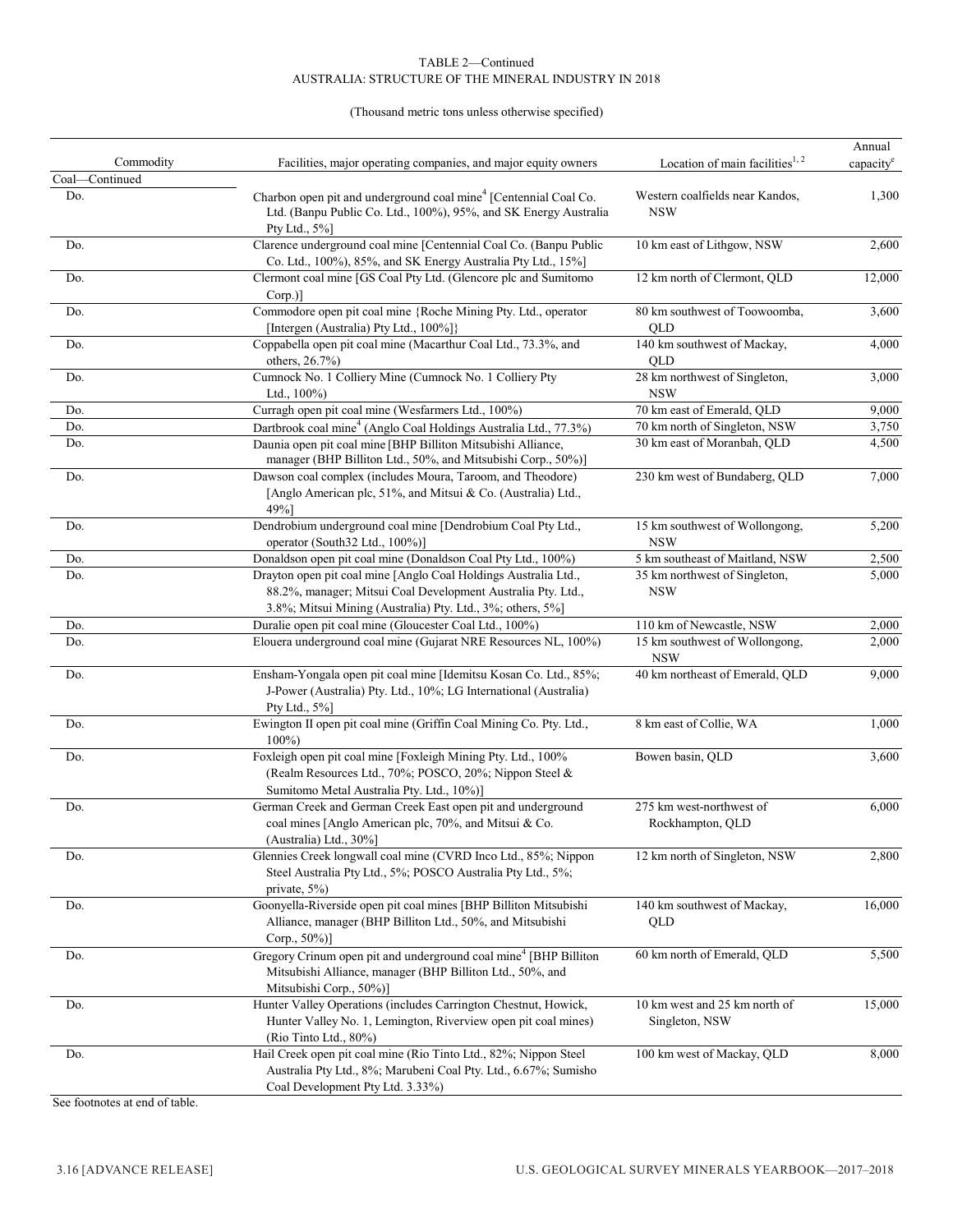#### (Thousand metric tons unless otherwise specified)

|                       |                                                                                                                                                                                 |                                               | Annual                |
|-----------------------|---------------------------------------------------------------------------------------------------------------------------------------------------------------------------------|-----------------------------------------------|-----------------------|
| Commodity             | Facilities, major operating companies, and major equity owners                                                                                                                  | Location of main facilities $1, 2$            | capacity <sup>e</sup> |
| Coal-Continued<br>Do. | Hazelwood open pit coal mine <sup>6</sup> (ENGIE SA, 100%)                                                                                                                      | 150 km southeast of Melbourne,<br>VIC         | 20,000                |
| Do.                   | Integra underground mine [HV Coking Coal Pty Ltd. (Glencore<br>plc, 100%)]                                                                                                      | 10 km northwest of Singleton,<br><b>NSW</b>   | 1,000                 |
| Do.                   | Isaac Plains open pit coal mine (Vale S.A., 50%, and Sumitomo<br>Corp., 50%)                                                                                                    | 7 km southeast of Moranbah,<br><b>OLD</b>     | 1,600                 |
| Do.                   | Jellinbah East open pit coal mine (Queensland Coal Mine<br>Management Pty. Ltd., 70%; Marubeni Coal Pty. Ltd., 15%;<br>Sojitz Australia Ltd., 15%)                              | 90 km east of Emerald, QLD                    | 4,000                 |
| Do.                   | Kestrel underground coal mine (Rio Tinto Ltd., 80%, and Mitsubishi<br>Corp., 20%)                                                                                               | 40 km north-northeast of<br>Emerald, QLD      | 5,500                 |
| Do.                   | Liddell open pit coal mine [Liddell Coal Operations Pty. Ltd.<br>(Glencore plc 67.5%, and Mitsui Matushima Australia Pty. Ltd.,<br>$32.5\%$ ]                                   | 25 km northwest of Singleton,<br><b>NSW</b>   | 4,000                 |
| Do.                   | Loy Yang open pit coal mine (Loy Yang Power Ltd., 100%)                                                                                                                         | 165 km east of Melbourne, VIC                 | 30,000                |
| Do.                   | Mondalong underground coal mine (Centennial Coal Co. Ltd.,<br>$100\%$                                                                                                           | 35 km southwest of Newcastle,<br><b>NSW</b>   | 4,500                 |
| Do.                   | Moorvale open pit coal mine (Macarthur Coal Ltd., 73.3%; CITIC<br>Resources Australia Pty Ltd., 14%; Sojtz Australia Ltd., 7%;<br>Nippon Steel Australia Pty Ltd., 2%)          | 10 km south of Coppabella, QLD                | 3,400                 |
| Do.                   | Moranbah North longwall coal mine (Anglo American plc., 88%,<br>and Nippon Steel Australia Pty. Ltd., 5%)                                                                       | 150 km southwest of Mackay,<br>OLD            | 5,800                 |
| Do.                   | Mount Arthur open pit coal mine (BHP Billiton Ltd., 100%)                                                                                                                       | 5 km southwest of Muswellbrook,<br><b>NSW</b> | 15,000                |
| Do.                   | Mount Owen open pit coal mine (Glencore plc, 100%)                                                                                                                              | 20 km northwest of Singleton,<br><b>NSW</b>   | 7,700                 |
| Do.                   | Mount Thorley open pit coal mine [Yancoal Australia Ltd<br>(Yanzhou Coal Mining Co., 62.26%; Cinda International<br>Holdings Ltd., 15.89%; other, 21.85%), 80%, and POSCO, 20%] | 14 km southwest of Singleton,<br><b>NSW</b>   | 12,000                |
| Do.                   | Muja open pit coal mine (The Griffin Coal Mining Co. Pty. Ltd.,<br>$100\%$                                                                                                      | 18 km southeast of Collie, WA                 | 2,000                 |
| Do.                   | Muswellbrook No. 2 open pit coal mine (Muswellbrook Coal Co.,<br>$100\%$                                                                                                        | 4 km northeast of Muswellbrook,<br><b>NSW</b> | 1,700                 |
| Do.                   | Myuna underground coal mine (Centennial Coal Co. Ltd., 100%)                                                                                                                    | 35 km south of Newcastle, NSW                 | 2,000                 |
| Do.                   | New Acland open pit coal mine (New Hope Corp. Ltd., 100%)                                                                                                                       | 35 km northwest of Toowoomba,<br>QLD          | 3,750                 |
| Do.                   | Newlands-Collinsville-Abbot Point open pit coal mine (Glencore plc,<br>55%; Itochu Corp., 35%; Sumitomo Corp., 10%)                                                             | 130 km west of Mackay, QLD                    | 15,000                |
| Do.                   | Newstan Colliery longwall coal mine <sup>4</sup> (Centennial Coal Co. Ltd.,<br>$100\%$                                                                                          | 30 km southwest of Newcastle,<br><b>NSW</b>   | 4,000                 |
| Do.                   | North Goonyella underground coal mine (Peabody Energy<br>Corp., 100%)                                                                                                           | 40 km north Moranbah, QLD                     | 3,000                 |
| Do.                   | Norwich Park open pit coal mine <sup>4</sup> [BHP Billiton Mitsubishi Alliance,<br>manager (BHP Billiton Ltd., 50%, and Mitsubishi Corp., 50%)                                  | 85 km north-northeast of<br>Emerald, QLD      | 5,000                 |
| Do.                   | Oaky Creek longwall and Alliance open pit coal mines (Glencore plc,<br>55%; Sumitomo Coal Australia Pty. Ltd., 25%; Itocho Corp., 20%)                                          | 300 km west-northwest of<br>Rockhampton, QLD  | 9,500                 |
| Do.                   | Peak Downs open pit coal mine [BHP Billiton Mitsubishi Alliance,<br>manager (BHP Billiton Ltd., 50%, and Mitsubishi Development<br>Pty. Ltd., 50%)]                             | 145 km north of Emerald, QLD                  | 9,000                 |
| Do.                   | Poitrel open pit coal mine [BHP Billiton Ltd., 80%, and Mitsui &<br>Co. (Australia) Ltd., 20%]                                                                                  | Bowen basin, QLD                              | 3,100                 |
| Do.                   | Premier open pit coal mine (Wesfarmers Premier Coal Ltd., 100%)                                                                                                                 | 10 km southeast of Collie, WA                 | 4,000                 |
| Do.                   | Ravensworth-Narama open pit coal mine (includes Ravensworth<br>East) (Glencore plc, 90%, and Itochu Corp., 10%)                                                                 | 20 km northwest of Singleton,<br><b>NSW</b>   | 3,500                 |
| Do.                   | Rixs Creek open pit coal mine (Bloomfield Colliers Pty. Ltd., 100%)                                                                                                             | 5 km northwest of Singleton, NSW              | 2,000                 |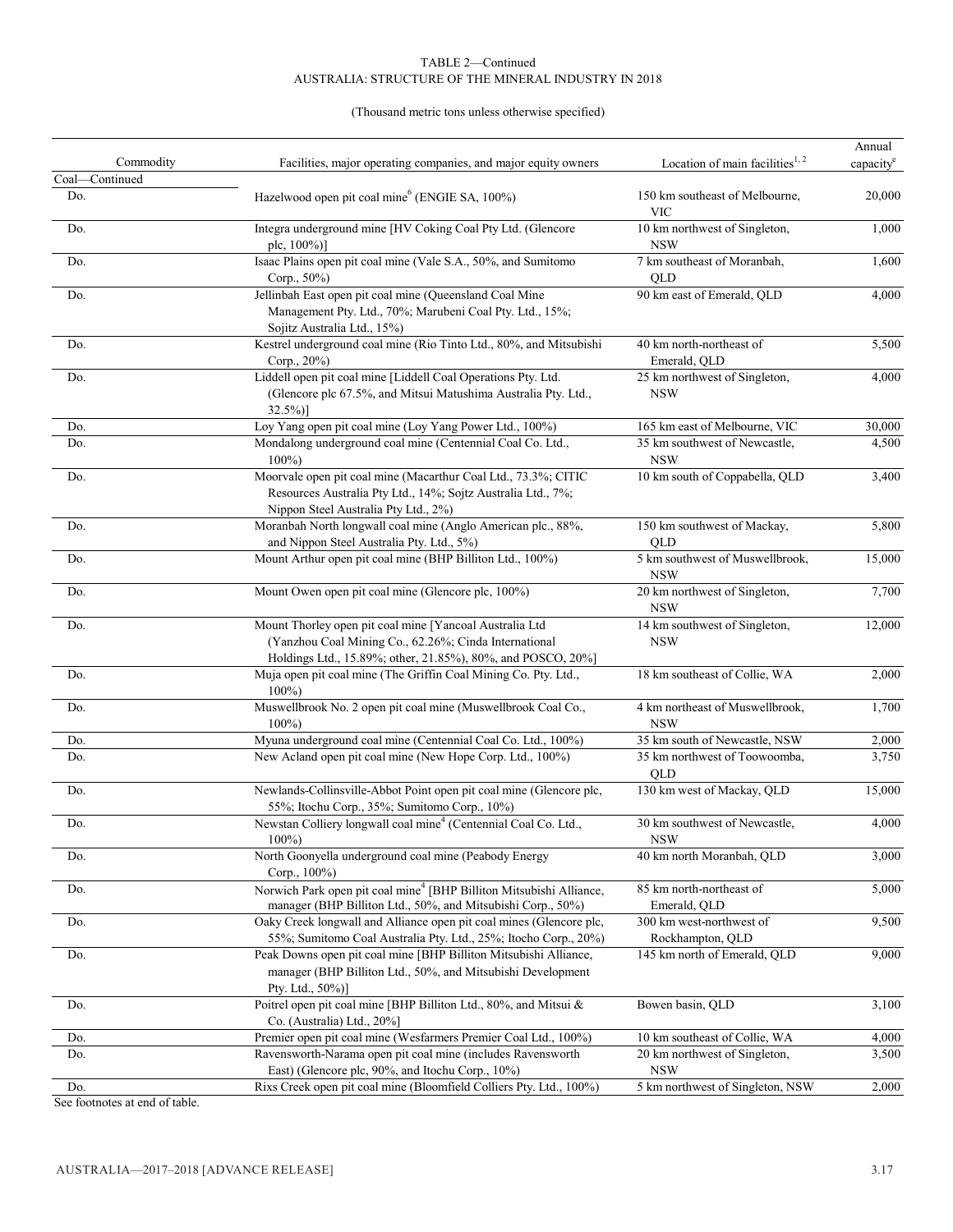#### AUSTRALIA: STRUCTURE OF THE MINERAL INDUSTRY IN 2018 TABLE 2—Continued

#### (Thousand metric tons unless otherwise specified)

|                                |        |                                                                                                                                                                     |                                                    | Annual                |
|--------------------------------|--------|---------------------------------------------------------------------------------------------------------------------------------------------------------------------|----------------------------------------------------|-----------------------|
| Commodity                      |        | Facilities, major operating companies, and major equity owners                                                                                                      | Location of main facilities <sup>1, 2</sup>        | capacity <sup>e</sup> |
| Coal-Continued                 |        |                                                                                                                                                                     |                                                    |                       |
| Do.                            |        | Rolleston open pit coal mine (Glencore plc, 75%; Itochu Corp.,<br>12.5%; Sumitomo Corp., 12.5%)                                                                     | 90 km south-southeast of Emerald,<br>QLD           | 8,000                 |
| Do.                            |        | Saraji open pit coal mine [BHP Billiton Mitsubishi Alliance,<br>manager (BHP Billiton Ltd., 50%, and Mitsubishi Corp., 50%)]                                        | 125 km north of Emerald, QLD                       | 6,500                 |
| Do.                            |        | South Walker Creek open pit and underground coal mine [BHP<br>Billiton Ltd., 80%, and Mitsui & Co. (Australia) Ltd., 20%]                                           | 90 km southwest of Mackay, QLD                     | 5,300                 |
| Do.                            |        | Springvale underground coal mine [Centennial Coal Co. Ltd. (Banpu<br>Public Co. Ltd., 100%), 50%, and SK Kores Australia Pty Ltd., 50%]                             | 16 km northwest of Lithgow,<br><b>NSW</b>          | 4,500                 |
| Do.                            |        | Tahmoor longwall coal mine (includes Tahmoor North and Bargo)<br>[Austral Coal Ltd., operator (Glencore plc, 100%)]                                                 | 70 km southwest of Sydney, NSW                     | 2,500                 |
| Do.                            |        | Tarong-Meandu open pit coal mine (Rio Tinto Ltd., 100%)                                                                                                             | 85 km north of Toowoomba, QLD                      | 7,000                 |
| Do.                            |        | Ulan underground coal mine (Glencore plc, 90%, and Mitsubishi<br>Corp., 10%)                                                                                        | 45 km northwest of Mudgee, NSW                     | 5,000                 |
| Do.                            |        | United Collieries underground coal mine (Glencore plc, 95%, and<br>private, 5%)                                                                                     | 15 km west of Singleton, NSW                       | 3,000                 |
| Do.                            |        | Wambo open pit and underground coal mine (Peabody Energy<br>Corp., 100%)                                                                                            | 30 km from Singleton, NSW                          | 6,000                 |
| Do.                            |        | Warkworth coal mine [Yancoal Australia Ltd. (Yanzhou Coal<br>Mining Co., 62.26%; Cinda International Holdings Ltd.,<br>15.89%; other, 21.85%), 80%, and POSCO, 20%] | 15 km southwest of Singleton,<br><b>NSW</b>        | 1,300                 |
| Do.                            |        | West Cliff longwall coal mine (South32 Ltd., 100%)                                                                                                                  | 43 km northwest of Wollongong,<br><b>NSW</b>       | 2,300                 |
| Do.                            |        | West Wallsend longwall coal mine (Glencore plc, 70%; Marubeni<br>Coal Pty Ltd., 17%; private, 13%)                                                                  | 25 km southwest of Newcastle,<br><b>NSW</b>        | 2,500                 |
| Do.                            |        | Yallourn open pit lignite mine (CLP Power Asia Ltd., 100%)                                                                                                          | 140 km southeast of Melbourne,<br><b>VIC</b>       | 18,000                |
| Cobalt, mine                   | metric | Murrin Murrin open pit nickel-cobalt mine (Minara Resources Ltd.,                                                                                                   | $\overline{60}$ km east of Leonora, WA             | 2,000                 |
| production,                    | tons   | 60%, and Glencore plc, 40%)                                                                                                                                         |                                                    |                       |
| Co content                     |        |                                                                                                                                                                     |                                                    |                       |
| Do.                            | do.    | Radio Hill underground nickel-cobalt mine (Fox Resources Ltd.,<br>$100\%$                                                                                           | 35 km south of Karratha, WA                        | 200                   |
| Do.                            | do.    | Ravensthorpe open pit mine <sup>4, 5</sup> (First Quantum Minerals Ltd., 100%)                                                                                      | 155 km west of Esperance, WA                       | 1,400                 |
| Copper:                        |        |                                                                                                                                                                     |                                                    |                       |
| Mine production,<br>Cu content |        | Boddington open pit and underground gold mine (Newmont Mining<br>Corp., 100%)                                                                                       | 130 km southeast of Perth, WA                      | 35                    |
| Do.                            |        | Cadia Valley mining complex (includes Cadia East, Cadia Hill,<br>and Ridgeway) (Newcrest Mining Ltd., 100%)                                                         | 25 km south-southwest of Orange,<br><b>NSW</b>     | 90                    |
| Do.                            |        | Capricorn Copper Mine (Capricorn Copper Pty. Ltd., 100%)                                                                                                            | 125 km northwest of Mount Isa,<br>QLD              | 30                    |
| Do.                            |        | Cobar underground copper mine (Glencore plc, 100%)                                                                                                                  | 12 km northwest of Cobar, NSW                      | 30                    |
| Do.                            |        | DeGrussa underground gold-copper mine (Sandfire Resources NL,<br>$100\%$                                                                                            | 150 km north of Meekatharra,<br>WA                 | 65                    |
| Do.                            |        | Eloise underground copper mine (FMR Investments Pty Ltd., 100%)                                                                                                     | 60 km southeast of Cloncurry,<br>QLD               | 70                    |
| Do.                            |        | Ernest Henry open pit and underground copper-gold mine (Glencore<br>plc, 100%)                                                                                      | 35 km northeast of Cloncurry,<br>QLD               | 115                   |
| Do.                            |        | Golden Grove underground zinc-copper mine [EMR Golden Grove<br>Pty Ltd. (EMR Capital Pty Ltd., 100%)]                                                               | 225 km east of Geraldton, WA                       | 20                    |
| Do.                            |        | Lady Annie copper (solvent extraction-electrowinning) mine<br>(CST Mining Group Ltd., 100%)                                                                         | 100 km north-northwest of Mount<br>Isa, QLD        | 19                    |
| Do.                            |        | Leichhardt copper mine (Cape Lambert Resources Ltd., 100%)                                                                                                          | 110 km northwest of Cloncurry,<br>QLD <sup>3</sup> | 10                    |
| Do.                            |        | Mount Gordon open pit copper (solvent extraction-electrowinning)<br>mine (Aditya Birla Minerals Ltd., 100%)                                                         | 120 km north of Mount Isa, QLD                     | 50                    |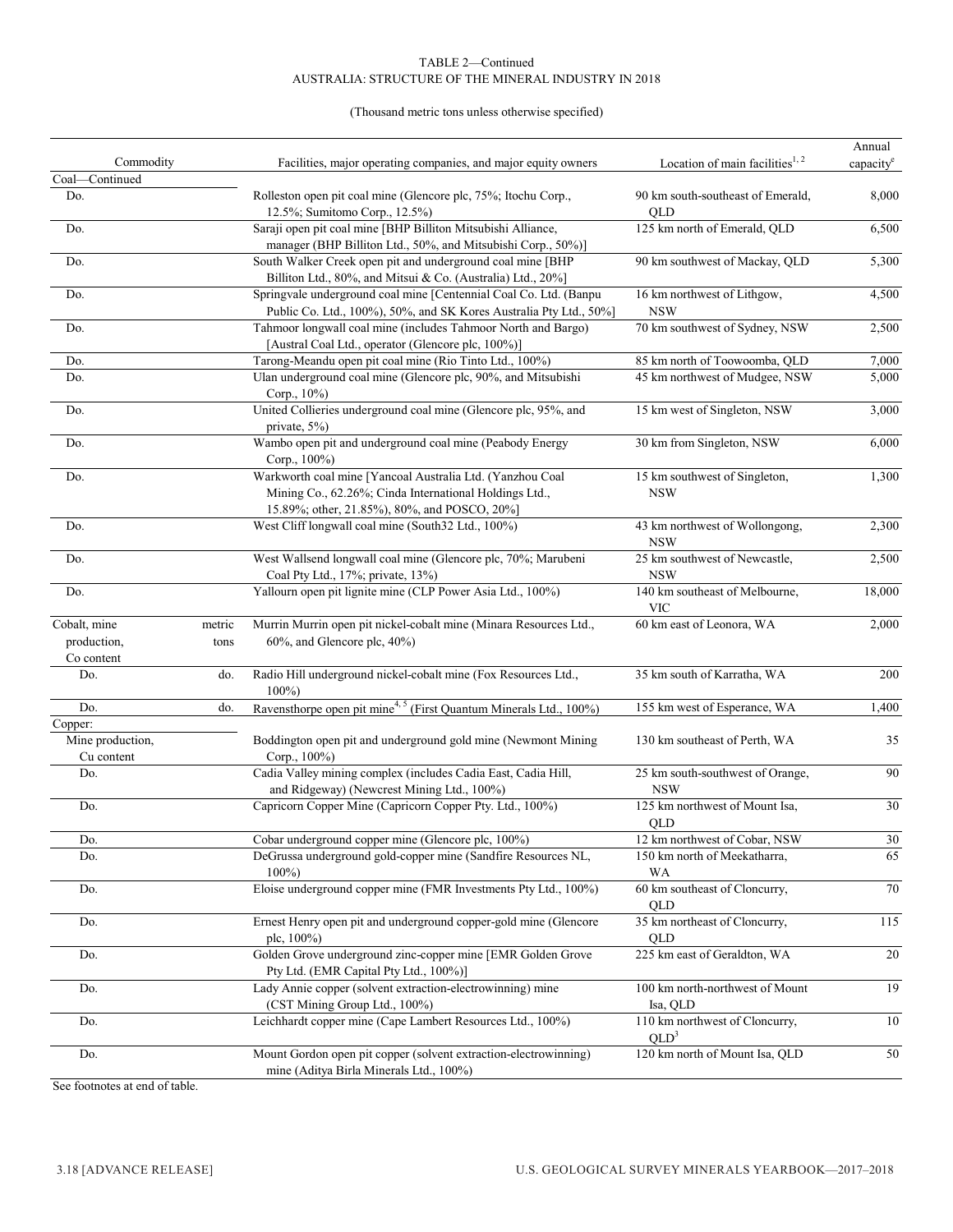#### (Thousand metric tons unless otherwise specified)

| Commodity<br>Copper:-Continued           |                    | Facilities, major operating companies, and major equity owners                                                                                                                     | Location of main facilities $1, 2$                                | Annual<br>capacity <sup>e</sup> |
|------------------------------------------|--------------------|------------------------------------------------------------------------------------------------------------------------------------------------------------------------------------|-------------------------------------------------------------------|---------------------------------|
| Mine production,<br>Cu content-Continued |                    | Mount Isa underground copper-lead-zinc-silver mine (also includes<br>Enterprise, George Fisher, and Hilton Mines) (Glencore plc, 100%)                                             | Mount Isa, QLD                                                    | 190                             |
| Do.                                      |                    | Mount Lyell underground copper-gold mine [Copper Mines of<br>Tasmania Pty Ltd. (Vedanta Ltd., 100%)]                                                                               | 2 km northeast of Queenstown,<br><b>TAS</b>                       | 35                              |
| Do.                                      |                    | Nifty open pit copper (solvent extraction-electrowinning) mine<br>(Aditya Birla Minerals Ltd., 100%)                                                                               | 200 km southeast of Marble Bar,<br>WA                             | 25                              |
| Do.                                      |                    | Northparkes open pit and underground copper-gold mine<br>(China Molybdenum Co. Ltd., 80%; Sumitomo Metal Mining<br>Oceania Pty. Ltd., 13.3%; SC Mineral Resources Pty. Ltd., 6.7%) | 30 km northwest of Parkes, NSW                                    | 90                              |
| Do.                                      |                    | Olympic Dam underground copper-silver-gold-uranium mine<br>[BHP Billiton Olympic Dam Corp. Pty. Ltd., operator (BHP<br>Billiton Ltd., 100%)]                                       | Roxby Downs, 80 km north of<br>Woomera, SA                        | 235                             |
| Do.                                      |                    | Osborne underground copper-gold mine (Ivanhoe Australia Ltd.,<br>$100\%$                                                                                                           | 120 km northeast of Boulia, QLD                                   | 22                              |
| Do.                                      |                    | Peak underground gold-zinc-lead-copper-silver underground mine<br>(includes New Cobar, New Occidental, and Perseverance)<br>(New Gold Inc., 100%)                                  | 8 km south of Cobar, NSW                                          | $\mathfrak{Z}$                  |
| Do.                                      |                    | Prominent Hill open pit and underground copper-gold mine<br>(OZ Minerals Ltd., 100%)                                                                                               | 650 km northwest of Adelaide, SA                                  | 140                             |
| Do.                                      |                    | Rosebery underground zinc-lead-silver-copper-gold mine<br>[Minerals and Metals Group Australia Ltd., operator<br>(China Minmetals Nonferrous Metals Co. Ltd., 100%)]               | 35 km north of Queenstown, TAS                                    | $\overline{2}$                  |
| Do.                                      |                    | Telfer copper and gold mine (Newcrest Mining Ltd., 100%)                                                                                                                           | 400 km east southeast of Port<br>Hedland, WA                      | <b>NA</b>                       |
| Do.                                      |                    | Tritton underground mine (Straits Resources Ltd., 100%)                                                                                                                            | Nyngan, NSW                                                       | 30                              |
| Smelter                                  |                    | Mount Isa copper smelter (Glencore plc, 100%)                                                                                                                                      | Mount Isa, QLD                                                    | 250                             |
| Do.                                      |                    | Olympic Dam copper smelter [Olympic Dam Operations Pty. Ltd.,<br>operator (BHP Billiton Ltd., 100%)]                                                                               | Roxby Downs, 80 km north of<br>Woomera, SA                        | 70                              |
| Refinery                                 |                    | Olympic Dam copper refinery [Olympic Dam Operations Pty. Ltd.,<br>operator (BHP Billiton Ltd., 100%)]                                                                              | do.                                                               | 235                             |
| Do.                                      |                    | Townsville copper refinery (Glencore plc, 100%)                                                                                                                                    | Townsville, QLD                                                   | 300                             |
| Diamond                                  | thousand<br>carats | Argyle diamond mine [Argyle Diamonds Ltd., operator (Rio Tinto<br>plc, 100%)]                                                                                                      | 120 km southwest of Kununurra,<br><b>WA</b>                       | 20,000                          |
| Do.                                      | do.                | Ellendale Mine <sup>4</sup> (Kimberley Diamond Ltd., 100%)                                                                                                                         | 130 km east southeast of Derby,<br>WA                             | 700                             |
| Do.                                      | do.                | Merlin diamond mine (Merlin Diamonds Ltd., 100%)                                                                                                                                   | 100 km south of Borroloola, NT                                    | 100                             |
| Diatomite                                |                    | Barraba open pit diatomite mine (Australia Diatomite Mining<br>Pty. Ltd., 100%)                                                                                                    | 85 km north-northwest of<br>Tamworth, NSW                         | 25                              |
| Do.                                      |                    | Mount Sylvia Diatomite Pty Ltd.                                                                                                                                                    | Mount Sylvia Mine, 35 km<br>southeast of Toowoomba, QLD           | NA                              |
| Do.                                      |                    | Greenvale Silicon Pty Ltd.                                                                                                                                                         | Conjuboy Mine, 45 km northwest<br>of Greenvale, QLD               | NA                              |
| Feldspar                                 |                    | Broken Hill open pit feldspar mine (includes Bakers, Lady Beryl,<br>and Spar Ridge) (Unimin Australia Ltd., 100%)                                                                  | 42 km southwest of Broken Hill,<br><b>NSW</b>                     | 15                              |
| Garnet                                   |                    | Port Gregory open pit industrial garnet mine<br>(GMA Garnet Pty. Ltd., 100%)                                                                                                       | 100 km north of Geraldton, WA                                     | 400                             |
| Gemstone, opal                           |                    | Many small producers                                                                                                                                                               | Andamooka and Coober Pedy areas, SA;<br>Lightning Ridge area, NSW | NA                              |
| Gold:                                    |                    |                                                                                                                                                                                    |                                                                   |                                 |
| Mine production,<br>Au content           | kilograms          | Agnew-Lawlers open pit and underground gold mine (Gold Fields Ltd.,<br>$100\%$                                                                                                     | 23 km west of Leinster, WA                                        | 8,600                           |
| Do.                                      | do.                | Boddington open pit and underground gold mine (Newmont Mining<br>Corp., 100%)                                                                                                      | 130 km southeast of Perth,<br>WA                                  | 24,000                          |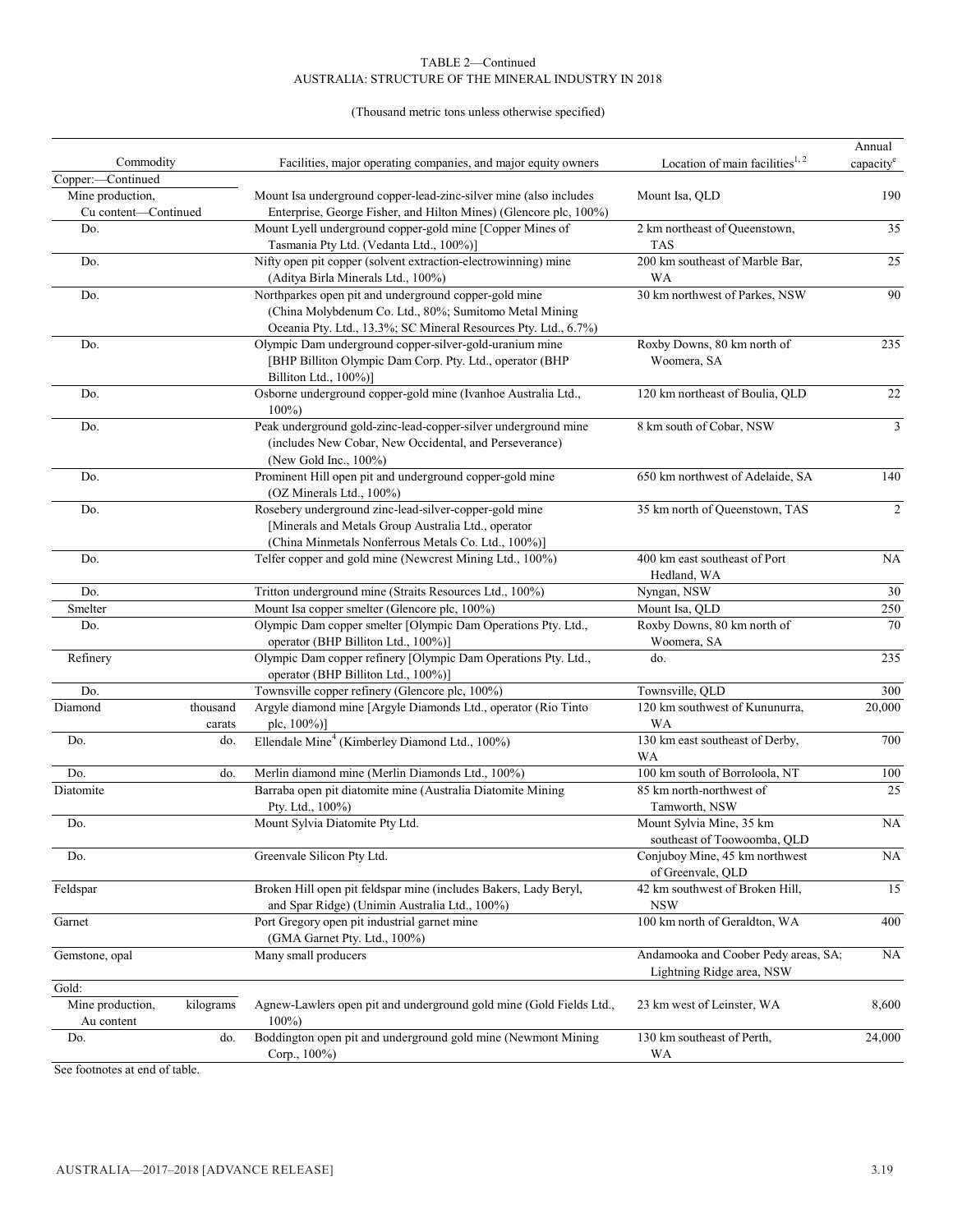#### (Thousand metric tons unless otherwise specified)

|                  |           |                                                                               |                                             | Annual                |
|------------------|-----------|-------------------------------------------------------------------------------|---------------------------------------------|-----------------------|
| Commodity        |           | Facilities, major operating companies, and major equity owners                | Location of main facilities <sup>1, 2</sup> | capacity <sup>e</sup> |
| Gold:            |           |                                                                               |                                             |                       |
| Mine production, | kilograms | Bronzewing underground gold mine (includes Mount McClure,                     | 65 km northeast of Leinster, WA             | 9,000                 |
| Au content-      |           | Venus, Success, Cockburn, Corboys, Mount Joel)                                |                                             |                       |
| Continued        |           | (Audax Resources Ltd., 100%)                                                  |                                             |                       |
| Do.              | do.       | Burnside open pit mines (includes Union Reefs, Brocks Creek,                  | Pine Creek, NT                              | 6,500                 |
|                  |           | North Point, Princess Louise, Rising Tide, Zapopan, Fountain                  |                                             |                       |
|                  |           | Head) (Crocodile Gold Corp., 100%)                                            |                                             |                       |
| Do.              | do.       | Cadia Valley mining complex (includes Cadia East, Cadia Hill,                 | 25 km south-southwest of Orange,            | 25,000                |
|                  |           | and Ridgeway) (Newcrest Mining Ltd., 100%)                                    | <b>NSW</b>                                  |                       |
| Do.              | do.       | Doolgunna open pit and underground gold-copper mine (includes                 | 140 km north of Meekatharra,                | 270                   |
|                  |           | DeGrussa) (Sandfire Resources NL, 100%)                                       | <b>WA</b>                                   |                       |
| Do.              | do.       | Ernest Henry open pit copper-gold mine (Glencore plc, 100%)                   | 35 km northeast of Cloncurry,               | 3,000                 |
|                  |           |                                                                               | QLD                                         |                       |
| Do.              | do.       | Garden Well gold mine (Regis Resources Ltd., 100%)                            | 350 km northeast of Kalgoorlie,             | 5,200                 |
|                  |           |                                                                               | WA                                          |                       |
| Do.              | do.       | Granny Smith open pit gold mine (includes Wallaby)                            | 20 km south of Laverton, WA                 | 16,000                |
|                  |           | (Gold Fields Ltd., 100%)                                                      |                                             |                       |
| Do.              |           | Gwalia underground gold mine (St Barbara Ltd., 100%)                          | 3 km south of Leonora, WA                   | 2,600                 |
|                  | do.       | Henty underground gold-silver mine (Unity Mining Ltd., 100%)                  |                                             |                       |
| Do.              | do.       |                                                                               | 30 km north of Queenstown, TAS              | 3,700                 |
| Do.              | do.       | Hillgrove Mine (Straits Resources Ltd., 100%)                                 | 25 km east of Armidale, NSW                 | 650                   |
| Do.              | do.       | Jundee-Nimary open pit and underground gold mine                              | 45 km northeast of Wiluna, WA               | 12,000                |
|                  |           | (Newmont Mining Corp., 100%)                                                  |                                             |                       |
| Do.              | do.       | Kalgoorlie open pit and underground gold mine [Kalgoorlie                     | Southeast corner of the Kalgoorlie          | 20,000                |
|                  |           | Consolidated Gold Mine Pty Ltd., operator (Barrick Gold Corp.,                | Boulder Township, WA                        |                       |
|                  |           | 50%, and Newmont Mining Corp., 50%)]                                          |                                             |                       |
| Do.              | do.       | Kanowna Belle underground gold mine (Barrick Gold Corp., 100%)                | 18 km northeast of Kalgoorlie,              | 7,000                 |
|                  |           |                                                                               | <b>WA</b>                                   |                       |
| Do.              | do.       | Moolart Well gold mine (Regis Resources Ltd., 100%)                           | 100 km north of Laverton, WA                | 3,000                 |
| Do.              | do.       | Mount Lyell underground copper-gold mine [Copper Mines of                     | 2 km northeast of Queenstown,               | 1,000                 |
|                  |           | Tasmania Pty Ltd. (Vedanta Ltd. 100%)]                                        | <b>TAS</b>                                  |                       |
| Do.              | do.       | Mount Magnet open pit and underground gold mine (includes Hill                | 2 km from Mount Magnet, WA                  | 8,500                 |
|                  |           | 50 and Star) (Ramelins Resources Ltd., 100%)                                  |                                             |                       |
| Do.              | do.       | Mount Morgans Mine (Dacian Gold Ltd., 100%)                                   | 25 km west of Laverton, WA                  | 4,250                 |
| Do.              | do.       | Norseman underground gold mine (Norseman Gold Plc, 100%)                      | Norseman, WA                                | 3,700                 |
| Do.              | do.       | Northparkes open pit and underground copper-gold mine (China                  | 30 km north of Parkes, NSW                  | 1,550                 |
|                  |           | Molybdenum Co. Ltd., 80%, and Sumitomo Metal Mining Oceania                   |                                             |                       |
|                  |           | Pty. Ltd., 20%)                                                               |                                             |                       |
| Do.              | do.       | Osborne underground copper-gold mine (Ivanhoe Australia Ltd.,                 | 120 km northeast of Boulia, QLD             | 1,000                 |
|                  |           | $100\%$                                                                       |                                             |                       |
| Do.              | do.       | Olympic Dam underground copper-silver-gold-uranium mine                       | Roxby Downs, 80 km north of                 | 1,500                 |
|                  |           |                                                                               |                                             |                       |
|                  |           | [Olympic Dam Operations Pty. Ltd., operator (BHP Billiton<br>Ltd., $100\%$ )] | Woomera, SA                                 |                       |
|                  | do.       | Paddington open pit and underground gold operation [Norton Gold               |                                             |                       |
| Do.              |           |                                                                               | 35 km north of Kalgoorlie, WA               | 5,000                 |
|                  |           | Fields Ltd. (Zijin Mining Group Co. Ltd., 100%)]                              |                                             |                       |
| Do.              | do.       | Pajingo underground gold mine (includes Vera-Nancy)                           | 60 km south-southeast of Charters           | 6,400                 |
|                  |           | (Evolution Mining Ltd., 100%)                                                 | Towers, OLD                                 |                       |
| Do.              | do.       | Plutonic open pit and underground gold mine (Barrick Gold Corp.,              | 180 km northeast of Meekatharra,            | 8,000                 |
|                  |           | $100\%$                                                                       | <b>WA</b>                                   |                       |
| Do.              | do.       | Prominent Hill open pit copper-gold mine (OZ Minerals Ltd., 100%)             | 650 km northwest of Adelaide, SA            | 2,200                 |
| Do.              | do.       | Ravenswood open pit mine (includes Nolans, Sarsfield, and Mount               | 100 km south of Townsville, QLD             | 3,000                 |
|                  |           | Wright) (Resolute Mining Ltd., 100%)                                          |                                             |                       |
| Do.              | do.       | Rosebery underground zinc-lead-silver-copper-gold mine                        | 35 km north of Queenstown,                  | 1,000                 |
|                  |           | [Minerals and Metals Group Australia Ltd., operator                           | <b>TAS</b>                                  |                       |
|                  |           | (China Minmetals Nonferrous Metals Co. Ltd., 100%)]                           |                                             |                       |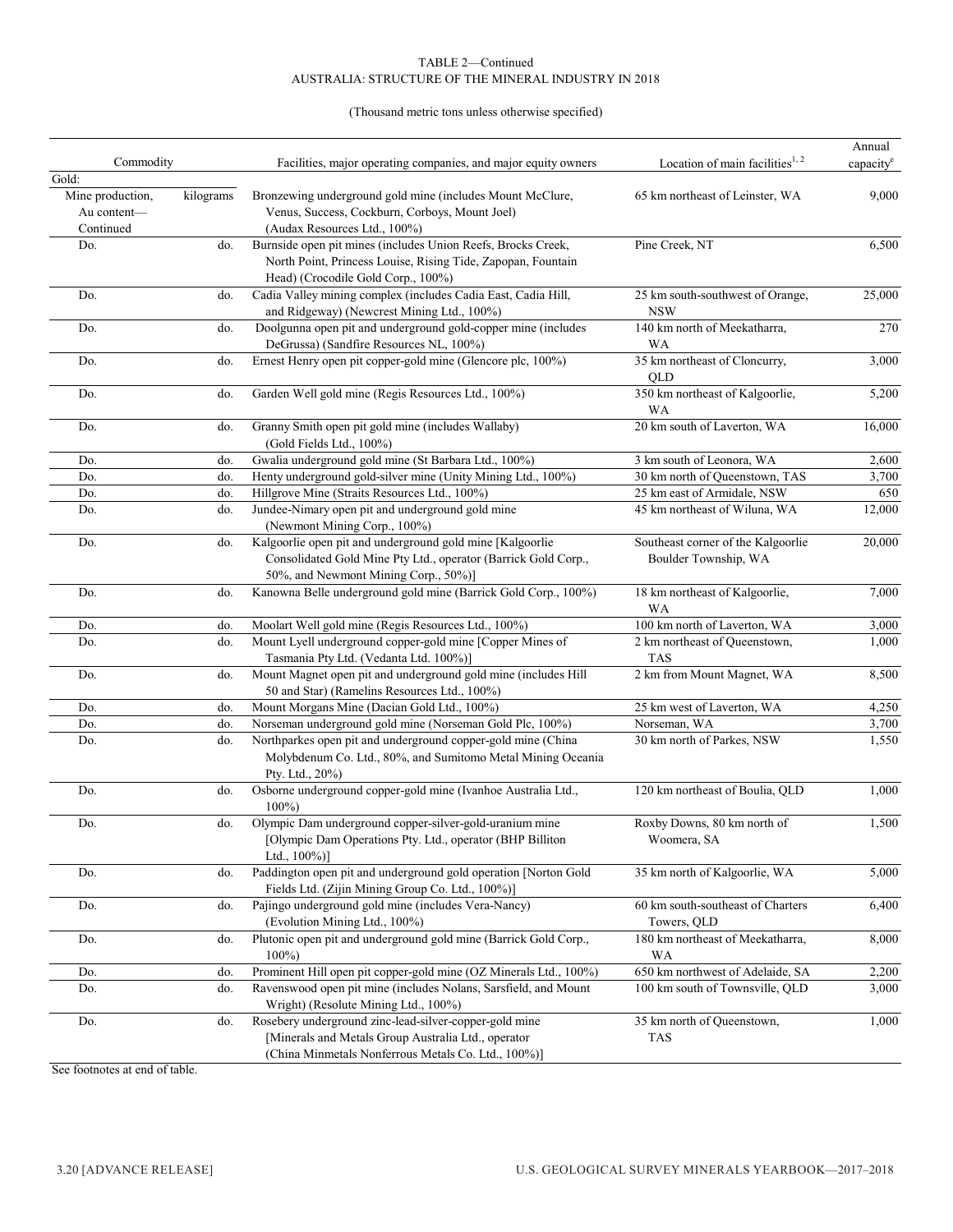#### (Thousand metric tons unless otherwise specified)

|                                          |           |                                                                                                                                                                                                                                                   |                                                                       | Annual                |
|------------------------------------------|-----------|---------------------------------------------------------------------------------------------------------------------------------------------------------------------------------------------------------------------------------------------------|-----------------------------------------------------------------------|-----------------------|
| Commodity                                |           | Facilities, major operating companies, and major equity owners                                                                                                                                                                                    | Location of main facilities $1, 2$                                    | capacity <sup>e</sup> |
| Gold:<br>Mine production,<br>Au content- | kilograms | Saint Ives open pit and underground gold mine (Gold Fields Ltd.,<br>$100\%$                                                                                                                                                                       | 75 km south-southeast of Kalgoorlie, W/                               | 15,000                |
| Continued<br>Do.                         | do.       | Selwyn underground copper-gold mine (Barrick Gold Corp., 100%)                                                                                                                                                                                    | 160 km southeast of Mount Isa,                                        | 700                   |
|                                          |           |                                                                                                                                                                                                                                                   | QLD                                                                   |                       |
| Do.                                      | do.       | Stawell underground gold mine (Perseverance Corp. Ltd., 100%)                                                                                                                                                                                     | 250 km west of Melbourne, VIC                                         | 3,000                 |
| Do.                                      | do.       | Sunrise Dam open pit mine gold (includes Cleo)<br>(AngloGold Ashanti Ltd., 100%)                                                                                                                                                                  | 55 km south of Laverton, WA                                           | 15,000                |
| Do.                                      | do.       | Tanami open pit gold mine (Newmont Gold Corp., 100%)                                                                                                                                                                                              | 650 km northwest of Alice<br>Springs, NT                              | 13,000                |
| Do.                                      | do.       | Telfer copper-gold mine (Newcrest Mining Ltd., 100%)                                                                                                                                                                                              | 400 km east southeast of Port<br>Hedland, WA                          | 15,000                |
| Do.                                      | do.       | Trident gold mine (Alacer Gold Corp., 100%)                                                                                                                                                                                                       | Higginsville, WA                                                      | 5,000                 |
| Do.                                      | do.       | Tropicana gold mine (AngloGold Ashanti Australia Pty Ltd., 70%,<br>and Independence Group NL, 30%)                                                                                                                                                | 330 km northeast of Kalgoorlie,<br>WA                                 | 16,400                |
| Do.                                      | do.       | Wiluna open pit and underground gold mine (Apex Minerals NL,<br>$100\%$                                                                                                                                                                           | 7 km south of Wiluna, WA                                              | 3,300                 |
| Smelter                                  | do.       | Gidji Roaster gold smelter (Kalgoorlie Consolidated Gold Mines Pty.<br>Ltd., 100%)                                                                                                                                                                | Kalgoorlie, WA                                                        | 24,300                |
| Refinery                                 |           | Perth Mint Refinery [Gold Corp. (Government of Western Australia,<br>$100\%)$                                                                                                                                                                     | Newburn, WA                                                           | 400                   |
| Gypsum                                   |           | Lake MacDonnell open pit gypsum mine (Gypsum Resources Australia<br>Pty. Ltd., 100%)                                                                                                                                                              | Point Thevenard, SA                                                   | 1,400                 |
| Do.                                      |           | Dredging of gypsum from surface of Lake MacLeod (Rio Tinto Ltd.,<br>$68.4\%$                                                                                                                                                                      | Lake MacLeod, WA                                                      | 900                   |
| Iron and steel:                          |           |                                                                                                                                                                                                                                                   |                                                                       |                       |
| Iron ore                                 |           | Area C Mine [BHP Billiton Ltd., 85%; ITOCHU Minerals & Energy<br>of Australia Pty Ltd., 8%; Mitsui Iron Ore Corp. Pty. Ltd., 7%]                                                                                                                  | 180 km east of Port Hedland,<br>Pilbara region, WA                    | 42,000                |
| Do.                                      |           | Channar Mine {Channar Joint Mining Venture [Hamersley Iron Pty<br>Ltd., 60% (Rio Tinto Ltd., 100%), and China Iron and Steel<br>Industry & Trade Group Corp. (SINOSTEEL) (a China state-owned<br>company), $40\%$ ]}                              | 70 km south of Tom Price, WA                                          | 11,000                |
| Do.                                      |           | Cloudbreak iron ore mine (includes Chichester Range, Christmas<br>Creek, WhiteKnight, Mount Lewin, Mount Nicholas, and Flinders)<br>(Fortescue Metals Group Ltd., 100%)                                                                           | Chichester Ranges, East Pilbara,<br><b>WA</b>                         | 55,000                |
| Do.                                      |           | Eastern Range open pit iron ore mine {Bao-HI Ranges Joint Venture,<br>100% [Hamersley Iron Pty Ltd. (Rio Tinto Ltd., 100%), 54%,<br>and Shanghai Baosteel Group Corp., 46%]}                                                                      | 10 km east of Paraburdoo, WA                                          | 10,000                |
| Do.                                      |           | Extension Hill and Iron Hill open pit iron ore mine (Mount Gibson<br>Iron Ltd., 100%)                                                                                                                                                             | 85 km of Perenjori, WA                                                | 3,200                 |
| Do.                                      |           | Hamersley operations (includes Brockman 2, Brockman 4, Marandoo,<br>Mount Tom Price, Nammuldi, Paraburdoo, Silvergrass, Western<br>Turner Syncline, and Yandicoogina open pit iron ore mines)<br>[Hamersley Iron Pty Ltd. (Rio Tinto Ltd., 100%)] | 30 km to 85 km northeast,<br>northwest, and south of Tom<br>Price, WA | 140,000               |
| Do.                                      |           | Hope Downs 1 Mine [Hope Downs Iron Ore Pty Ltd. (Hancock<br>Prospecting Pty Ltd. 100%), 50%, and Rio Tinto Ltd., 50%]                                                                                                                             | 75 km northwest of Newman, Pilbara<br>region, WA                      | 30,000                |
| Do.                                      |           | Hope Downs 4 Mine [Hope Downs Iron Ore Pty Ltd. (Hancock<br>Prospecting Pty Ltd. 100%), 50%, and Rio Tinto Ltd., 50%]                                                                                                                             | Pilbara region, WA                                                    | 15,000                |
| Do.                                      |           | Jimblebar open pit iron ore mine (Includes ore from Wheelarra JV)<br>[BHP Iron Ore (Jimblebar) Pty Ltd. (BHP Billiton Ltd., 85%;<br>ITOCHU Minerals and Energy of Australia, 8%; Mitsui Iron Ore<br>Exploration and Mining Pty Ltd., 7%]          | 40 km east of Newman, WA                                              | 20,000                |
| Do.                                      |           | Karara open pit iron ore mine (Anshan Iron and Steel Group Corp.,<br>50%, and Gindalbie Metals Ltd., 50%)                                                                                                                                         | 110 km south of Yalgoo, WA                                            | 8,000                 |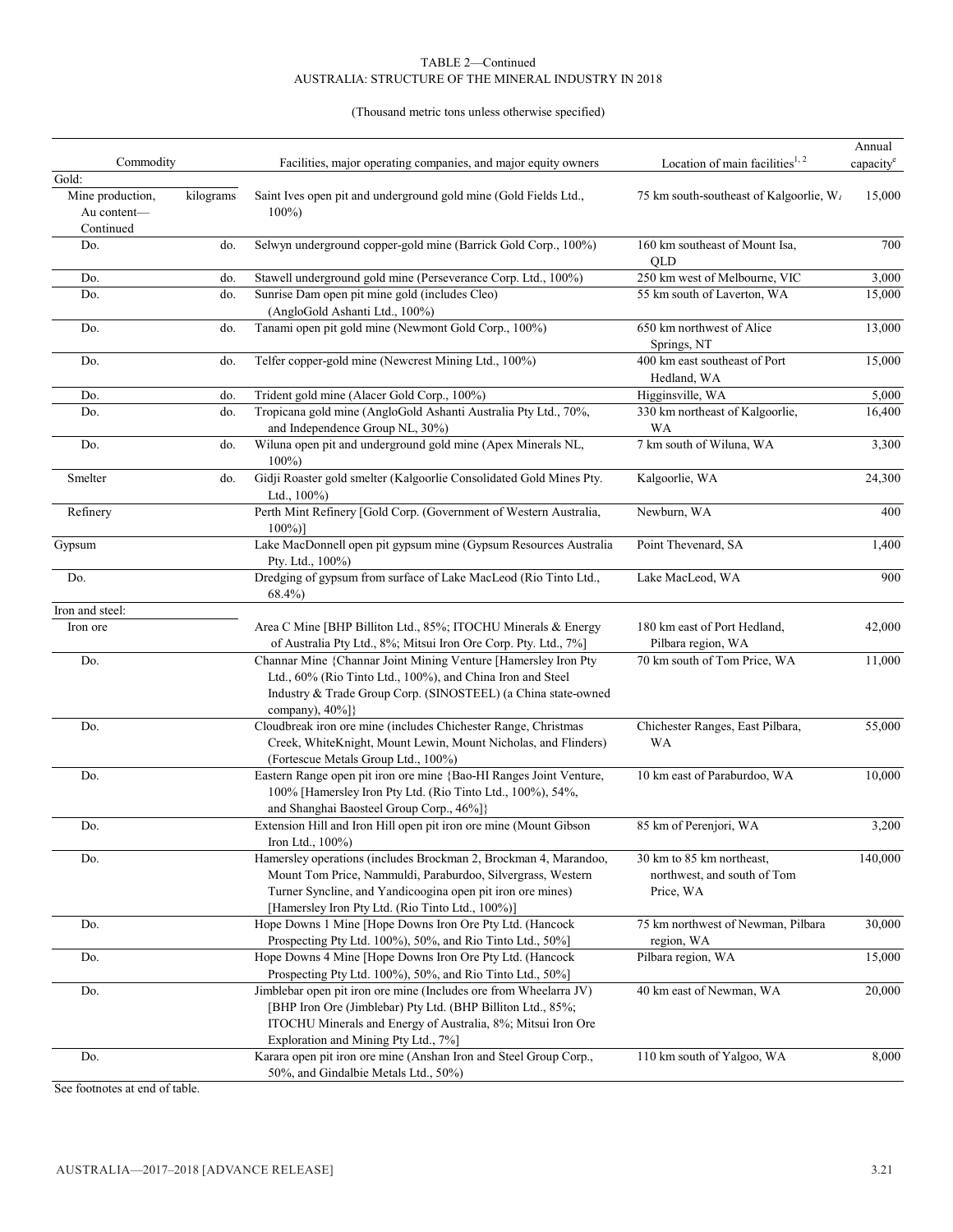#### (Thousand metric tons unless otherwise specified)

|                                         |                                                                                                                                                                                                                |                                                                   | Annual                |
|-----------------------------------------|----------------------------------------------------------------------------------------------------------------------------------------------------------------------------------------------------------------|-------------------------------------------------------------------|-----------------------|
| Commodity                               | Facilities, major operating companies, and major equity owners                                                                                                                                                 | Location of main facilities <sup>1, 2</sup>                       | capacity <sup>e</sup> |
| Iron and steel:-Continued               |                                                                                                                                                                                                                |                                                                   |                       |
| Iron ore-Continued                      | Koolan Island open pit iron ore mine <sup>4</sup> (Mount Gibson Iron Ltd.,<br>$100\%$                                                                                                                          | 140 north of Derby, WA                                            | 4,000                 |
| Do.                                     | Koolyanobbing Central open pit iron ore mine (Portman Ltd.,                                                                                                                                                    | 50 km north-northeast of                                          | 6,000                 |
|                                         | $100\%$                                                                                                                                                                                                        | Southern Cross, WA                                                |                       |
| Do.                                     | Mount Gould open pit iron ore mine (Unimin Australia Ltd., 100%)                                                                                                                                               | 160 km west of Meekatharra, WA                                    | 6,000                 |
| Do.                                     | Mount Newman open pit iron ore mine (BHP Billiton Ltd., 85%;<br>Mitsui-ITOCHU Iron Iron Pty Ltd. 10%; ITOCHU Minerals<br>and Energy of Australia, 5%)                                                          | Within 13 km of Newman, Pilbara<br>region, WA                     | 42,000                |
| Do.                                     | Pannawonica (includes Mesa A and J) open pit iron ore mine [Robe<br>River Iron Associates Joint Venture, manager (Rio Tinto Ltd.,<br>53%; Mitsui & Co. Ltd. 33%; Nippon Steel & Sumitomo Metal<br>Corp., 14%)] | 130 km south-southwest of Dampier,<br>Pilbara region, WA          | 35,000                |
| Do.                                     | Roy Hill Mine (Hancock Prospecting Pty Ltd., 70%; Marubeni<br>Corp., 15%; POSCO, 12.5%; China Steel Corp., 2.5%)                                                                                               | 340 km southeast of Port Hedland,<br>WA                           | 55,000                |
| Do.                                     | Sino Iron iron ore mine (CITIC Pacific Mining Management Pty<br>Ltd., 80%, and China Metallurgical Group Corp., 20%)                                                                                           | Cape Preston, 100 km southwest<br>of Karratha, Pilbara region, WA | 2,000                 |
| Do.                                     | Savage River open pit iron ore mine (Grange Resources Ltd., 100%)                                                                                                                                              | 100 km southwest of Burnie, TAS                                   | 2,400                 |
| Do.                                     | Tallering Peak open pit iron ore mine (Mount Gibson Iron Ltd., 100%)                                                                                                                                           | 120 northeast of Geraldton, WA                                    | 3,000                 |
| Do.                                     | West Angelas open pit iron ore mine [Robe River Iron Associates<br>Joint Venture, manager (Rio Tinto Ltd., 53%; Mitsui & Co. Ltd.,<br>33%; Nippon Steel & Sumitomo Metal Corp., 14%)]                          | 110 km west of Newman, Pilbara<br>region, WA                      | 29,400                |
| Do.                                     | Whyalla open pit iron ore mines (Arrium Steel Ltd., 100%)                                                                                                                                                      | 270 km northwest of Adelaide, SA                                  | 2,600                 |
| Do.                                     | Yandi open pit iron ore mine (BHP Billiton Ltd., 85%, manager;<br>ITOCHU Minerals & Energy of Australia Pty Ltd., 8%; Mitsui<br>Iron Ore Corp. Pty. Ltd., 7%)                                                  | 92 km north of Newman, Pilbara<br>region, WA                      | 47,000                |
| Pig iron                                | Hismelt pig iron plant [Hismelt Corp. Pty Ltd. (Rio Tinto Ltd., 60%;<br>Nucor Corp., 25%; Mitsubishi Corp., 10%; Shougang Corp., 5%]                                                                           | Kwinana, WA                                                       | 800                   |
| Steel                                   | Laverton Steel Mill (Arrium Steel Ltd., 100%)                                                                                                                                                                  | Laverton, Melbourne, VIC                                          | 700                   |
| Do.                                     | Port Kembla steelworks (Blue Scope Steel Ltd., 100%)                                                                                                                                                           | Port Kembla, NSW                                                  | 2,600                 |
| Do.                                     | Smorgon Steel Group Ltd.                                                                                                                                                                                       | Laverton, Melbourne, VIC                                          | 700                   |
| Do.                                     | do.                                                                                                                                                                                                            | Waratch, NSW                                                      | 285                   |
| Do.                                     | Sydney Steel Mill (Arrium Steel Ltd., 100%)                                                                                                                                                                    | Sydney, NSW                                                       | 600                   |
| Do.                                     | Whyalla steelworks (Arrium Steel Ltd., 100%)                                                                                                                                                                   | Whyalla, SA                                                       | 1,200                 |
| Lead:<br>Mine production,<br>Pb content | Angas zinc mine (Terramin Australia Ltd., 100%)                                                                                                                                                                | 2 km from Strathalbyn, SA                                         | 10                    |
| Do.                                     | Broken Hill underground silver-zinc-lead mine (Shenzhen Zhongjin<br>Lingnan Nonfemet Co. Ltd., 50.1%, and Perilya Ltd., 49.9%)                                                                                 | Broken Hill, NSW                                                  | 90                    |
| Do.                                     | Cannington underground silver-lead-zinc mine (South32 Ltd., 100%)                                                                                                                                              | 85 km southwest of McKinlay,<br>QLD                               | 265                   |
| Do.                                     | Century open pit zinc-silver-lead mine (MMG Ltd., 100%)                                                                                                                                                        | 250 km north of Mount Isa, QLD                                    | 90                    |
| Do.                                     | Endeavor underground zinc-silver-lead mine<br>(CBH Resources Ltd., 100%)                                                                                                                                       | 40 km northwest of Cobar, NSW                                     | 45                    |
| Do.                                     | Hellyer underground zinc-lead-copper-silver mine (NQ Minerals<br>Plc., $100\%$ )                                                                                                                               | 80 km south-southwest of Burnie,<br><b>TAS</b>                    | 25                    |
| Do.                                     | McArthur River open pit mine [McArthur River Mining Pty Ltd.,<br>operator (Glencore plc, 100%)]                                                                                                                | 60 km southwest of Borroloola,<br>$_{\rm NT}$                     | 170                   |
| Do.                                     | Mount Isa underground copper-lead-zinc-silver mine (also includes<br>Enterprise, George Fisher, and Hilton Mines) (Glencore plc, 100%)                                                                         | Mount Isa, QLD                                                    | 150                   |
| Do.                                     | Rosebery underground zinc-lead-silver-copper-gold mine<br>[MMG Ltd., operator (China Minmetals Nonferrous Metals Co.<br>Ltd., $100\%$ )]                                                                       | 35 km north of Queenstown, TAS                                    | 25                    |
| Smelter                                 | Mount Isa smelter (Glencore plc, 100%)                                                                                                                                                                         | Mount Isa, QLD                                                    | 240                   |
| Do.                                     | Port Pirie smelter (Nyrstar Corp., 100%)                                                                                                                                                                       | 5 km north of Queenstown, TAS                                     | 235                   |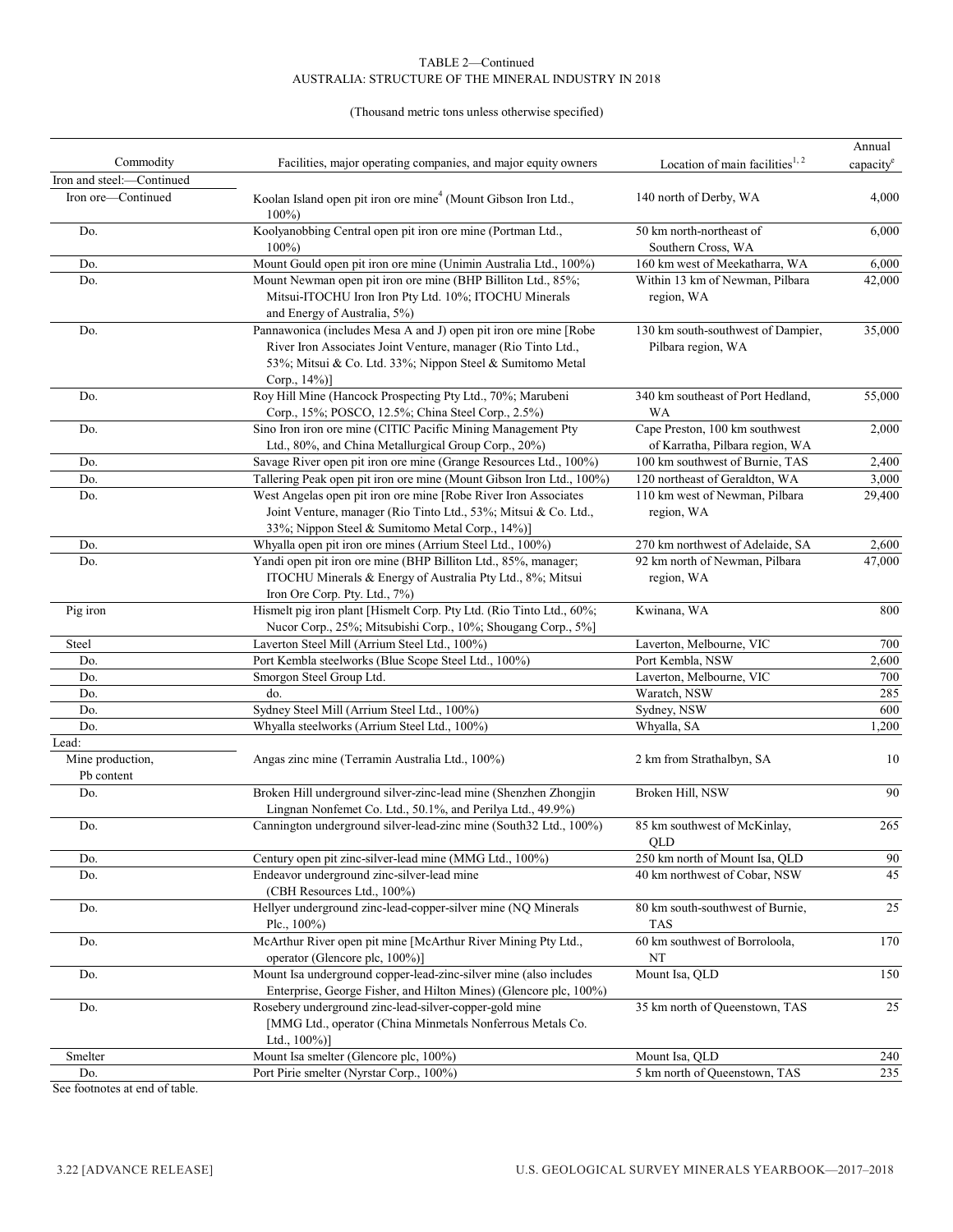#### (Thousand metric tons unless otherwise specified)

| Commodity                                              | Facilities, major operating companies, and major equity owners                                                                                                                                                                                                                           | Location of main facilities $1, 2$     | Annual<br>capacity <sup>e</sup> |
|--------------------------------------------------------|------------------------------------------------------------------------------------------------------------------------------------------------------------------------------------------------------------------------------------------------------------------------------------------|----------------------------------------|---------------------------------|
| Lithium:                                               |                                                                                                                                                                                                                                                                                          |                                        |                                 |
| Direct shipping ore                                    | Pilgangoora lithium-tantalum project (Pilbara Minerals Ltd., 100%)                                                                                                                                                                                                                       | 120 km south of Port Hedland,<br>WA    | 1,500                           |
| Do.                                                    | Wodgina Mine (Mineral Resources Ltd., 100%)                                                                                                                                                                                                                                              | 100 km south of Port Hedland,<br>WA    | 3,500                           |
| Spodumene, concentrate                                 | Bald Hill Mine (Alliance Mineral Assets Ltd., 100%)                                                                                                                                                                                                                                      | 50 km southeast of Kambalda, WA        | 155                             |
| Do.                                                    | Greenbushes open pit and underground tantalite-spodumene mine<br>{Talison Lithium Pty. Ltd., operator [Windfield Holding Pty. Ltd.<br>(Tianqi Lithium Corp., 51%, and Albemarle Corp., 49%), 100%]}                                                                                      | 70 km southeast of Bunbury, WA         | 740                             |
| Do.                                                    | Mount Cattlin spodumene mine (Galaxy Resources Ltd., 100%)                                                                                                                                                                                                                               | 2 km north of Ravensthorpe, WA         | 180                             |
| Do.                                                    | Mount Marion spodumene mine [Reed Industrial Minerals Pty. Ltd.<br>(Mineral Resources Ltd., 43.1%; Jiangxi Ganfeng Lithium Co. Ltd.,<br>43.1%; Neometals Ltd., 13.8%)]                                                                                                                   | 40 km southwest of Kaloorlie, WA       | 400                             |
| Magnesite                                              | Kunwarara open pit magnesite mine (includes Marlborough)<br>[Queensland Magnesia Pty Ltd. (Sibelco Group, 100%)]                                                                                                                                                                         | 70 km northwest of Rockhampton,<br>QLD | <b>NA</b>                       |
| Do.                                                    | Salt Creek open pit mine (Agricola Mining Pty Ltd., 100%)                                                                                                                                                                                                                                | 70 km southeast of Meningie, SA        | <b>NA</b>                       |
| Do.                                                    | Thuddungra Mine (Orind Australia Pty Ltd., 100%)                                                                                                                                                                                                                                         | 38 km northwest of Young, NSW          | 80                              |
| Manganese:                                             |                                                                                                                                                                                                                                                                                          |                                        |                                 |
| Mine production,<br>concentrate                        | Bootu Creek open pit manganese mine (OM Holding Ltd., 100%)                                                                                                                                                                                                                              | 110 km north of Tennant Creek,<br>NT   | 600                             |
| Do.                                                    | Groote Eylandt open pit manganese mine [Groote Eylandt Mining<br>Co., operator (BHP Billiton Ltd., 60%, and Anglo American<br>Corp., 40%)]                                                                                                                                               | Groote Eylandt, NT                     | 3,100                           |
| Do.                                                    | Woodie Woodie open pit manganese mine (includes Bells and East<br>Pilbara leases) [Pilbara Manganese Pty Ltd., operator<br>(Consolidated Minerals Ltd., 100%)]                                                                                                                           | 400 km southeast of Port Hedland, WA   | 1,000                           |
| Alloys                                                 | Bell Bay Smelter [Tasmanian Electro Metallurgical Co. Pty. Ltd.,<br>operator (BHP Billiton Ltd., 100%)]                                                                                                                                                                                  | Bell Bay, TAS                          | 250                             |
| Natural gas:                                           |                                                                                                                                                                                                                                                                                          |                                        |                                 |
| thousand<br>Condensate<br>42-gallon barrels<br>per day | Gorgon project (Chevron Corp., 47.3%; Exxon Mobil Corp., 25%;<br>Royal Dutch Shell plc, 25%; Osaka Gas Ltd., 1.25%; Tokyo Gas<br>Co. Ltd., 1%; JERA Co. Inc., 0.417%)                                                                                                                    | Barrow Island, WA                      | 6                               |
| Do.<br>do.                                             | North West Shelf gas operations {Woodside Petroleum Pty. Ltd.,<br>manager [BHP Petroleum Pty. Ltd., BP Australia Holdings Ltd.,<br>Chevron Asiatic Ltd., Japan Australia LNG (MIMI) Pty. Ltd.,<br>Shell Development (Australia) Pty. Ltd., and Woodside Petroleum<br>Ltd., 16.67% each]} | 130 km offshore Dampier, WA            | 60                              |
| million cubic<br>Gas<br>meters per day                 | Gorgon project (Chevron Corp., 47.3%; Exxon Mobil Corp., 25%;<br>Royal Dutch Shell plc, 25%; Osaka Gas Ltd., 1.25%; Tokyo Gas<br>Co. Ltd., 1%; JERA Co. Inc., 0.417%)                                                                                                                    | Barrow Island, WA                      | 64                              |
| Do.<br>do.                                             | Ichthys Project (INPEX 66.245%; Total S.A., 26%; CPC Corp.,<br>2.625%; Tokyo Gas Co. Ltd. 1.515%; Osaka Gas Co., Ltd., 1.2%;<br>Kansai Electric Power Co. Inc., 1.2%; JERA Co, Inc., 0.735%;<br>Toho Gas Co. Ltd., 0.420%)                                                               | South of Darwin, NT                    | 33                              |
| Do.<br>do.                                             | North West Shelf gas operations {Woodside Petroleum Pty. Ltd.,<br>manager [BHP Petroleum Pty. Ltd., BP Australia Holdings Ltd.,<br>Chevron Asiatic Ltd., Japan Australia LNG (MIMI) Pty. Ltd.,<br>Shell Development (Australia) Pty. Ltd., and Woodside Petroleum<br>Ltd., 16.67% each]} | 130 km offshore Dampier, WA            | 20                              |
| Liquefied natural<br>million                           | Gorgon project (Chevron Corp., 47.3%; Exxon Mobil Corp.,                                                                                                                                                                                                                                 | Barrow Island, WA                      | 16                              |
| metric<br>gas<br>tons                                  | 25%; Royal Dutch Shell plc, 25%; Osaka Gas Ltd., 1.25%; Tokyo<br>Gas Co. Ltd., 1%; JERA Co. Inc., 0.417%)                                                                                                                                                                                |                                        |                                 |
| Do.<br>do.                                             | Ichthys Project (INPEX 66.245%; Total S.A., 26%; CPC Corp.,<br>2.625%; Tokyo Gas Co. Ltd. 1.515%; Osaka Gas Co., Ltd., 1.2%;<br>Kansai Electric Power Co. Inc., 1.2%; JERA Co, Inc., 0.735%;<br>Toho Gas Co. Ltd., 0.420%)                                                               | South of Darwin, NT                    | 9                               |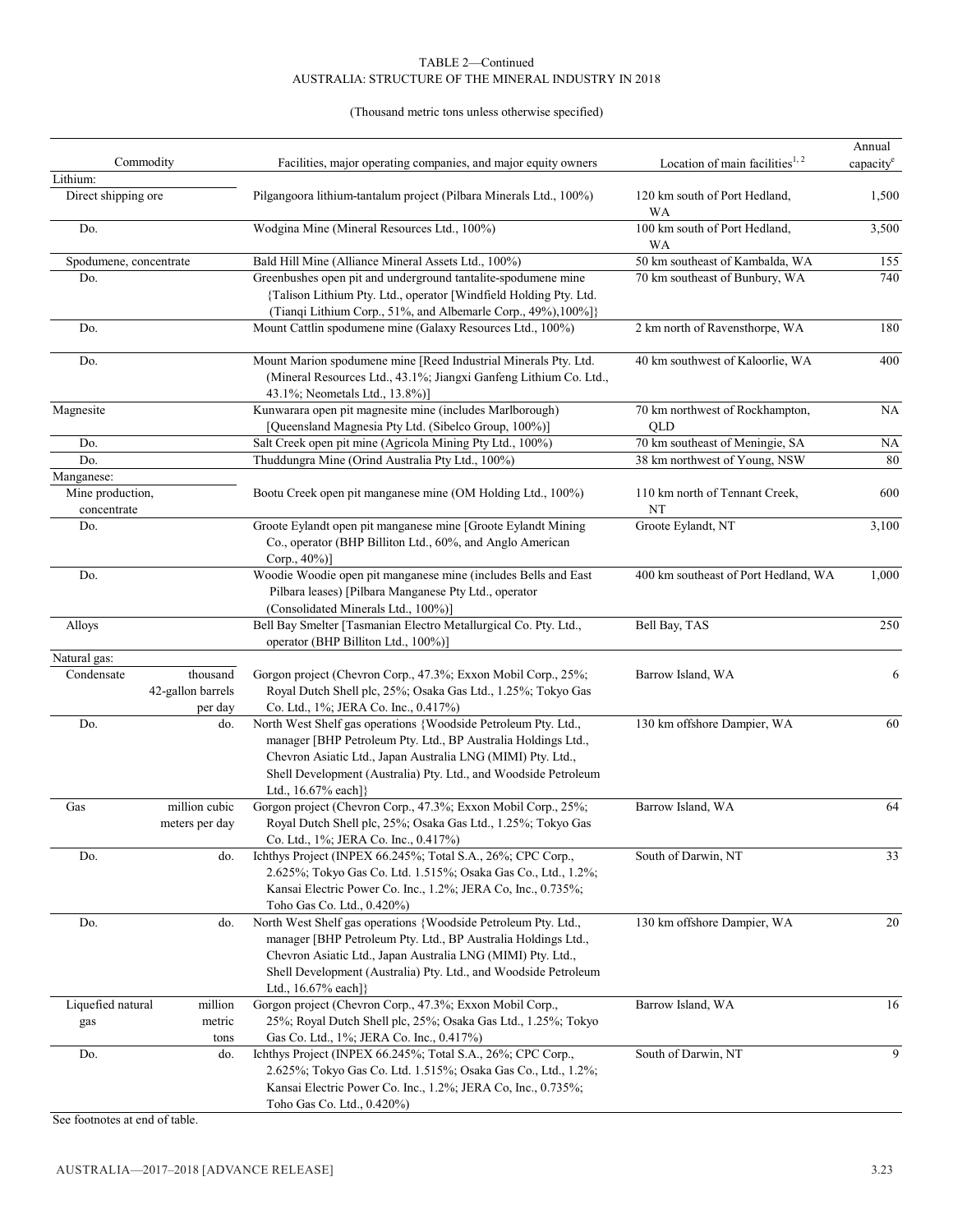#### (Thousand metric tons unless otherwise specified)

|                     |                   |                                                                                                                                            |                                    | Annual                   |
|---------------------|-------------------|--------------------------------------------------------------------------------------------------------------------------------------------|------------------------------------|--------------------------|
| Commodity           |                   | Facilities, major operating companies, and major equity owners                                                                             | Location of main facilities $1, 2$ | capacity <sup>e</sup>    |
| Natural gas:        |                   |                                                                                                                                            |                                    |                          |
| Liquefied natural   | million           | Karratha Gas Plant {Woodside Petroleum Pty. Ltd., manager [BHP                                                                             | Burrup Peninsula, WA               | 12                       |
| gas-Continued       | metric            | Petroleum Pty. Ltd., BP Australia Holdings Ltd., Chevron Asiatic                                                                           |                                    |                          |
|                     | tons              | Ltd., Japan Australia LNG (MIMI) Pty. Ltd., Shell Development                                                                              |                                    |                          |
|                     |                   | (Australia) Pty. Ltd., and Woodside Petroleum Ltd., 16.67%                                                                                 |                                    |                          |
|                     |                   | each]}                                                                                                                                     |                                    |                          |
| Do.                 | do.               | Wheatstone project [Chevron Corp., 64.14%; Kuwait Foreign                                                                                  | 12 km west of Onslow, WA           | 9                        |
|                     |                   | Petroleum Exploration Co. (KUFPEC), 13.4%; Woodside                                                                                        |                                    |                          |
|                     |                   | Petroleum Ltd., 13%; PE Wheatstone Pty. Ltd., 8%; Kyushu                                                                                   |                                    |                          |
|                     |                   | Electric Power Co., 1.46%]                                                                                                                 |                                    |                          |
| Nickel:             |                   |                                                                                                                                            |                                    |                          |
| Mine production,    |                   | Avebury nickel mine <sup>4</sup> (includes Bison, North Avebury, Saxon, and                                                                | Near Zeehan, TAS                   | 7                        |
| Ni content          |                   | West Viking) (Dundas Mining Pty Ltd., 100%)                                                                                                |                                    |                          |
| Do.                 |                   | Beta Hunt nickel-gold mine (includes Beta Hunt, and East Alpha                                                                             | 60 km south of Kalgoorlie, WA      | $\mathfrak{Z}$           |
|                     |                   | deposits) [Salt Lake Mining Pty Ltd. (Royal Nickel Corp., 100%)]                                                                           |                                    |                          |
| Do.                 |                   | Black Swan underground nickel mine <sup>3</sup> (includes Silver Swan)                                                                     | 53 km northeast of Kalgoorlie,     | 10                       |
|                     |                   | (Poseidon Nickel Ltd., 100%)                                                                                                               | <b>WA</b>                          |                          |
| Do.                 |                   | Cosmos open pit nickel mine <sup>4</sup> (Western Areas Ltd., 100%)                                                                        | 50 km north of Leinster, WA        | 13                       |
| Do.                 |                   | Forrestania project (includes Fly Fox underground nickel mine and                                                                          | 100 km north of Ravensthorpe,      | 25                       |
|                     |                   | Spotted Quoll open pit nickel mine) (Western Areas Ltd., 100%)                                                                             | <b>WA</b>                          |                          |
| Do.                 |                   | Lake Johnston underground nickel mine <sup>4</sup> (includes Maggie Hays, Maggie<br>Hays Lake, and Emily Ann) (Poseidon Nickel Ltd., 100%) | 120 km west of Norseman, WA        | 12                       |
| Do.                 |                   | Lanfranchi underground mine <sup>4</sup> (includes Deacon, Schmitz, Tramway,                                                               | 42 km south of Kambalda, WA        | 10                       |
|                     |                   | and Winner) (Panoramic Resources Ltd., 100%)                                                                                               |                                    |                          |
| Do.                 |                   | Leinster mine complex (BHP Billiton Ltd., 100%)                                                                                            | 10 km north of Leinster, WA        | 44                       |
| Do.                 |                   | Long underground mine <sup>7</sup> (Independence Group NL, 100%)                                                                           | Near Kambalda East, WA             | 10                       |
| Do.                 |                   | Mariners underground nickel mine <sup>4</sup> (Mincor Resources NL, 100%)                                                                  | 70 km south of Kambalda, WA        | $\sqrt{5}$               |
| Do.                 |                   | Miitel underground nickel mine <sup>4</sup> (Mincor Resources NL, 100%)                                                                    | do.                                | $\overline{5}$           |
| Do.                 |                   | Mount Keith open pit nickel mine (includes the Cliffs, Jericho, Venus,                                                                     | 70 km south-southeast of Wiluna,   | 40                       |
|                     |                   | and Yakabindie deposits) (BHP Billiton Ltd., 100%)                                                                                         | <b>WA</b>                          |                          |
| Do.                 |                   | Murrin Murrin open pit nickel-cobalt mine [Minara Resources Ltd.                                                                           | 60 km east of Leonora, WA          | 40                       |
|                     |                   | (Glencore plc, 100%)]                                                                                                                      |                                    |                          |
| Do.                 |                   | Radio Hill underground nickel-cobalt mine (Fox Resources Ltd.,                                                                             | 35 km south of Karratha, WA        | $\overline{\mathcal{A}}$ |
|                     |                   | $100\%$                                                                                                                                    |                                    |                          |
| Do.                 |                   | Ravensthorpe open pit mine <sup>5</sup> (First Quantum Minerals Ltd., 100%)                                                                | Ravensthorpe, WA                   | $25\,$                   |
| Do.                 |                   | Savannah underground mine <sup>4</sup> (Panoramic Resources Ltd., 100%)                                                                    | 120 km north of Halls Creek, WA    | $\,$ 8 $\,$              |
| Smelter             |                   | Kalgoorlie nickel smelter (BHP Billiton Ltd., 100%)                                                                                        | Kalgoorlie, WA                     | 100                      |
| Refinery            |                   | Kwinana nickel refinery (BHP Billiton Ltd., 100%)                                                                                          | Kwinana, WA                        | 65                       |
| Do.                 |                   | Murrin Murrin nickel refinery [Minara Resources Ltd. (Glencore plc,<br>$100\%)$                                                            | Murrin Murrin, WA                  | 45                       |
| Petroleum, refinery | thousand          | Altona Refinery (Exxon Mobil Corp., 100%)                                                                                                  | 13 km southeast of Melbourne,      | 120                      |
|                     | 42-gallon barrels |                                                                                                                                            | <b>VIC</b>                         |                          |
|                     | per day           |                                                                                                                                            |                                    |                          |
| Do.                 | do.               | Bulwer Island Refinery [BP Amoco Refinery (Bulwer Island) Pty.                                                                             | Bulwer Island, QLD                 | 69                       |
|                     |                   | Ltd., 100%]                                                                                                                                |                                    |                          |
| Do.                 | do.               | Geelong Refinery [Shell Refining (Australia) Pty. Ltd., 100%]                                                                              | Geelong, VIC                       | 110                      |
| Do.                 | do.               | Kurnell Refinery (Caltex Australia Ltd., 100%)                                                                                             | Kurnell, NSW                       | 114                      |
| Do.                 | do.               | Kwinana Refinery [BP Amoco Refinery (Kwinana) Pty. Ltd., 100%]                                                                             | Kwinana, WA                        | 138                      |
| Do.                 | do.               | Lytton Refinery (Caltex Australia Ltd., 100%)                                                                                              | Lytton, QLD                        | 106                      |
| Phosphate rock      |                   | Phosphate Hill-Duchess open pit phosphate mine                                                                                             | 140 km northwest of Mount Isa,     | 2,200                    |
|                     |                   | (Incited Pivot Ltd., 100%)                                                                                                                 | QLD                                |                          |
| Rare earths,        | metric            | Mount Weld Mine (Lynas Corp. Ltd., 100%)                                                                                                   | Mount Weld, WA                     | 21,000                   |
| rare-earth oxide    | tons              |                                                                                                                                            |                                    |                          |
| equivalent          |                   |                                                                                                                                            |                                    |                          |
|                     |                   |                                                                                                                                            |                                    |                          |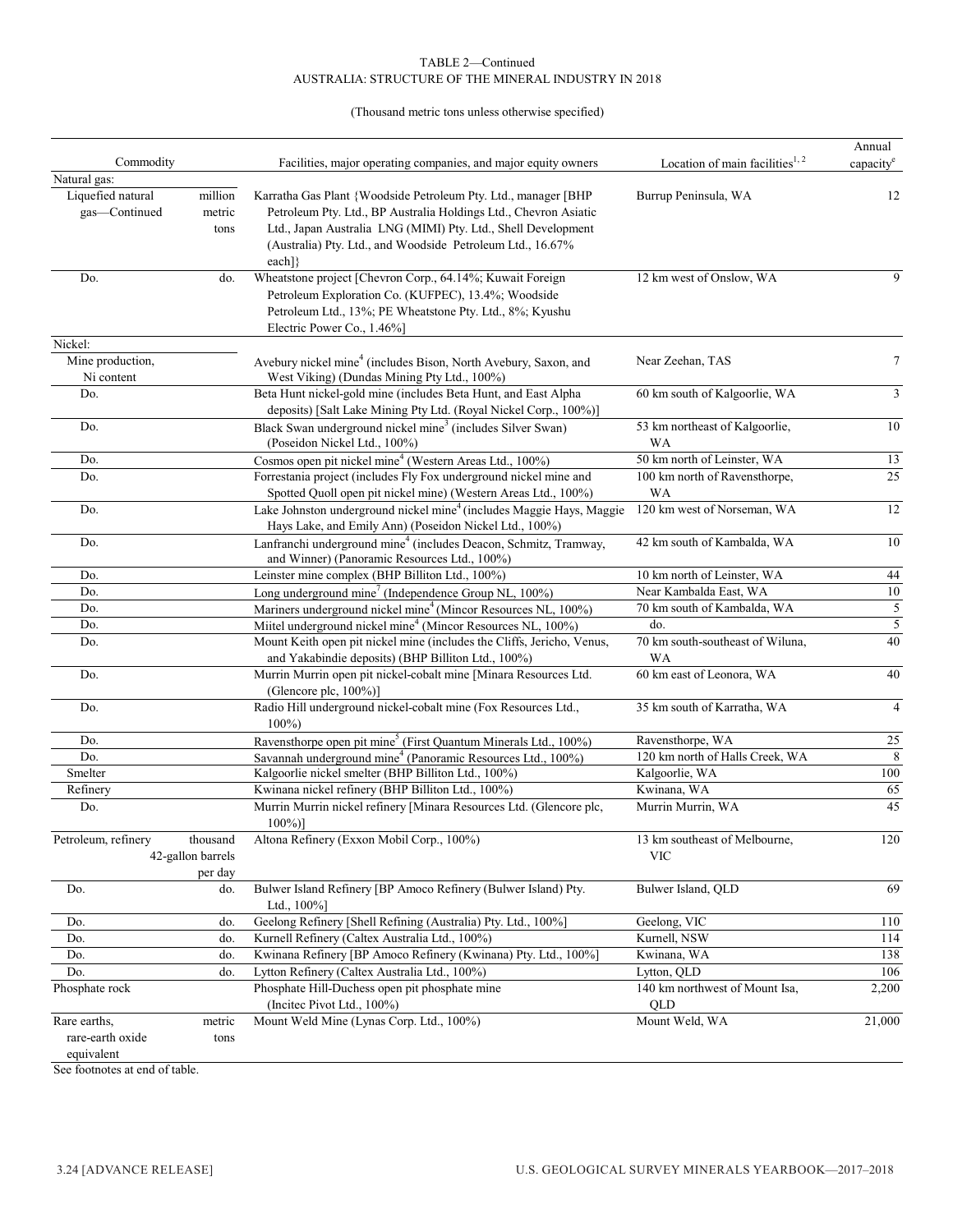#### (Thousand metric tons unless otherwise specified)

| Commodity                                                    |           |                                                                                                                                                                      |                                                                 | Annual                         |
|--------------------------------------------------------------|-----------|----------------------------------------------------------------------------------------------------------------------------------------------------------------------|-----------------------------------------------------------------|--------------------------------|
| Salt                                                         |           | Facilities, major operating companies, and major equity owners<br>Dampier Salt, solar evaporation salt pans (Rio Tinto Ltd., 68%;                                    | Location of main facilities <sup>1, 2</sup><br>Near Dampier, WA | capacity <sup>e</sup><br>4,000 |
|                                                              |           | Marubeni Corp., 22%; Sojitz Corp., 10%)                                                                                                                              |                                                                 |                                |
| Do.                                                          |           | Lake MacLeod solar salt and gypsum evaporation pans (Rio Tinto                                                                                                       | 65 km north of Carnarvon, WA                                    | 900                            |
|                                                              |           | Ltd., 68%; Marubeni Corp., 22%; Sojitz Corp., 10%)                                                                                                                   |                                                                 |                                |
| Do.                                                          |           | Port Hedland solar salt fields (Rio Tinto Ltd., 68.4%)                                                                                                               | Port Hedland, WA                                                | 3,000                          |
| Silica                                                       |           | Kemerton silica sands dredge [Kermerton Silica Sand Pty Ltd.<br>(Touchu Corp., 67%, and Toyota Tsusho Corp., 33%)]                                                   | 35 km northeast of Bunbury, WA                                  | 450                            |
| Silver:                                                      |           |                                                                                                                                                                      |                                                                 |                                |
| Mine production,<br>Ag content                               | kilograms | Broken Hill underground silver-zinc-lead mine (Shenzhen Zhongjin<br>Lingnan Nonfemet Co. Ltd., 50.1%, and Perilya Ltd., 49.9%)                                       | Broken Hill, NSW                                                | 81,200                         |
| Do.                                                          | do.       | Cannington underground silver-lead-zinc mine<br>(BHP Billiton Ltd., 100%)                                                                                            | 85 km southwest of McKinlay,<br>QLD                             | 700,000                        |
| Do.                                                          | do.       | Century open pit zinc-silver-lead mine [Minerals and Metals Group<br>Australia Ltd., operator (China Minmetals Nonferrous Metals<br>Co. Ltd., 100%)]                 | 250 km north of Mount Isa, QLD                                  | 3,000                          |
| Do.                                                          | do.       | Pasminco Ltd., 100%                                                                                                                                                  | Cockle Creek silver smelter, NSW                                | 85,000                         |
| Do.                                                          | do.       | Endeavor underground zinc-silver-lead mine<br>(CBH Resources Ltd., 100%)                                                                                             | 40 km northwest of Cobar, NSW                                   | 35,000                         |
| Do.                                                          | do.       | Hellyer underground zinc-lead-silver mine (NQ Minerals plc.,<br>$100\%$                                                                                              | 80 km south-southwest of Burnie,<br><b>TAS</b>                  | 60,000                         |
| Do.                                                          | do.       | Henty underground gold-silver mine (Barrick Gold Ltd., 100%)                                                                                                         | 30 km north of Queenstown, TAS                                  | 1,100                          |
| Do.                                                          | do.       | Mount Isa underground copper-lead-zinc-silver mine<br>(also includes Enterprise, George Fisher, and Hilton Mines)<br>(Glencore plc, 100%)                            | Mount Isa, QLD                                                  | 375,000                        |
| Do.                                                          | do.       | Olympic Dam underground copper-silver-gold-uranium mine<br>[Olympic Dam Operations Pty. Ltd., operator (BHP Billiton<br>Ltd., 100%)]                                 | Roxby Downs, 80 km north of<br>Woomera, SA                      | 27,000                         |
| Do.                                                          | do.       | Peak underground gold-zinc-lead-copper-silver underground mine<br>(includes New Cobar, New Occidental, and Perseverance)<br>(GoldCorp Inc., 100%)                    | 8 km south of Cobar, NSW                                        | 6,000                          |
| Do.                                                          | do.       | Rosebery underground zinc-lead-silver-copper-gold mine<br>[Minerals and Metals Group Australia Ltd., operator<br>(China Minmetals Nonferrous Metals Co. Ltd., 100%)] | 35 km north of Queenstown, TAS                                  | 35,000                         |
| Smelter                                                      | do.       | Port Pirie smelter (Nyrstar Corp., 100%)                                                                                                                             | Port Pirie, SA                                                  | 450,000                        |
| Refinery                                                     | do.       | Perth Refinery [AGR Management Services Ltd. (Australian Gold<br>Alliance Pty Ltd., 40%; Western Australian Mint, 40%; Johnson<br>Matthey (Australian) Ltd., 20%]    | Newburn, WA                                                     | <b>NA</b>                      |
| Stone, dolomite                                              |           | Ardrossan metallurgical dolomite quarry (OneSteel Ltd., 100%)                                                                                                        | Northern York Peninsula, SA                                     | 650                            |
| Do.                                                          |           | Cookes Hill Mine (includes Nickol River and Warrawoona)<br>(Haoma Mining NL, 100%)                                                                                   | Near Port Hedland, WA                                           | 400                            |
| Talc                                                         |           | Three Springs open pit talc mine (Imerys SA, 100%)                                                                                                                   | 330 km north of Perth, WA                                       | 150                            |
| Tantalum, tantalite,<br>mine production<br>$Ta_2O_5$ content |           | Greenbushes open pit and underground tantalite-spodumene mine<br>(Global Advanced Metals Pty. Ltd., 100%)                                                            | 70 km southeast of Bunbury, WA                                  | $\rm NA$                       |
| Do.                                                          |           | Bald Hill tantalite mine <sup>4</sup> (Alliance Mineral Assests Ltd., 50%,<br>and Tawana Resources NL, 50%)                                                          | 50 km southeast of Kambalda, WA                                 | NA                             |
| Do.                                                          |           | Pilgangoora lithium-tantalum project (Pilbara Minerals<br>Ltd., $100\%$ )                                                                                            | 120 km south of Port Hedland,<br>WA                             | <b>NA</b>                      |
| Do.                                                          |           | Wodgina open pit tantalite mine (Global Advanced Metals Pty.<br>Ltd., $100\%$ )                                                                                      | 70 km southeast of Bunbury, WA                                  | NA                             |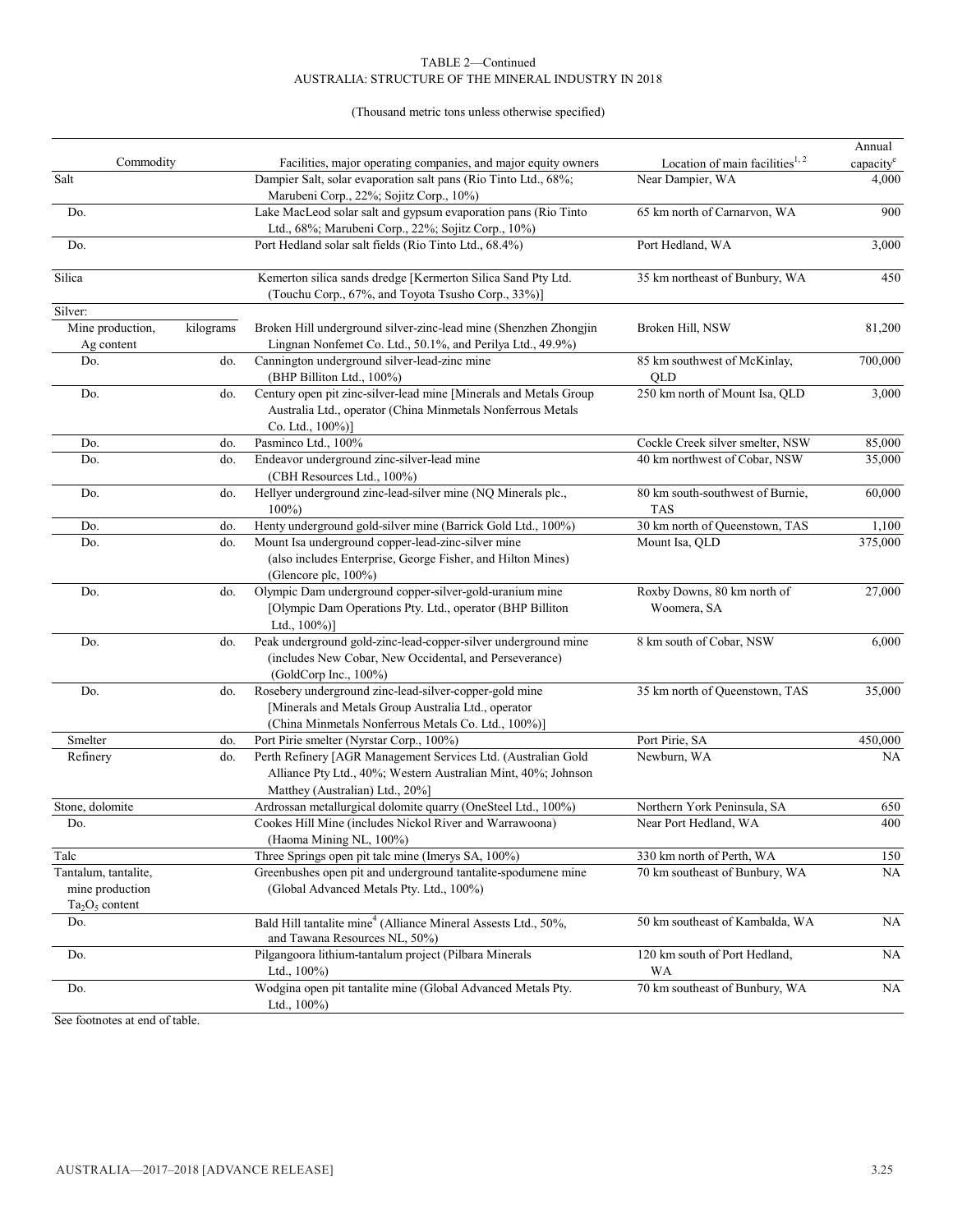#### (Thousand metric tons unless otherwise specified)

|                                                           |             |                                                                                                                                                                    |                                              | Annual                |
|-----------------------------------------------------------|-------------|--------------------------------------------------------------------------------------------------------------------------------------------------------------------|----------------------------------------------|-----------------------|
| Commodity                                                 |             | Facilities, major operating companies, and major equity owners                                                                                                     | Location of main facilities $1, 2$           | capacity <sup>e</sup> |
| Tin:                                                      |             |                                                                                                                                                                    |                                              |                       |
| Mine production,                                          | metric      | Collingwood underground tin mine <sup>4</sup> (Metals X Ltd., 100%)                                                                                                | 35 km south of Cooktown, QLD                 | 3,000                 |
| Sn content<br>Do.                                         | tons<br>do. | Greenbushes open pit and underground tantalite-spodumene mine <sup>4</sup><br>(Global Advanced Metals Ltd., 100%)                                                  | 70 km southeast of Bunbury, WA               | 1,000                 |
| Do.                                                       | do.         | Mount Bischoff open pit mine <sup>4</sup> (Metals X Ltd., 50%; L'sea<br>Resources International Holdings Ltd. and YT Parksong<br>Australia Holdings Pty Ltd., 50%) | 55 km southwest of Burnie, TAS               | 6,000                 |
| Do.                                                       | do.         | Renison Bell underground tin mine (Metals X Ltd., 50%; L'sea<br>Resources International Holdings Ltd. and YT Parksong<br>Australia Holdings Pty Ltd., 50%)         | 136 km south of Burnie, TAS                  | 4,000                 |
| Smelter                                                   | do.         | Greenbushes smelter <sup>4</sup> (Global Advanced Metals Pty. Ltd., 100%)                                                                                          | 70 km southeast of Bunbury, WA               | 1,000                 |
| Titanium, mineral sands<br>(ilmenite, rutile, and zircon) |             | Broken Hill region mines (Cristal Australia Pty Ltd., 100%)                                                                                                        | 120 km north of Mildura, NSW                 | NA                    |
| Do.                                                       |             | Capel open pit heavy-mineral-sands mine<br>(Iluka Resources Ltd., 100%)                                                                                            | 7 km north of Capel, WA                      | NA                    |
| Do.                                                       |             | Murray Basin heavy-mineral-sands mine (Iluka Resources<br>Ltd., $100\%$ )                                                                                          | 80 km southeast of Mildura, VIC              | NA                    |
| Do.                                                       |             | North Stradbroke Island heavy-mineral-sands dredge (Stradbroke<br>Rutile Pty. Ltd., 100%)                                                                          | 35 km east of Brisbane, QLD                  | $\rm NA$              |
| Do.                                                       |             | Tiwest Joint Venture heavy-mineral-sands dredge (Exxaro<br>Resources Ltd., 50%, and Tronox Inc., 50%)                                                              | 180 km north of Perth, WA                    | $\rm NA$              |
| Tungsten, mine                                            | metric      | Kara magnetite and scheelite mine (Tasmania Mines Ltd., 100%)                                                                                                      | 30 km south of Burnie, TAS                   | 50                    |
| production, W<br>content                                  | tons        |                                                                                                                                                                    |                                              |                       |
| Do.                                                       | do.         | Mount Carbine tungsten mine (Carbine Tungsten Ltd., 100%)                                                                                                          | 75 km west of Caims, QLD                     | 4,000                 |
| Do.                                                       | do.         | Wolfram Camp molybdenum-tungsten mine (Almonty Industries<br>Inc., $100\%$ )                                                                                       | 85 km west of Caims, QLD                     | 500                   |
| Uranium, mine<br>production, $U_3O_8$<br>content          | do.         | Beverley in situ leach uranium operation <sup>4</sup> (Heathgate Resources Pty.<br>Ltd., $100\%$ )                                                                 | 300 km northeast of Port<br>Augusta, SA      | 1,000                 |
| Do.                                                       | do.         | Four Mile uranium mine [Quasar Resources Pty Ltd., 100%<br>(Heathgate Resources Pty Ltd.)]                                                                         | 300 km northeast of Port<br>Augusta, SA      | 1,200                 |
| Do.                                                       | do.         | Honeymoon uranium mine <sup>4</sup> (Boss Resources Ltd., 100%)                                                                                                    | 75 km northwest of Broken Hill,<br><b>SA</b> | 400                   |
| Do.                                                       | do.         | Olympic Dam underground copper-silver-gold-uranium mine<br>[BHP Billiton Olympic Dam Corp. Pty. Ltd., operator (BHP<br>Billiton Ltd., 100%)]                       | Roxby Downs, 80 km north of<br>Woomera, SA   | 4,400                 |
| Do.                                                       | do.         | Ranger open pit uranium mine [Energy Resources of Australia<br>Ltd. (Rio Tinto plc, 68.4%, and public 31.6%), 100%]                                                | 230 km east of Darwin, NT                    | 5,000                 |
| Vanadium, mine<br>production,<br>$V_2O_5$ content         | do.         | Windimurra vanadium project vanadium <sup>*</sup> (Atlantic Vanadium Pty<br>Ltd., $100\%$ )                                                                        | 100 km east-southeast of Mount<br>Magnet, WA | 8                     |
| Zinc:<br>Mine production,                                 |             | Angas zinc mine (Terramin Australia Ltd., 100%)                                                                                                                    | 2 km from Strathalbyn, SA                    | 24                    |
| Zn content<br>Do.                                         |             | Broken Hill underground silver-zinc-lead mine (Shenzhen Zhongjin<br>Lingnan Nonfemet Co. Ltd., 50.1%, and Perilya Ltd., 49.9%)                                     | Broken Hill, NSW                             | 360                   |
| Do.                                                       |             | Cannington underground silver-lead-zinc mine<br>(BHP Billiton Ltd., 100%)                                                                                          | 85 km southwest of McKinlay,<br>QLD          | 100                   |
| Do.                                                       |             | Century open pit zinc-silver-lead mine (New Century Resources<br>Ltd., $100\%$ )                                                                                   | 250 km north of Mount Isa,<br>QLD            | 500                   |
| Do.                                                       |             | Dugald River Mine (MMG Ltd., 100%)                                                                                                                                 | 65 km northwest of Cloncurry,<br>QLD         | 80                    |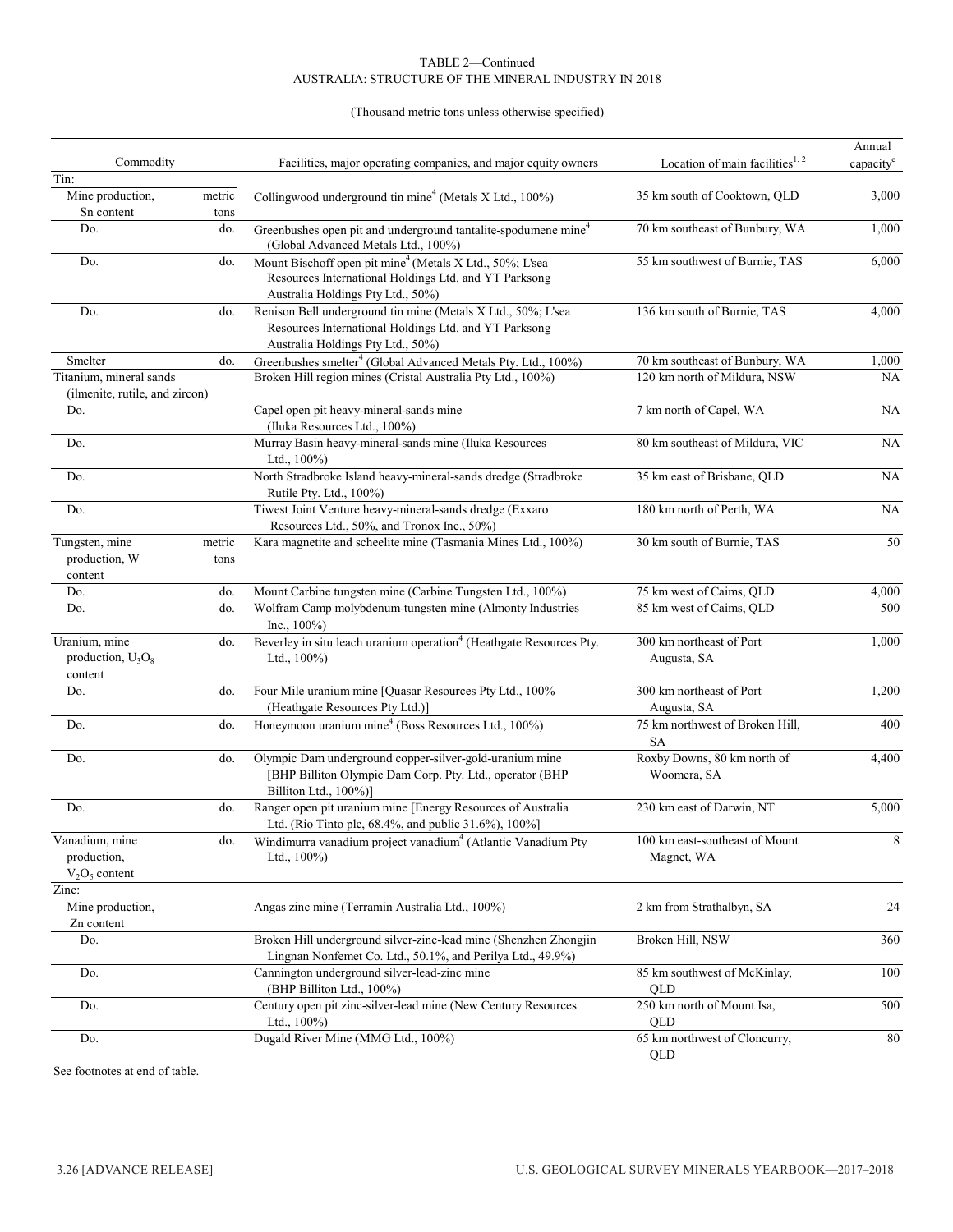#### (Thousand metric tons unless otherwise specified)

|                      |                                                                                                                                                                       |                                                | Annual                |
|----------------------|-----------------------------------------------------------------------------------------------------------------------------------------------------------------------|------------------------------------------------|-----------------------|
| Commodity            | Facilities, major operating companies, and major equity owners                                                                                                        | Location of main facilities $1, 2$             | capacity <sup>e</sup> |
| Zinc:-Continued      |                                                                                                                                                                       |                                                |                       |
| Mine production,     | Endeavor underground zinc-silver-lead mine [CBH Resources Ltd.                                                                                                        | 40 km northwest of Cobar, NSW                  | 125                   |
| Zn content-Continued | (Toho Zinc Co. Ltd., 100%)]                                                                                                                                           |                                                |                       |
| Do.                  | Golden Grove underground zinc-copper mine (EMR Capital Pty<br>Ltd., $100\%$ )                                                                                         | 225 km east of Geraldton, WA                   | 150                   |
| Do.                  | Hellyer underground zinc-lead-silver mine (NQ Minerals Plc., 100%)                                                                                                    | 80 km south-southwest of Burnie.<br><b>TAS</b> | 130                   |
| Do.                  | Jaguar underground mine (Jabiru Metals Ltd., 100%)                                                                                                                    | 250 km north of Kalgoorlie, WA                 | 420                   |
| Do.                  | McArthur River open pit mine [McArthur River Mining Pty Ltd.,<br>operator (Glencore plc, 100%)]                                                                       | 60 km southwest of Borroloola,<br>NT           | 280                   |
| Do.                  | Mount Isa underground copper-lead-zinc-silver mine (also includes<br>Enterprise, George Fisher, Hilton Mines, and Lady Loretta)<br>(Glencore plc, 100%)               | Mount Isa, QLD                                 | 175                   |
| Do.                  | Peak underground gold-zinc-lead-copper-silver underground mine<br>(includes New Cobar, New Occidental, and Perseverance)<br>(New Gold Inc., 100%)                     | 8 km south of Cobar, NSW                       | 8                     |
| Do.                  | Rosebery underground zinc-lead-silver-copper-gold mine<br>[Minerals and Metals Group Australia Ltd., operator]<br>(China Minmetals Nonferrous Metals Co. Ltd., 100%)] | 35 km north of Queenstown, TAS                 | 100                   |
| Smelter              | Port Pirie smelter (Nyrstar NV, 100%)                                                                                                                                 | 5 km north of Queenstown, TAS                  | 45                    |
| Do.                  | Hobart smelter (Nyrstar NV, 100%)                                                                                                                                     | Hobart, TAS                                    | 320                   |
| Refinery             | Sun Metals zinc refinery [Sun Metals Corp. Pty. Ltd., operator<br>(Korea Zinc Co., 100%)]                                                                             | Townsville, OLD                                | 170                   |

e Estimated; estimated data are rounded to no more than three significant digits. Do., do. Ditto. NA Not available.

<sup>1</sup>Abbreviations used for States and Territories in this table include the following: NSW—New South Wales; NT—Northern Territory; QLD—Queensland; SA—South Australia; TAS—Tasmania; VIC—Victoria; WA—Western Australia.

<sup>2</sup>Abbreviation(s) used for unit(s) of measure in this table include the following: km—kilometer.

<sup>3</sup>Closed in October 2017

<sup>4</sup>Remained on care-and-maintenance status through 2018.

5 Placed on care-and-maintenance status in October 2017.

6 Closed in March 2017.

 $7$ Placed on care-and-maintenance status in June 2018.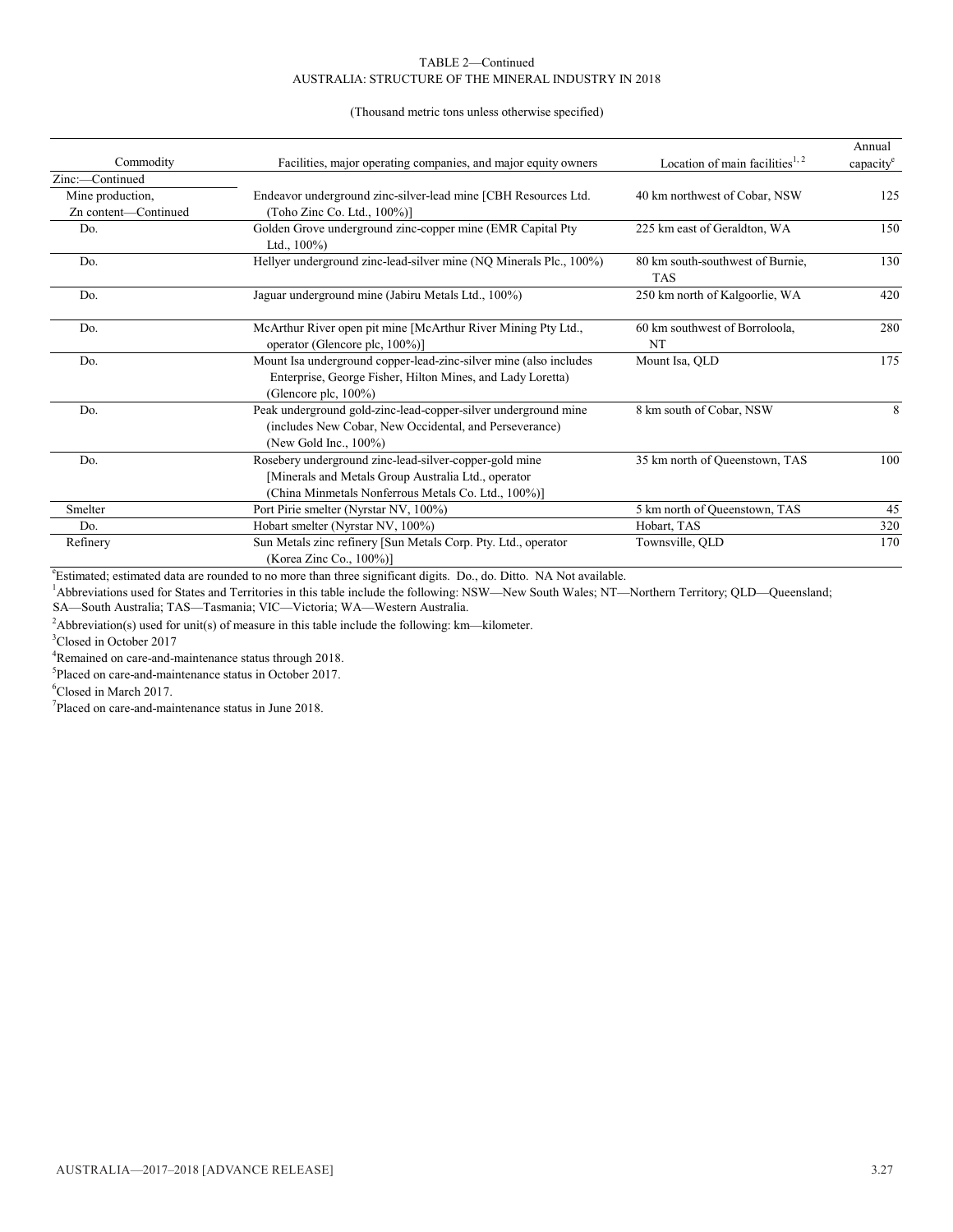#### TABLE 3 AUSTRALIA: EXPORTS OF SELECTED MINERAL COMMODITIES IN 2017 AND 2018

#### (Thousand metric tons unless otherwise specified)

|                                                     |                                  | Value              |                           | Value              |
|-----------------------------------------------------|----------------------------------|--------------------|---------------------------|--------------------|
| Commodity                                           | Quantity                         | (million dollars)  | Quantity                  | (million dollars)  |
| <b>METALS</b>                                       |                                  |                    |                           |                    |
| Aluminum:                                           |                                  |                    |                           |                    |
| Bauxite                                             | 27,199                           | 809                | 31,512                    | 976                |
| Alumina                                             | 17,872                           | 5,543              | 17,868                    | 7,729              |
| Metal                                               | 1,303                            | 2,485              | 1,437                     | 3,191              |
| Copper:                                             |                                  |                    |                           |                    |
| Ores and concentrates, gross weight                 | 1,772                            | 3,526              | 2,072                     | 4,567              |
| Refined metal                                       | 354                              | 2,093              | 354                       | 2,355              |
| Total Cu content                                    | 871                              | <b>NA</b>          | 941                       | <b>NA</b>          |
| Gold, bullion, refined and unrefined<br>metric tons | $318$ $e$                        | 12,431             | $341$ $\degree$           | 14,072             |
| Iron and steel:                                     |                                  |                    |                           |                    |
| Iron ore, gross weight                              | 827,141                          | 46,468             | 834,553                   | 47,268             |
| Raw steel                                           | 965                              | 678                | 1,209                     | 779                |
| Lead:                                               |                                  |                    |                           |                    |
| $B$ ullion <sup>2</sup>                             | 127                              | 363                | 109                       | 286                |
| Ores and concentrates, gross weight                 | 155                              | 326                | 243                       | 440                |
| Refined metal                                       | 219                              | 487                | 192                       | 438                |
| Total Pb content                                    | 520                              | NA                 | 528                       | <b>NA</b>          |
| Nickel:                                             |                                  |                    |                           |                    |
| Ores and concentrates, gross weight                 | 172                              | 202                | 164                       | 193                |
| Refined and intermediate, gross weight              | $178$ $e$                        | $1,630$ e          | $234$ $\degree$           | $3,010$ $^{\circ}$ |
| Total Ni content                                    | 209 e                            | <b>NA</b>          | $262$ $\degree$           | NA                 |
| Silver, bullion, refined<br>metric tons             | 513                              | 272                | 286                       | 145                |
| Tin, ores and concentrates:                         |                                  |                    |                           |                    |
| Gross weight                                        | do.<br>12,661                    | 121                | 13,068                    | 125                |
| Sn content                                          | 6,989<br>do.                     | <b>NA</b>          | 6,911                     | <b>NA</b>          |
| Titanium:                                           |                                  |                    |                           |                    |
| Ilmenite concentrate                                | 970 e                            | NA                 | 804 e                     | NA                 |
| Leucoxene concentrate                               | 154 e                            | NA                 | 120 e                     | <b>NA</b>          |
| Rutile concentrate                                  | 288 e                            | NA                 | $312$ $\degree$           | <b>NA</b>          |
| Synthetic rutile                                    | 96e                              | NA                 | 81 <sup>e</sup>           | <b>NA</b>          |
| Titanium dioxide pigment                            | 219 e                            | NA                 | $210$ $\degree$           | NA                 |
| Zinc:                                               |                                  |                    |                           |                    |
| Ores and concentrates, gross weight                 | 1,551                            | 1,325              | 2,017                     | 1,849              |
| Refined metal                                       | 435                              | 1,201              | 418                       | 1,250              |
| Total Zn content                                    | 1,098                            | <b>NA</b>          | 1,284                     | <b>NA</b>          |
| Zirconium, mineral concentrates, zircon             | 568 e                            | <b>NA</b>          | $617$ e                   | <b>NA</b>          |
| <b>INDUSTRIAL MINERALS</b>                          |                                  |                    |                           |                    |
| Gemstones:                                          |                                  |                    |                           |                    |
| Diamond:                                            |                                  |                    |                           |                    |
| Gem                                                 | 69,000<br>carats                 | 207,000            | 169,000                   | 225,000            |
| Industrial                                          | 160<br>do.                       | 1                  | 299                       | 1                  |
| Unsorted                                            | $16,200,000$ <sup>e</sup><br>do. | $186$ $e$          | $14,700,000$ <sup>e</sup> | 190 e              |
| Total                                               | $16,300,000$ e<br>do.            | $393$ <sup>e</sup> | $14,900,000$ <sup>e</sup> | $417$ <sup>e</sup> |
| Opal:                                               |                                  |                    |                           |                    |
| Rough                                               | NA                               | 7                  | NA                        | 6                  |
| Cut and polished                                    | NA                               | 32                 | NA                        | 28                 |
| Total                                               | NA                               | $\overline{39}$    | <b>NA</b>                 | 34                 |
| Sapphire, rough                                     | NA                               | $\tau$             | $\rm NA$                  | 6                  |
| Other <sup>3</sup>                                  | $\rm NA$                         | 15                 | $\rm NA$                  | 17                 |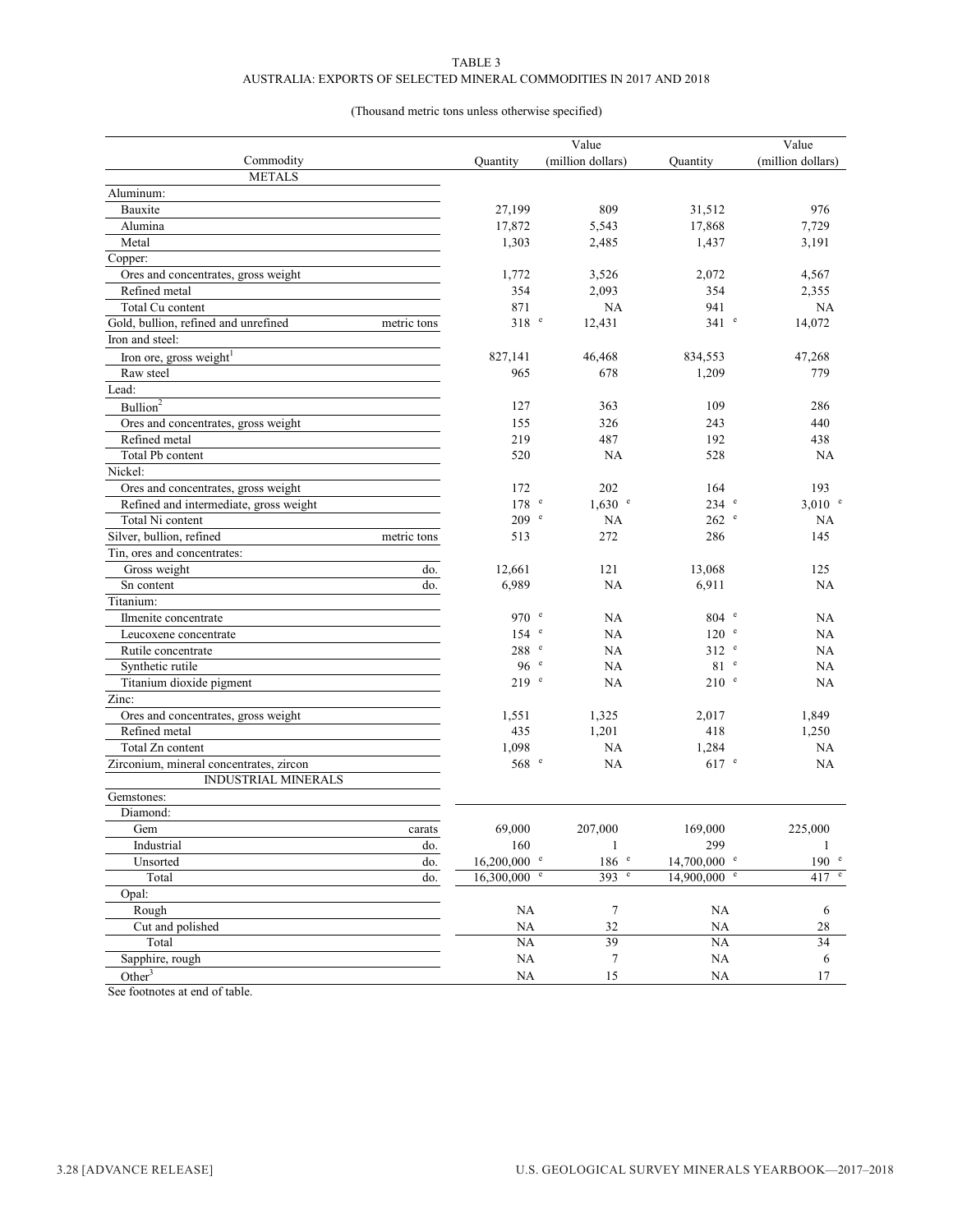#### TABLE 3—Continued AUSTRALIA: EXPORTS OF SELECTED MINERAL COMMODITIES IN 2017 AND IN 2018

|                          |                                     |                   | Value             |                   | Value             |
|--------------------------|-------------------------------------|-------------------|-------------------|-------------------|-------------------|
| Commodity                |                                     | Quantity          | (million dollars) | Quantity          | (million dollars) |
|                          | MINERAL FUELS AND RELATED MATERIALS |                   |                   |                   |                   |
| Coal:                    |                                     |                   |                   |                   |                   |
| Metallurgical            | million metric tons                 | 173               | 26,731            | 179               | 30,779            |
| Thermal                  | do.                                 | 200               | 15,340            | 208               | 19,108            |
| Liquefied natural gas    | do.                                 | 57                | 18,865            | 70                | 32,310            |
| Petroleum:               |                                     |                   |                   |                   |                   |
| Crude <sup>4</sup>       | thousand 42-gallon barrels          | 77,288            | 4.163             | 87,715            | 6,428             |
| Refinery products        | do.                                 | 6.480             | 354               | 7.352             | 556               |
| Uranium oxide $(U_3O_8)$ | metric tons                         | $7.410$ $\degree$ | $437$ e           | $7,270$ $\degree$ | 474               |

e Estimated. do. Ditto. NA Not available.

<sup>1</sup>Includes iron ores, concentrates, lump, and pellets.

 $2$ Lead bullion includes a substantial precious metal content, mainly silver.

<sup>3</sup>Includes cut and polished sapphires.

4 Includes other refinery feedstock.

Source: Australian Government, Department of Industry and Science, 2019, Resources and energy quarterly, December 2019.

#### TABLE 4 AUSTRALIA: IMPORTS OF SELECTED MINERAL COMMODITIES IN 2017 AND 2018

#### (Thousand metric tons unless otherwise specified)

|                                                  |                  | Value             |           | Value             |
|--------------------------------------------------|------------------|-------------------|-----------|-------------------|
| Commodity                                        | <b>Quantity</b>  | (million dollars) | Quantity  | (million dollars) |
| <b>METALS</b>                                    |                  |                   |           |                   |
| Aluminum:                                        |                  |                   |           |                   |
| Alumina                                          | 11               | 10                | 11        | 14                |
| Bauxite                                          | 6                | $\overline{c}$    | 6         | 3                 |
| Metal                                            | 51               | 101               | 51        | 116               |
| Gold, bullion, refined and unrefined             | NA               | 4,110             | NA        | 4,566             |
| Iron and steel:                                  |                  |                   |           |                   |
| Ferroalloys                                      | 37               | 57                | 60        | 92                |
| Iron ore, gross weight <sup>1</sup>              | 344              | 19                | 725       | 43                |
| Raw steel                                        | 2,268            | 1,933             | 2,399     | 2,482             |
| Nickel, primary products <sup>2</sup>            | NA               | 56                | NA        | 58                |
| Phosphate rock                                   | 431              | 39                | 404       | 38                |
| Silver, bullion, refined                         | NA               | 79                | NA        | 62                |
| Tin, refined<br>metric tons                      | 263              | 5                 | 335       | 6                 |
| <b>INDUSTRIAL MINERALS</b>                       |                  |                   |           |                   |
| Gemstones, diamond:                              |                  |                   |           |                   |
| thousand carats<br>Dust and powder               | 1,434            | NA                | 1.182     |                   |
| Gem                                              | 249<br>do.       | 421               | 242       | 430               |
| Industrial                                       | do.<br>4         | NA                |           | NA                |
| Total                                            | $1,690$ e<br>do. | $421$ $\degree$   | $1,430$ e | 430 e             |
| MINERAL FUELS AND RELATED MATERIALS              |                  |                   |           |                   |
| Petroleum:                                       |                  |                   |           |                   |
| Crude <sup>3</sup><br>thousand 42-gallon barrels | 132,285          | 7,152             | 142,879   | 10,386            |
| Refinery products                                | 231,978<br>do.   | 14,732            | 239,775   | 19,727            |

<sup>1</sup>Includes limonite ore used in the production of refined nickel products.

<sup>2</sup>Includes matte, sinter, and intermediate products; ferronickel, unwrought nickel metal, and alloys and scrap. Also includes the value of limonite ore used in the production of refined nickel products.

<sup>3</sup>Includes other refinery feedstock.

Source: Australian Government, Department of Industry and Science, 2019, Resources and energy quarterly, December 2019.